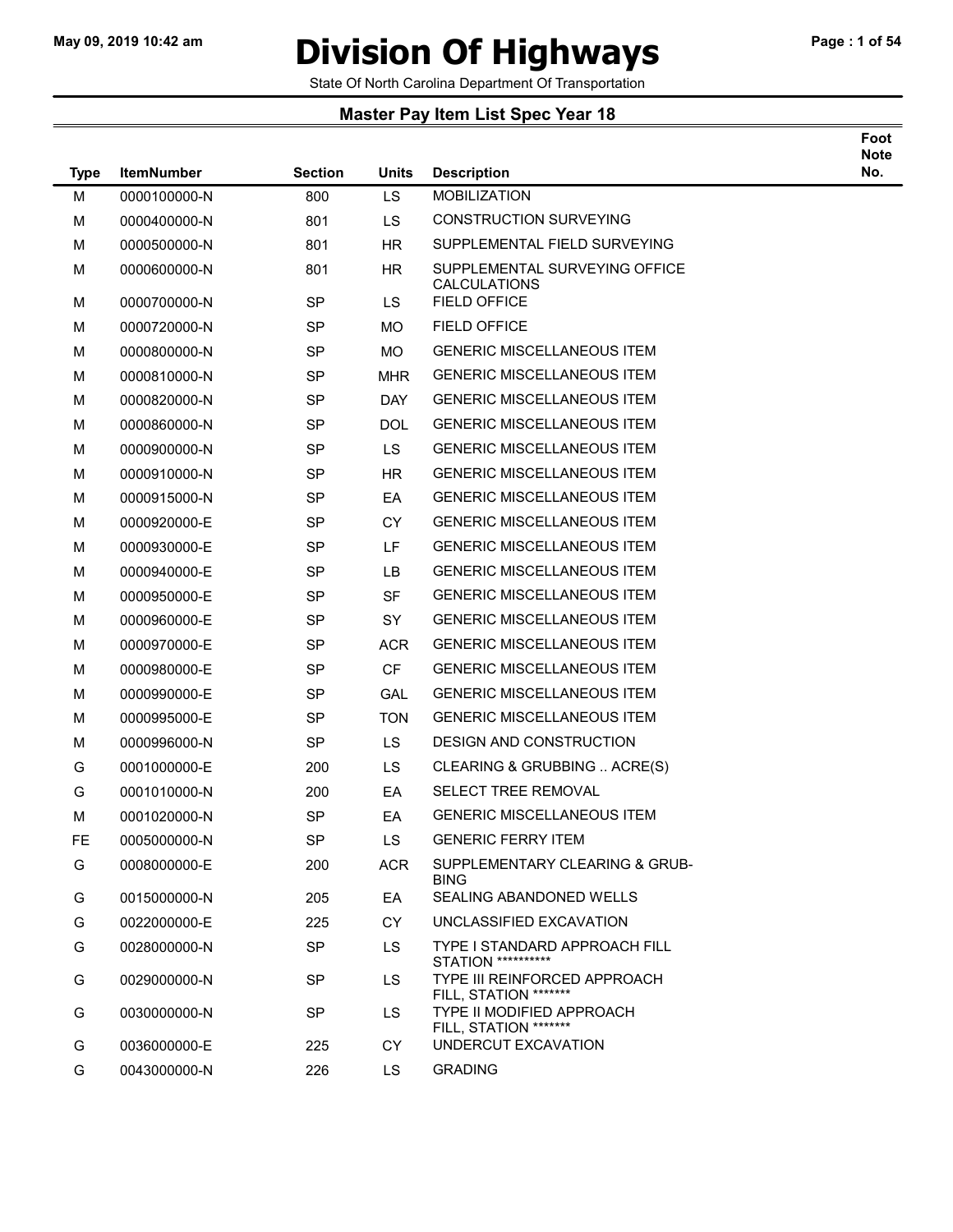# May 09, 2019 10:42 am **Division Of Highways** Page : 2 of 54

Foot

State Of North Carolina Department Of Transportation

| <b>Type</b> | <b>ItemNumber</b> | <b>Section</b> | <b>Units</b> | <b>Description</b>                                      | <b>Note</b><br>No. |
|-------------|-------------------|----------------|--------------|---------------------------------------------------------|--------------------|
| G           | 0050000000-E      | 226            | <b>ACR</b>   | SUPPLEMENTARY CLEARING & GRUB-<br><b>BING</b>           |                    |
| G           | 0057000000-E      | 226            | <b>CY</b>    | UNDERCUT EXCAVATION                                     |                    |
| G           | 0063000000-N      | <b>SP</b>      | LS.          | <b>GRADING</b>                                          |                    |
| D           | 0084000000-E      | <b>SP</b>      | LF           | <b>WICK DRAINS</b>                                      |                    |
| D           | 0091000000-E      | <b>SP</b>      | LF.          | AUGERING FOR WICK DRAINS                                |                    |
| G           | 0098000000-E      | 220            | <b>SY</b>    | PRE-SPLITTING OF ROCK                                   |                    |
| G           | 0106000000-E      | 230            | <b>CY</b>    | <b>BORROW EXCAVATION</b>                                |                    |
| G           | 0113000000-E      | <b>SP</b>      | <b>CY</b>    | <b>SELECT BORROW MATERIAL</b>                           |                    |
| G           | 0120000000-E      | <b>SP</b>      | CY           | BENCHING EXCAVATION FOR EM-<br><b>BANKMENT</b>          |                    |
| G           | 0127000000-N      | 235            | EA           | <b>EMBANKMENT SETTLEMENT GAUGES</b>                     |                    |
| D           | 0134000000-E      | 240            | <b>CY</b>    | DRAINAGE DITCH EXCAVATION                               |                    |
| G           | 0141000000-E      | 240            | LF.          | <b>BERM DITCH CONSTRUCTION</b>                          |                    |
| G           | 0156000000-E      | 250            | <b>SY</b>    | REMOVAL OF EXISTING ASPHALT<br><b>PAVEMENT</b>          |                    |
| G           | 0163000000-E      | 250            | <b>SY</b>    | REMOVAL OF EXISTING CONCRETE<br><b>PAVEMENT</b>         |                    |
| G           | 0170000000-E      | <b>SP</b>      | <b>SY</b>    | REMOVAL OF EXISTING CONCRETE<br>PAVEMENT SLABS          |                    |
| G           | 0177000000-E      | 250            | <b>SY</b>    | BREAKING OF EXISTING ASPHALT<br><b>PAVEMENT</b>         |                    |
| G           | 0185000000-E      | 250            | <b>SY</b>    | <b>BREAKING OF EXISTING CONCRETE</b><br><b>PAVEMENT</b> |                    |
| G           | 0192000000-N      | 260            | <b>HR</b>    | PROOF ROLLING                                           |                    |
| G           | 0194000000-E      | 265            | <b>CY</b>    | SELECT GRANULAR MATERIAL,<br><b>CLASS III</b>           |                    |
| G           | 0195000000-E      | 265            | <b>CY</b>    | SELECT GRANULAR MATERIAL                                |                    |
| G           | 0196000000-E      | 270            | <b>SY</b>    | <b>GEOTEXTILE FOR SOIL STABILIZA-</b><br>tion           |                    |
| M           | 0199000000-E      | <b>SP</b>      | <b>SF</b>    | <b>TEMPORARY SHORING</b>                                |                    |
| G           | 0220000000-E      | <b>SP</b>      | <b>TON</b>   | ROCK EMBANKMENTS                                        |                    |
| G           | 0222000000-E      | <b>SP</b>      | <b>SY</b>    | <b>GEOTEXTILE FOR ROCK EMBANK-</b><br><b>MENTS</b>      |                    |
| G           | 0223000000-E      | 275            | SY           | <b>ROCK PLATING</b>                                     |                    |
| G           | 0225000000-E      | <b>SP</b>      | SY           | REINFORCED SOIL SLOPES                                  |                    |
| G           | 0227000000-E      | <b>SP</b>      | <b>ACR</b>   | <b>GENERIC GRADING ITEM</b>                             |                    |
| G           | 0234000000-E      | <b>SP</b>      | <b>CY</b>    | <b>GENERIC GRADING ITEM</b>                             |                    |
| G           | 0241000000-E      | <b>SP</b>      | SY           | <b>GENERIC GRADING ITEM</b>                             |                    |
| G           | 0245000000-E      | SP             | GAL          | <b>GENERIC GRADING ITEM</b>                             |                    |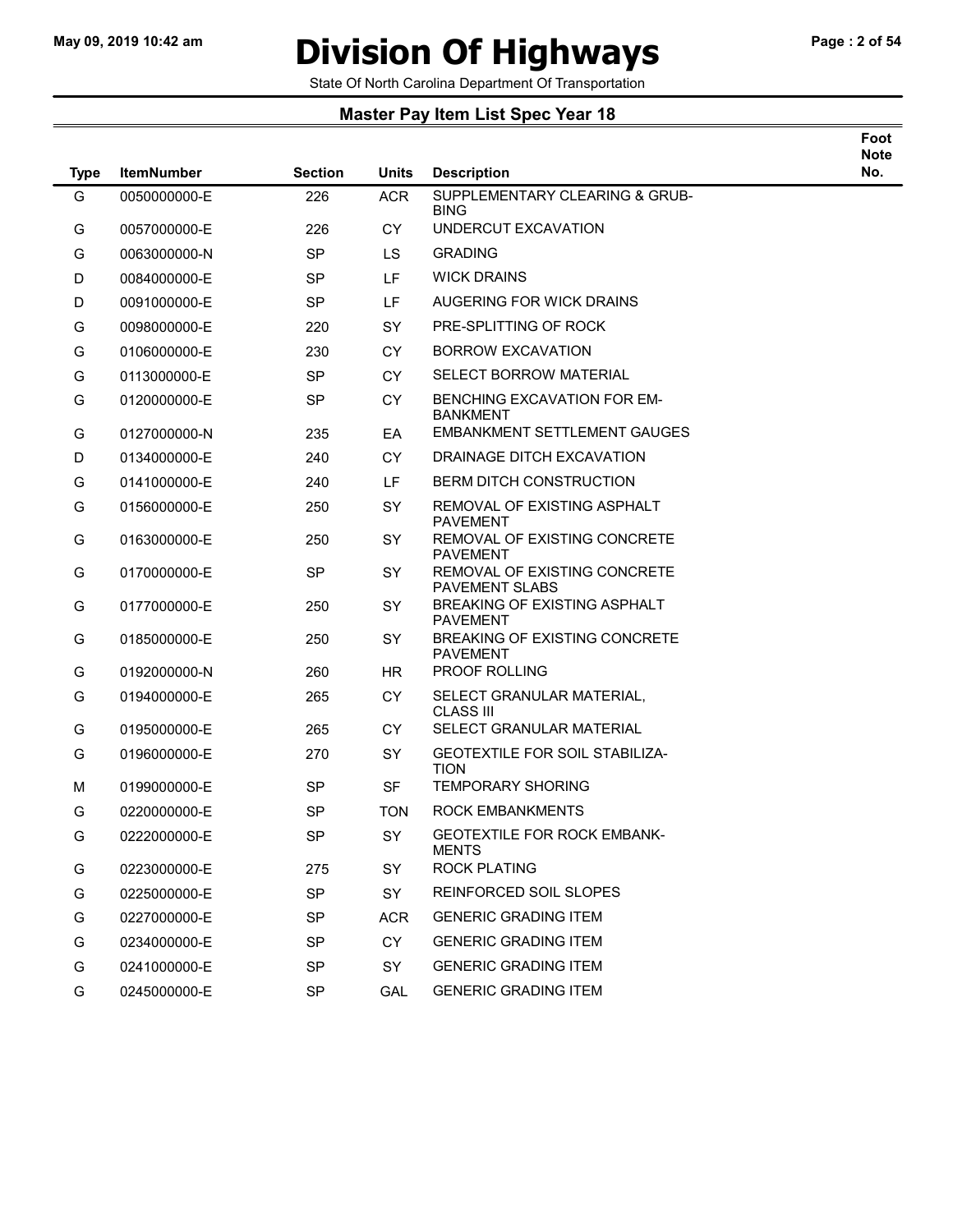### May 09, 2019 10:42 am **Division Of Highways** Page : 3 of 54

Foot

State Of North Carolina Department Of Transportation

| <b>Type</b> | <b>ItemNumber</b> | <b>Section</b> | <b>Units</b> | <b>Description</b>                                                       | <b>Note</b><br>No. |
|-------------|-------------------|----------------|--------------|--------------------------------------------------------------------------|--------------------|
| G           | 0248000000-N      | <b>SP</b>      | <b>LS</b>    | <b>GENERIC GRADING ITEM</b>                                              |                    |
| G           | 0255000000-E      | <b>SP</b>      | <b>TON</b>   | <b>GENERIC GRADING ITEM</b>                                              |                    |
| G           | 0257000000-E      | <b>SP</b>      | LF.          | <b>GENERIC GRADING ITEM</b>                                              |                    |
| G           | 0258000000-E      | <b>SP</b>      | <b>MLF</b>   | <b>GENERIC GRADING ITEM</b>                                              |                    |
| G           | 0259000000-E      | <b>SP</b>      | MI           | <b>GENERIC GRADING ITEM</b>                                              |                    |
| G           | 0262000000-N      | <b>SP</b>      | EA           | <b>GENERIC GRADING ITEM</b>                                              |                    |
| G           | 0264000000-E      | <b>SP</b>      | SMI          | <b>GENERIC GRADING ITEM</b>                                              |                    |
| D           | 0314000000-E      | <b>SP</b>      | <b>TON</b>   | SELECT MATERIAL, CLASS *****                                             |                    |
| D           | 0318000000-E      | 300            | <b>TON</b>   | FOUNDATION CONDITIONING MATE-                                            |                    |
| D           | 0320000000-E      | 300            | SY           | RIAL, MINOR STRUCTURES<br>FOUNDATION CONDITIONING GEO-<br><b>TEXTILE</b> |                    |
| D           | 0330000000-E      | <b>SP</b>      | TON          | <b>GENERIC DRAINAGE ITEM</b>                                             |                    |
| D           | 0331000000-E      | <b>SP</b>      | <b>CY</b>    | <b>GENERIC DRAINAGE ITEM</b>                                             |                    |
| D           | 0335000000-E      | 305            | LF           | **" DRAINAGE PIPE                                                        |                    |
| D           | 0335100000-E      | 305            | LF           | 12" DRAINAGE PIPE                                                        |                    |
| D           | 0335200000-E      | 305            | LF           | <b>15" DRAINAGE PIPE</b>                                                 |                    |
| D           | 0335300000-E      | 305            | LF           | <b>18" DRAINAGE PIPE</b>                                                 |                    |
| D           | 0335400000-E      | 305            | LF           | 24" DRAINAGE PIPE                                                        |                    |
| D           | 0335500000-E      | 305            | LF           | 30" DRAINAGE PIPE                                                        |                    |
| D           | 0335600000-E      | 305            | LF           | <b>36" DRAINAGE PIPE</b>                                                 |                    |
| D           | 0335700000-E      | 305            | LF           | 42" DRAINAGE PIPE                                                        |                    |
| D           | 0335800000-E      | 305            | LF           | 48" DRAINAGE PIPE                                                        |                    |
| D           | 0335850000-E      | 305            | EA           | **" DRAINAGE PIPE ELBOWS                                                 |                    |
| D           | 0342000000-E      | 310            | LF           | **" SIDE DRAIN PIPE                                                      |                    |
| D           | 0343000000-E      | 310            | LF           | 15" SIDE DRAIN PIPE                                                      |                    |
| D           | 0344000000-E      | 310            | LF.          | 18" SIDE DRAIN PIPE                                                      |                    |
| D           | 0345000000-E      | 310            | LF           | 24" SIDE DRAIN PIPE                                                      |                    |
| D           | 0348000000-E      | 310            | EA           | **" SIDE DRAIN PIPE ELBOWS                                               |                    |
| D           | 0350000000-E      | <b>SP</b>      | LF           | ***" RC PIPE CULVERTS, CON-<br><b>TRACTOR DESIGN</b>                     |                    |
| D           | 0354000000-E      | 310            | LF           | ***" RC PIPE CULVERTS, CLASS<br>*****                                    |                    |
| D           | 0360000000-E      | 310            | LF.          | 12" RC PIPE CULVERTS, CLASS<br>Ш                                         |                    |
| D           | 0366000000-E      | 310            | LF           | 15" RC PIPE CULVERTS, CLASS<br>Ш                                         |                    |
| D           | 0372000000-E      | 310            | LF           | 18" RC PIPE CULVERTS, CLASS<br>Ш                                         |                    |
| D           | 0378000000-E      | 310            | LF.          | 24" RC PIPE CULVERTS, CLASS<br>Ш                                         |                    |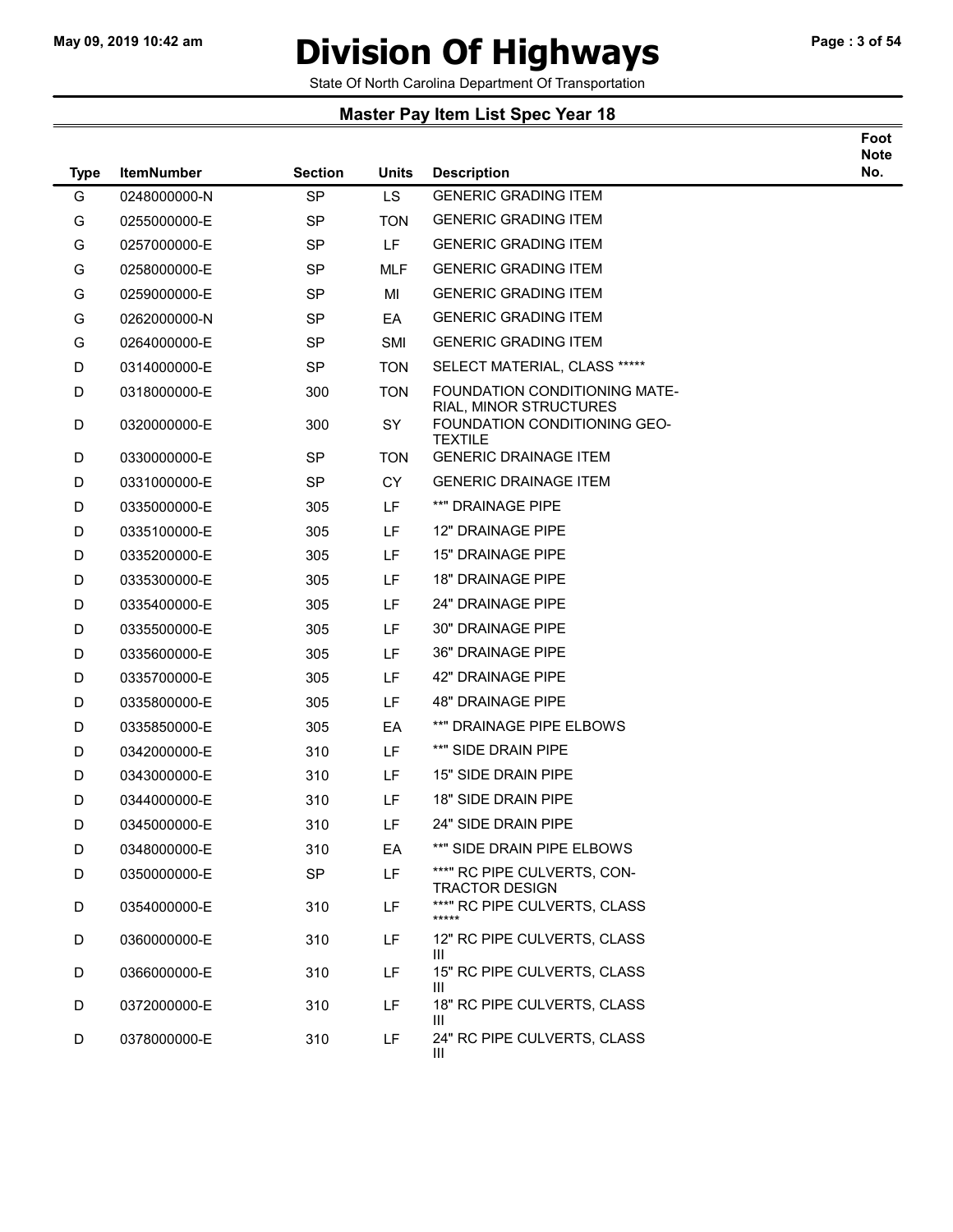# May 09, 2019 10:42 am **Division Of Highways** Page : 4 of 54

Foot

State Of North Carolina Department Of Transportation

### Master Pay Item List Spec Year 18

| <b>Type</b> | <b>ItemNumber</b> | <b>Section</b> | <b>Units</b> | <b>Description</b>                             | <b>Note</b><br>No. |
|-------------|-------------------|----------------|--------------|------------------------------------------------|--------------------|
| D           | 0384000000-E      | 310            | LF           | 30" RC PIPE CULVERTS, CLASS<br>Ш               |                    |
| D           | 0390000000-E      | 310            | LF           | 36" RC PIPE CULVERTS, CLASS<br>Ш               |                    |
| D           | 0396000000-E      | 310            | LF           | 42" RC PIPE CULVERTS, CLASS<br>Ш               |                    |
| D           | 0402000000-E      | 310            | LF           | 48" RC PIPE CULVERTS, CLASS<br>Ш               |                    |
| D           | 0408000000-E      | 310            | LF           | 54" RC PIPE CULVERTS, CLASS<br>Ш               |                    |
| D           | 0414000000-E      | 310            | LF           | 60" RC PIPE CULVERTS, CLASS<br>Ш               |                    |
| D           | 0420000000-E      | 310            | LF           | 66" RC PIPE CULVERTS, CLASS<br>Ш               |                    |
| D           | 0426000000-E      | 310            | LF           | 72" RC PIPE CULVERTS, CLASS<br>Ш               |                    |
| D           | 0432000000-E      | 310            | LF           | 78" RC PIPE CULVERTS, CLASS<br>Ш               |                    |
| D           | 0438000000-E      | 310            | LF.          | 84" RC PIPE CULVERTS, CLASS<br>Ш               |                    |
| D           | 0444000000-E      | 310            | LF           | 90" RC PIPE CULVERTS, CLASS<br>Ш               |                    |
| D           | 0448000000-E      | 310            | LF           | ****" RC PIPE CULVERTS, CLASS<br>IV.           |                    |
| D           | 0448200000-E      | 310            | LF.          | 15" RC PIPE CULVERTS, CLASS IV                 |                    |
| D           | 0448300000-E      | 310            | LF           | 18" RC PIPE CULVERTS, CLASS IV                 |                    |
| D           | 0448400000-E      | 310            | LF           | 24" RC PIPE CULVERTS, CLASS IV                 |                    |
| D           | 0448500000-E      | 310            | LF           | 30" RC PIPE CULVERTS, CLASS IV                 |                    |
| D           | 0448600000-E      | 310            | LF           | 36" RC PIPE CULVERTS, CLASS IV                 |                    |
| D           | 0448700000-E      | 310            | LF           | 42" RC PIPE CULVERTS, CLASS IV                 |                    |
| D           | 0450000000-E      | <b>SP</b>      | LF.          | ***" RC PIPE CULVERTS, CLASS<br>** (UNDER RR)  |                    |
| D           | 0453000000-E      | 310            | EA           | **" PIPE END SECTION                           |                    |
| D           | 0480000000-E      | SP             | EA           | 60"X 36" RC PIPE TAPERED IN-<br>LET, CLASS III | 4                  |
| D           | 0486000000-E      | <b>SP</b>      | EA           | 66"X 42" RC PIPE TAPERED IN-<br>LET, CLASS III | 4                  |
| D           | 0492000000-E      | SP             | EА           | 72"X 48" RC PIPE TAPERED IN-<br>LET, CLASS III | 4                  |

#### Notes

4 SECOND DIMENSION IS DIA TAPERED INLET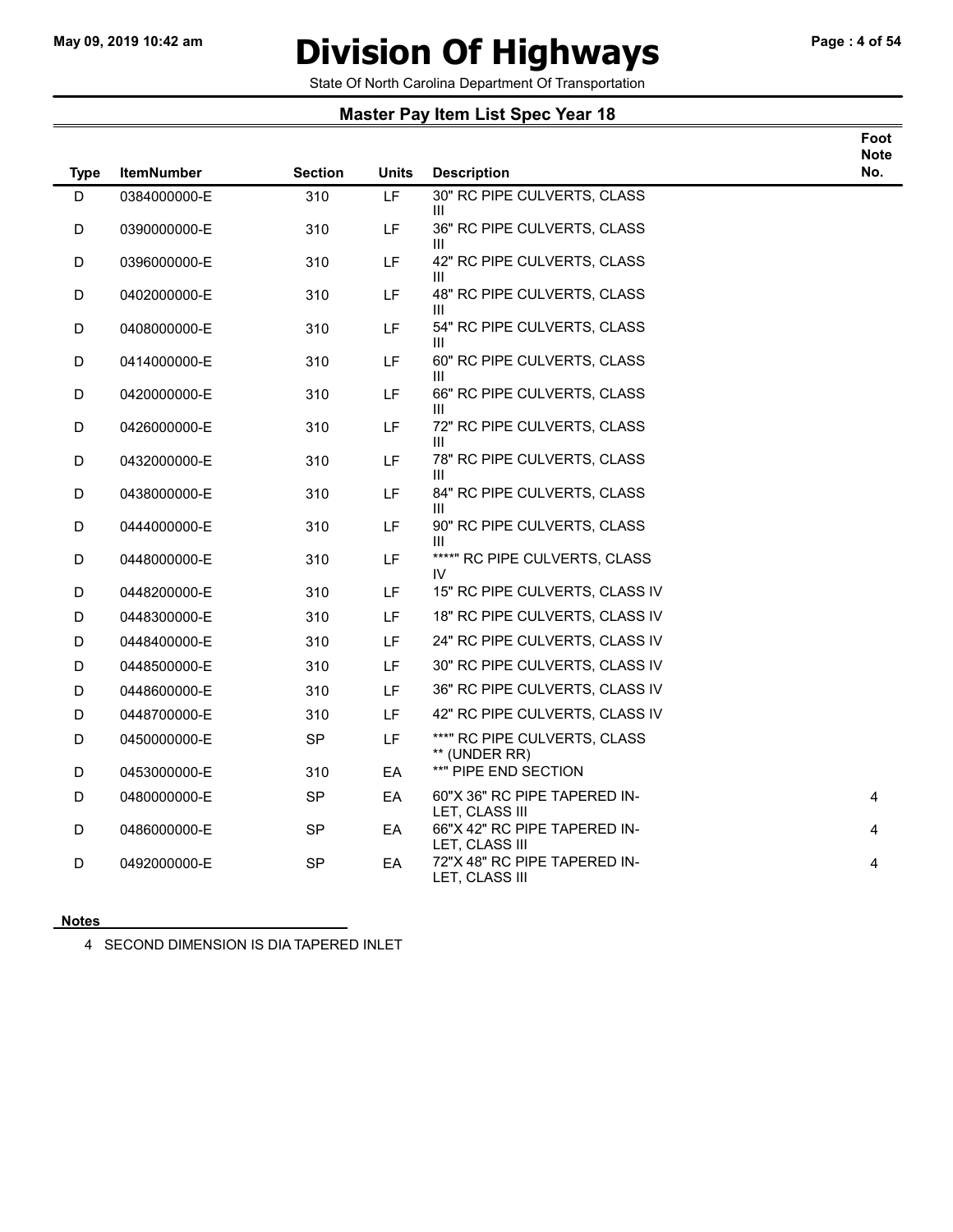# May 09, 2019 10:42 am **Division Of Highways** Page : 5 of 54

#### State Of North Carolina Department Of Transportation

### Master Pay Item List Spec Year 18

|             |                   |                |              |                                                   | Foot<br><b>Note</b> |
|-------------|-------------------|----------------|--------------|---------------------------------------------------|---------------------|
| <b>Type</b> | <b>ItemNumber</b> | <b>Section</b> | <b>Units</b> | <b>Description</b>                                | No.                 |
| D           | 0498000000-E      | <b>SP</b>      | EA           | 78"X 54" RC PIPE TAPERED IN-<br>LET, CLASS III    | 4                   |
| D           | 0504000000-E      | <b>SP</b>      | EA           | 84"X 60" RC PIPE TAPERED IN-<br>LET, CLASS III    | 4                   |
| D           | 0510000000-E      | <b>SP</b>      | EA           | 90"X 66" RC PIPE TAPERED IN-<br>LET, CLASS III    | 4                   |
| D           | 0516000000-E      | <b>SP</b>      | EA           | 96"X 72" RC PIPE TAPERED IN-<br>LET, CLASS III    | 4                   |
| D           | 0522000000-E      | 310            | EA           | **" X **" X **" RC PIPE TEES,<br>CLASS III        |                     |
| D           | 0528000000-E      | 310            | EA           | **" RC PIPE ELBOWS, CLASS III                     |                     |
| D           | 0536000000-E      | 310            | LF.          | ***" HDPE PIPE CULVERTS                           |                     |
| D           | 0542000000-E      | 310            | LF           | **" PVC PIPE CULVERTS                             |                     |
| D           | 0546000000-E      | 310            | <b>LF</b>    | **" CAA PIPE CULVERTS, *****"<br><b>THICK</b>     |                     |
| D           | 0559000000-E      | 310            | EA           | **" X **" X **" CAA PIPE TEES,<br>*****" THICK    |                     |
| D           | 0564000000-E      | 310            | EA           | **" CAA PIPE ELBOWS, *****"<br><b>THICK</b>       |                     |
| D           | 0570000000-E      | 310            | LF           | 6" CS PIPE CULVERTS, 0.064"<br>THICK (SPRING BOX) |                     |
| D           | 0576000000-E      | 310            | LF.          | **" CS PIPE CULVERTS, *****"<br><b>THICK</b>      |                     |
| D           | 0582000000-E      | 310            | LF           | 15" CS PIPE CULVERTS, 0.064"<br><b>THICK</b>      |                     |
| D           | 0588000000-E      | 310            | <b>LF</b>    | 18" CS PIPE CULVERTS, 0.064"<br><b>THICK</b>      |                     |
| D           | 0594000000-E      | 310            | LF           | 24" CS PIPE CULVERTS, 0.064"<br><b>THICK</b>      |                     |
| D           | 0600000000-E      | 310            | LF           | 30" CS PIPE CULVERTS, 0.079"<br><b>THICK</b>      |                     |
| D           | 0630000000-E      | 310            | EA           | **"X **"X **" CS PIPE TEES,<br>*****" THICK       |                     |
| D           | 0636000000-E      | 310            | EA           | **" CS PIPE ELBOWS, *****"<br><b>THICK</b>        |                     |
| D           | 0642000000-E      | 310            | EA           | **"X**" CS ECCENTRIC REDUCERS,<br>*****" THICK    |                     |
| D           | 0648000000-E      | <b>SP</b>      | EA           | **" SADDLE BRANCH CONNECTOR                       |                     |

#### **Notes**

4 SECOND DIMENSION IS DIA TAPERED INLET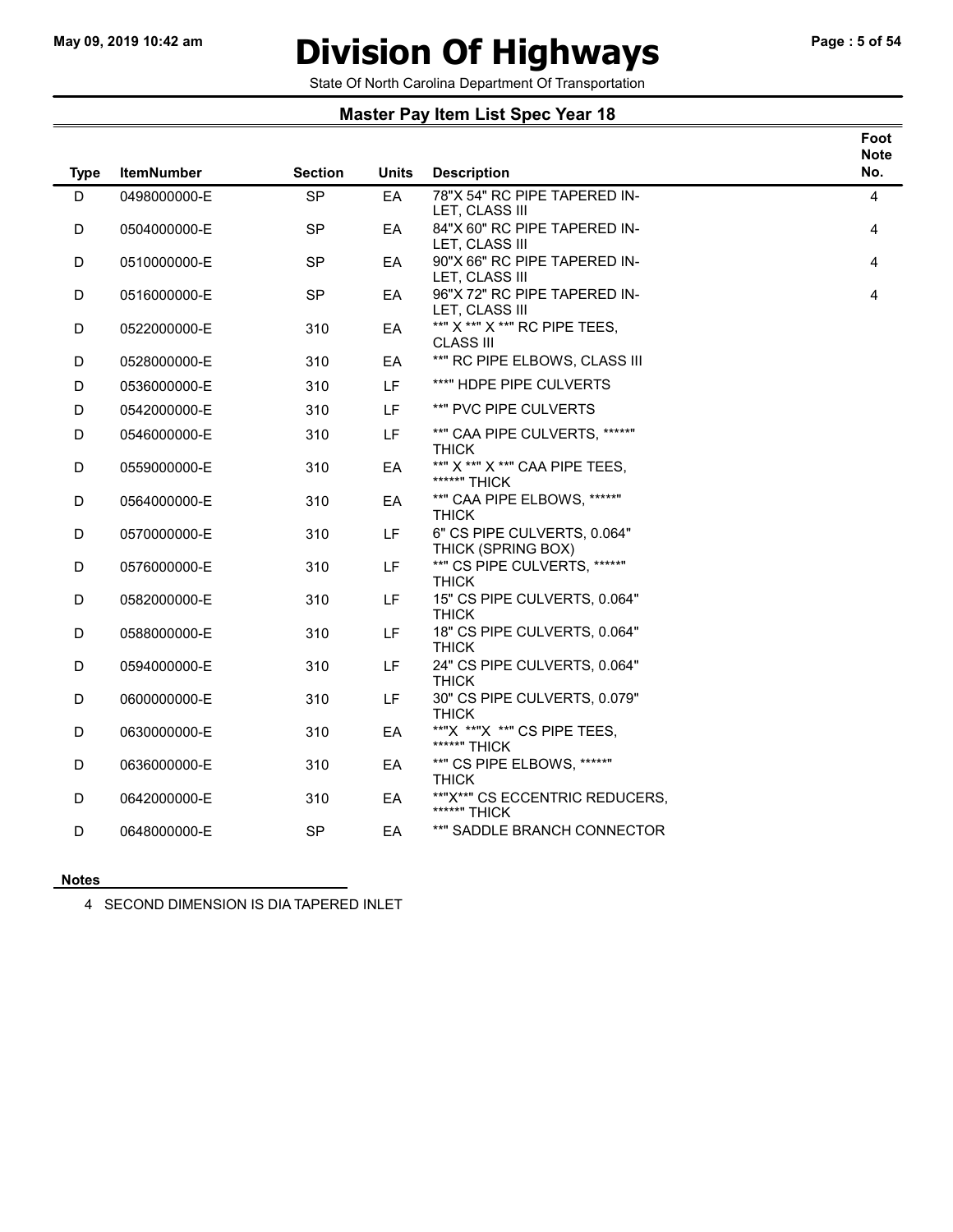$\overline{\phantom{a}}$ 

# May 09, 2019 10:42 am **Division Of Highways** Page : 6 of 54

Foot

State Of North Carolina Department Of Transportation

| <b>Type</b> | <b>ItemNumber</b> | Section   | Units      | <b>Description</b>                                                | <b>Note</b><br>No. |
|-------------|-------------------|-----------|------------|-------------------------------------------------------------------|--------------------|
| D           | 0654000000-E      | 310       | LF         | ***" X ***" CS PIPE ARCH CUL-                                     |                    |
| D           | 0926000000-E      | <b>SP</b> | LF         | VERTS, *****" THICK<br>***" CS STRUCTURAL PLATE PIPE,<br>** GAUGE |                    |
| D           | 0932000000-E      | <b>SP</b> | LF         | ***" CS STRUCTURAL PLATE PIPE.<br>** GAUGE, ELONGATED             |                    |
| D           | 0938000000-E      | <b>SP</b> | LF         | **" X **" CS STRUCTURAL PLATE<br>PIPE ARCH, ** GAUGE              |                    |
| D           | 0944000000-E      | SP        | EA         | **" X **" ECCENTRIC STRUCTURAL<br>PLATE PIPE REDUCER, ** GAUGE    |                    |
| D           | 0950000000-E      | <b>SP</b> | LF.        | **" CAA STRUCTURAL PLATE PIPE,<br>*****" THICK                    |                    |
| D           | 0956000000-E      | <b>SP</b> | LF.        | **" CAA STRUCTURAL PLATE PIPE,<br>*****" THICK, ELONGATED         |                    |
| D           | 0962000000-E      | <b>SP</b> | LF.        | **" X **" CAA STRUCTURAL PLATE<br>PIPE ARCH, *****" THICK         |                    |
| D           | 0973100000-E      | 330       | LF.        | **" WELDED STEEL PIPE, ****"<br>THICK, GRADE B IN SOIL            |                    |
| D           | 0973300000-E      | 330       | LF.        | **" WELDED STEEL PIPE, ****"<br>THICK, GRADE B NOT IN SOIL        |                    |
| D           | 0974000000-E      | <b>SP</b> | LF         | **" WELDED STEEL PIPE. *****"<br>THICK, GRADE B, (UNDER RR)       |                    |
| D           | 0986000000-E      | <b>SP</b> | LF         | <b>GENERIC PIPE ITEM</b>                                          |                    |
| D           | 0987000000-E      | 310       | LF         | <b>GENERIC PIPE ITEM</b>                                          |                    |
| D           | 0988000000-E      | 310       | EA         | <b>GENERIC PIPE ITEM</b>                                          |                    |
| D           | 0992000000-E      | <b>SP</b> | EA         | <b>GENERIC PIPE ITEM</b>                                          |                    |
| G           | 0995000000-E      | 340       | LF.        | PIPE REMOVAL                                                      |                    |
| D           | 0996000000-N      | 350       | EA         | PIPE CLEAN OUT                                                    |                    |
| G           | 0999000000-E      | 462       | SY         | 4" SLOPE PROTECTION                                               |                    |
| G           | 1000000000-E      | 462       | SY         | 6" SLOPE PROTECTION                                               |                    |
| G           | 1004000000-E      | 462       | SY         | <b>GENERIC GRADING ITEM</b>                                       |                    |
| P           | 1011000000-N      | 500       | <b>LS</b>  | <b>FINE GRADING</b>                                               |                    |
| P           | 1022000000-E      | <b>SP</b> | <b>LB</b>  | <b>SEALING EXISTING PAVEMENT</b><br><b>CRACKS</b>                 |                    |
| P           | 1044000000-E      | 501       | SY         | LIME TREATED SOIL (SLURRY<br>METHOD)                              |                    |
| P           | 1055000000-E      | 501       | SY         | LIME TREATED SOIL (QUICKLIME)                                     |                    |
| P           | 1066000000-E      | 501       | <b>TON</b> | LIME FOR LIME TREATED SOIL                                        |                    |
| P           | 1077000000-E      | <b>SP</b> | <b>TON</b> | #57 STONE                                                         |                    |
| P           | 1088000000-E      | <b>SP</b> | <b>CY</b>  | #57 STONE                                                         |                    |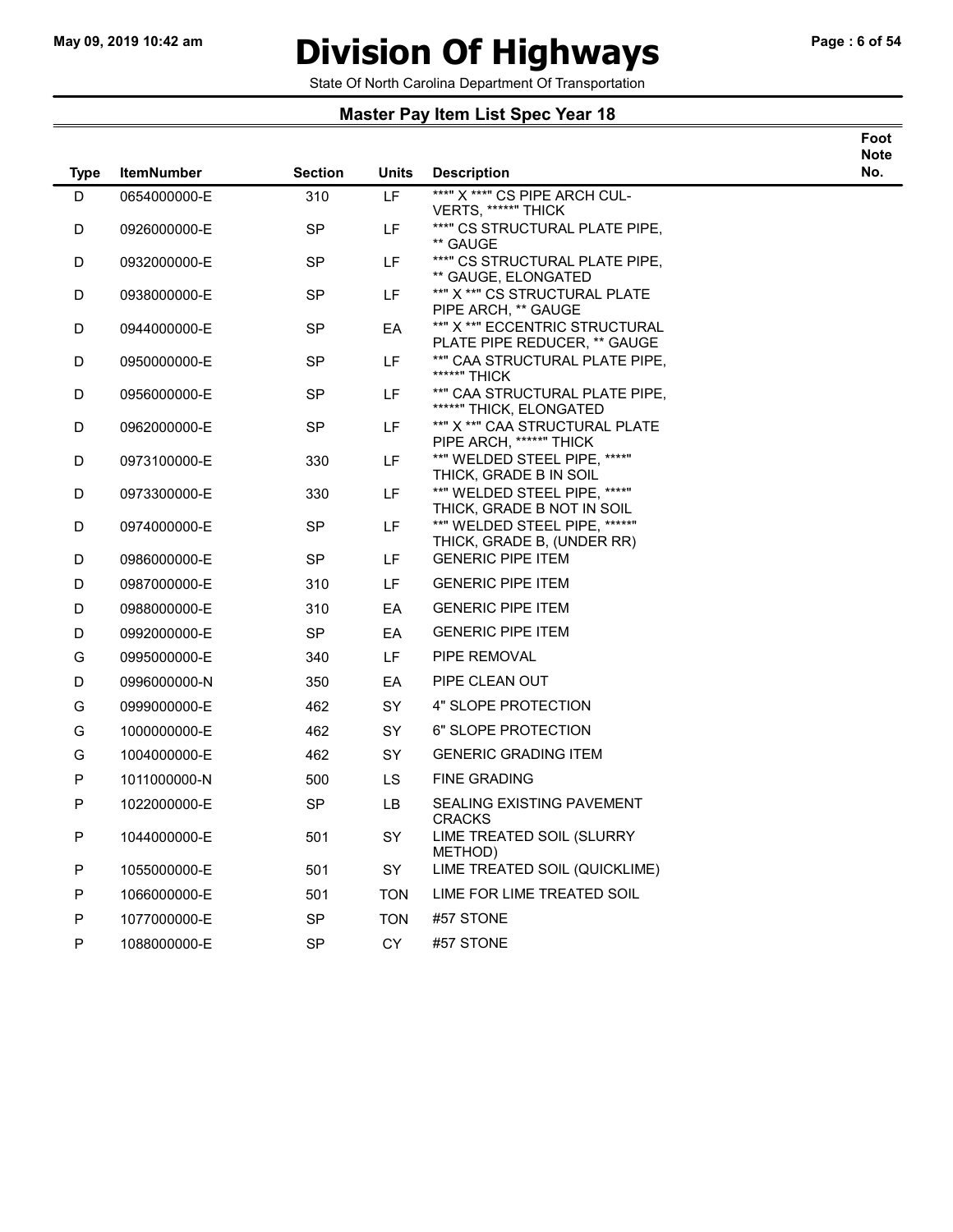# May 09, 2019 10:42 am **Division Of Highways** Page : 7 of 54

Foot

State Of North Carolina Department Of Transportation

| <b>Type</b> | <b>ItemNumber</b> | <b>Section</b> | <b>Units</b>   | <b>Description</b>                                       | Note<br>No. |
|-------------|-------------------|----------------|----------------|----------------------------------------------------------|-------------|
| P           | 1099000000-E      | <b>SP</b>      | <b>SY</b>      | RUBBLIZING EXISTING CONCRETE<br><b>PAVEMENT</b>          |             |
| G           | 1099500000-E      | 505            | <b>CY</b>      | <b>SHALLOW UNDERCUT</b>                                  |             |
| G           | 1099700000-E      | 505            | <b>TON</b>     | <b>CLASS IV SUBGRADE STABILIZA-</b><br><b>TION</b>       |             |
| P           | 1110000000-E      | 510            | <b>TON</b>     | STABILIZER AGGREGATE                                     |             |
| P           | 1111000000-E      | <b>SP</b>      | <b>TON</b>     | <b>CLASS IV AGGREGATE STABILIZA-</b><br><b>TION</b>      |             |
| P           | 1115000000-E      | <b>SP</b>      | <b>SY</b>      | <b>GEOTEXTILE FOR PAVEMENT STA-</b><br><b>BILIZATION</b> |             |
| P           | 1121000000-E      | 520            | <b>TON</b>     | AGGREGATE BASE COURSE                                    |             |
| P           | 1132000000-E      | <b>SP</b>      | CY <sub></sub> | SOIL TYPE BASE COURSE, TYPE **                           |             |
| P           | 1143000000-E      | <b>SP</b>      | <b>TON</b>     | SOIL TYPE BASE COURSE, TYPE **                           |             |
| P           | 1145000000-E      | <b>SP</b>      | <b>MSY</b>     | RECONDITIONING, SOIL TYPE BASE<br><b>COURSE</b>          |             |
| P           | 1146000000-E      | 535            | <b>MSY</b>     | <b>CONDITIONING EXISTING BASE</b>                        |             |
| ${\sf P}$   | 1154000000-E      | 540            | <b>TON</b>     | AGGREGATE FOR CEMENT-TREATED<br><b>BASE COURSE</b>       |             |
| P           | 1165000000-E      | 540            | <b>TON</b>     | PORTLAND CEMENT FOR CEMENT<br><b>TREATED BASE COURSE</b> |             |
| P           | 1176000000-E      | 542            | <b>SY</b>      | SOIL CEMENT BASE                                         |             |
| ${\sf P}$   | 1187000000-E      | 542            | <b>TON</b>     | PORTLAND CEMENT FOR SOIL CE-<br><b>MENT BASE</b>         |             |
| P           | 1198000000-E      | 542            | <b>TON</b>     | AGGREGATE FOR SOIL CEMENT BASE                           |             |
| P           | 1209000000-E      | 543            | <b>GAL</b>     | ASPHALT CURING SEAL                                      |             |
| G           | 1220000000-E      | 545            | <b>TON</b>     | INCIDENTAL STONE BASE                                    |             |
| G           | 1231000000-E      | 560            | <b>CY</b>      | <b>SHOULDER BORROW</b>                                   |             |
| G           | 1242000000-E      | <b>SP</b>      | <b>MLF</b>     | SHOULDER CONSTRUCTION                                    |             |
| G           | 1243000000-E      | SP             | <b>SMI</b>     | SHOULDER CONSTRUCTION                                    |             |
| G           | 1245000000-E      | <b>SP</b>      | SMI            | SHOULDER RECONSTRUCTION                                  |             |
| G           | 1253000000-E      | SP             | MI             | SHOULDER RECONSTRUCTION                                  |             |
| G           | 1260000000-E      | <b>SP</b>      | <b>TON</b>     | AGGREGATE SHOULDER BORROW                                |             |
| G           | 1264000000-E      | <b>SP</b>      | LF             | <b>DITCHING</b>                                          |             |
| P           | 1275000000-E      | 600            | GAL            | PRIME COAT                                               |             |
| P           | 1297000000-E      | 607            | SY             | MILLING ASPHALT PAVEMENT, ***"<br><b>DEPTH</b>           |             |
| P           | 1308000000-E      | 607            | SY             | MILLING ASPHALT PAVEMENT, ***"<br><b>TO ******</b> "     |             |
| P           | 1330000000-E      | 607            | SY             | <b>INCIDENTAL MILLING</b>                                |             |
| P           | 1363000000-E      | SP             | <b>TON</b>     | ASPHALT TREATED BASE COURSE                              |             |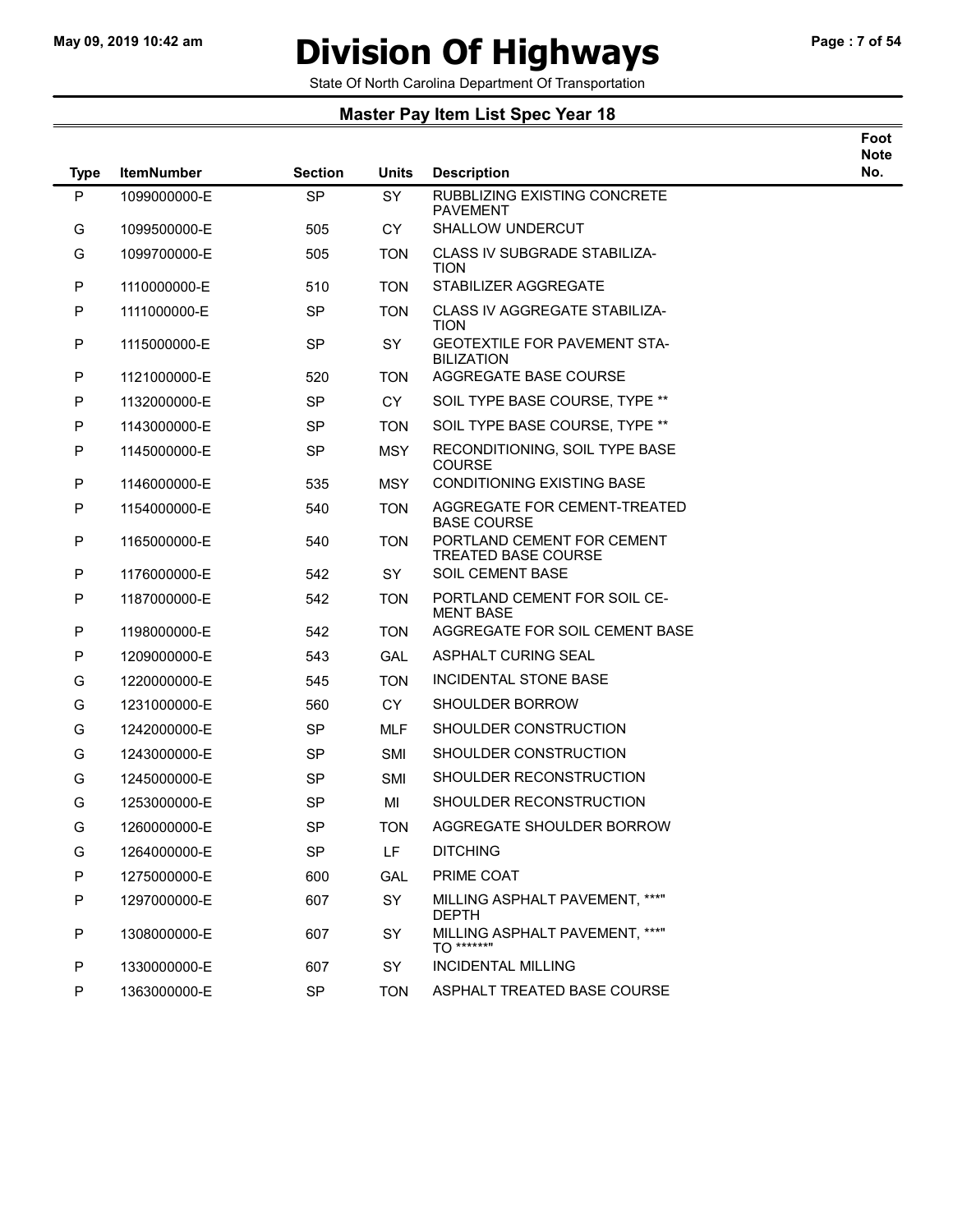# May 09, 2019 10:42 am **Division Of Highways** Page : 8 of 54

Foot

State Of North Carolina Department Of Transportation

| <b>Type</b> | <b>ItemNumber</b> | <b>Section</b> | <b>Units</b> | <b>Description</b>                                            | <b>Note</b><br>No. |
|-------------|-------------------|----------------|--------------|---------------------------------------------------------------|--------------------|
| P           | 1385000000-E      | SP             | <b>TON</b>   | SAND ASPHALT BASE COURSE, TYPE<br>$F-1$                       |                    |
| ${\sf P}$   | 1396000000-E      | <b>SP</b>      | <b>TON</b>   | SAND ASPHALT SURFACE COURSE,<br>TYPE F-1 (LEVELING COURSE)    |                    |
| ${\sf P}$   | 1407000000-E      | <b>SP</b>      | <b>TON</b>   | SAND ASPHALT SURFACE COURSE,<br>TYPE F-1                      |                    |
| ${\sf P}$   | 1489000000-E      | 610            | <b>TON</b>   | ASPHALT CONC BASE COURSE, TYPE<br><b>B25.0B</b>               |                    |
| ${\sf P}$   | 1491000000-E      | 610            | <b>TON</b>   | ASPHALT CONC BASE COURSE, TYPE<br><b>B25.0C</b>               |                    |
| ${\sf P}$   | 1493000000-E      | SP             | <b>TON</b>   | ASPHALT CONC BASE COURSE, TYPE<br><b>B37.5C</b>               |                    |
| ${\sf P}$   | 1498000000-E      | 610            | <b>TON</b>   | ASPHALT CONC INTERMEDIATE<br>COURSE, TYPE I19.0B              |                    |
| ${\sf P}$   | 1503000000-E      | 610            | <b>TON</b>   | ASPHALT CONC INTERMEDIATE<br>COURSE, TYPE I19.0C              |                    |
| P           | 1508000000-E      | 610            | <b>TON</b>   | ASPHALT CONC INTERMEDIATE<br>COURSE, TYPE 119.0D              |                    |
| ${\sf P}$   | 1519000000-E      | 610            | <b>TON</b>   | ASPHALT CONC SURFACE COURSE,<br>TYPE S9.5B                    |                    |
| P           | 1520000000-E      | <b>SP</b>      | <b>TON</b>   | ASPHALT CONC SURFACE COURSE,<br>TYPE S9.5B (LEVELING COURSE)  |                    |
| ${\sf P}$   | 1523000000-E      | 610            | <b>TON</b>   | ASPHALT CONC SURFACE COURSE,<br>TYPE S9.5C                    |                    |
| P           | 1524000000-E      | <b>SP</b>      | <b>TON</b>   | ASPHALT CONC SURFACE COURSE,<br>TYPE S9.5C (LEVELING COURSE)  |                    |
| P           | 1524200000-E      | 610            | <b>TON</b>   | ASPHALT CONC SURFACE COURSE,<br>TYPE S9.5D                    |                    |
| ${\sf P}$   | 1525000000-E      | 610            | <b>TON</b>   | ASPHALT CONC SURFACE COURSE,<br>TYPE SF9.5A                   |                    |
| P           | 1525100000-E      | <b>SP</b>      | <b>TON</b>   | ASPHALT CONC SURFACE COURSE,<br>TYPE SF9.5A (LEVELING COURSE) |                    |
| ${\sf P}$   | 1526000000-E      | 610            | <b>TON</b>   | ASPHALT CONC SURFACE COURSE,<br>TYPE S4.75A                   |                    |
| $\mathsf P$ | 1527000000-E      | <b>SP</b>      | <b>TON</b>   | ASPHALT CONC SURFACE COURSE,<br>TYPE SA-1                     |                    |
| ${\sf P}$   | 1575000000-E      | 620            | <b>TON</b>   | ASPHALT BINDER FOR PLANT MIX                                  |                    |
| ${\sf P}$   | 1577000000-E      | 620            | <b>TON</b>   | POLYMER MODIFIED ASPHALT BIN-<br>DER FOR PLANT MIX            |                    |
| P           | 1662000000-E      | 650            | <b>TON</b>   | OPEN-GRADED ASPHALT FRICTION<br>COURSE, TYPE FC-1 MODIFIED    |                    |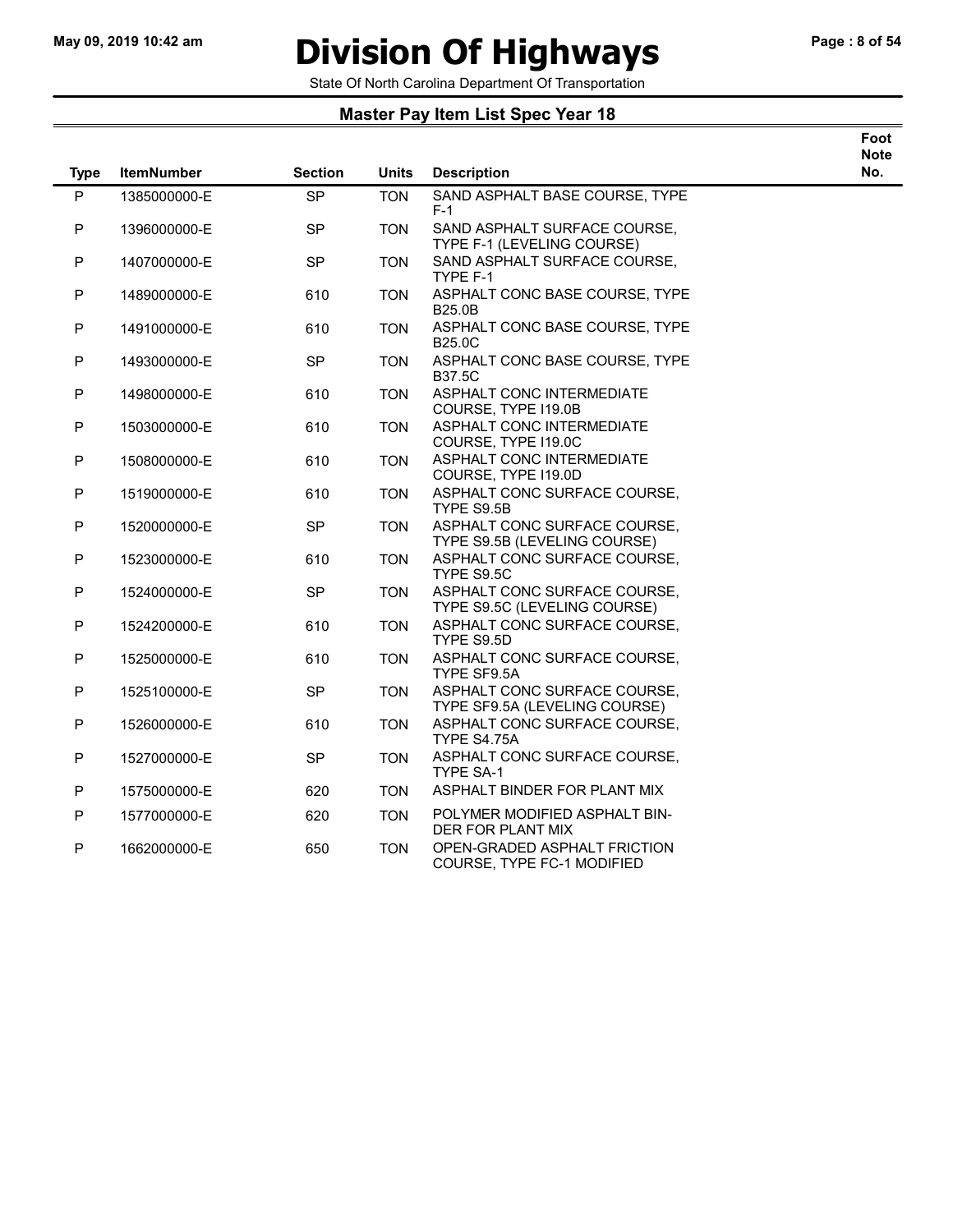$\overline{\phantom{0}}$ 

### May 09, 2019 10:42 am **Division Of Highways** Page : 9 of 54

State Of North Carolina Department Of Transportation

### Master Pay Item List Spec Year 18

| Foot |
|------|
| Note |
|      |

| <b>Type</b> | <b>ItemNumber</b> | <b>Section</b> | <b>Units</b> | <b>Description</b>                                       | No. |
|-------------|-------------------|----------------|--------------|----------------------------------------------------------|-----|
| P           | 1671000000-E      | 652            | <b>TON</b>   | PERMEABLE ASPHALT DRAINAGE<br>COURSE, TYPE P-78M         |     |
| P           | 1682000000-E      | 652            | <b>TON</b>   | PERMEABLE ASPHALT DRAINAGE<br>COURSE, TYPE P-57          |     |
| P           | 1693000000-E      | 654            | <b>TON</b>   | ASPHALT PLANT MIX, PAVEMENT<br><b>REPAIR</b>             |     |
| ${\sf P}$   | 1702000000-E      | 657            | LB.          | SEALING EXISTING PAVEMENT<br><b>CRACKS &amp; JOINTS</b>  |     |
| P           | 1704000000-E      | <b>SP</b>      | <b>TON</b>   | PATCHING EXISTING PAVEMENT                               |     |
| P           | 1715000000-E      | <b>SP</b>      | <b>TON</b>   | PATCHING EXISTING PAVEMENT<br><b>CRACKS</b>              |     |
| ${\sf P}$   | 1726000000-E      | <b>SP</b>      | <b>TON</b>   | PATCHING EXISTING PAVEMENT<br><b>CRACKS &amp; JOINTS</b> |     |
| P           | 1735000000-E      | 723            | SY           | REPAIR OF JOINTED CONCRETE<br><b>PAVEMENT SLABS</b>      |     |
| P           | 1736000000-E      | 723            | <b>TON</b>   | SELECT MATERIAL, CLASS IV                                |     |
| P           | 1737000000-E      | 723            | <b>SF</b>    | PATCHING CONCRETE PAVEMENT<br><b>SPALLS</b>              |     |
| P           | 1748500000-E      | 660            | SY           | ASPHALT SURFACE TREATMENT, MAT<br>& SINGLE SEAL          |     |
| P           | 1749000000-E      | 660            | SY           | ASPHALT SURFACE TREATMENT, MAT<br>& DOUBLE SEAL          |     |
| P           | 1759000000-E      | 660            | SY           | ASPHALT SURFACE TREATMENT, MAT<br>COAT, #5 STONE         | 16  |
| P           | 1771000000-E      | 660            | SY           | ASPHALT SURFACE TREATMENT, MAT<br>COAT, #6M STONE        | 16  |
| P           | 1775000000-E      | 660            | SY           | ASPHALT SURFACE TREATMENT, MAT<br>COAT, #78M STONE       |     |
| P           | 1775500000-E      | 660            | <b>SY</b>    | ASPHALT SURFACE TREATMENT, MAT<br>COAT, #*** STONE       |     |
| P           | 1803500000-E      | 660            | SY           | ASPHALT SURFACE TREATMENT,<br><b>DOUBLE SEAL</b>         | 16  |
| P           | 1814500000-E      | 660            | SY           | ASPHALT SURFACE TREATMENT,<br>SINGLE SEAL                | 16  |
| P           | 1820000000-E      | <b>SP</b>      | <b>SY</b>    | ASPHALT SURFACE TREATMENT,<br><b>FOG SEAL</b>            | 16  |
| P           | 1825000000-E      | 660            | SY           | ASPHALT SURFACE TREATMENT,<br><b>SAND SEAL</b>           | 16  |

#### **Notes**

16 AST MAY NEED AN ITEM OF BLOT SAND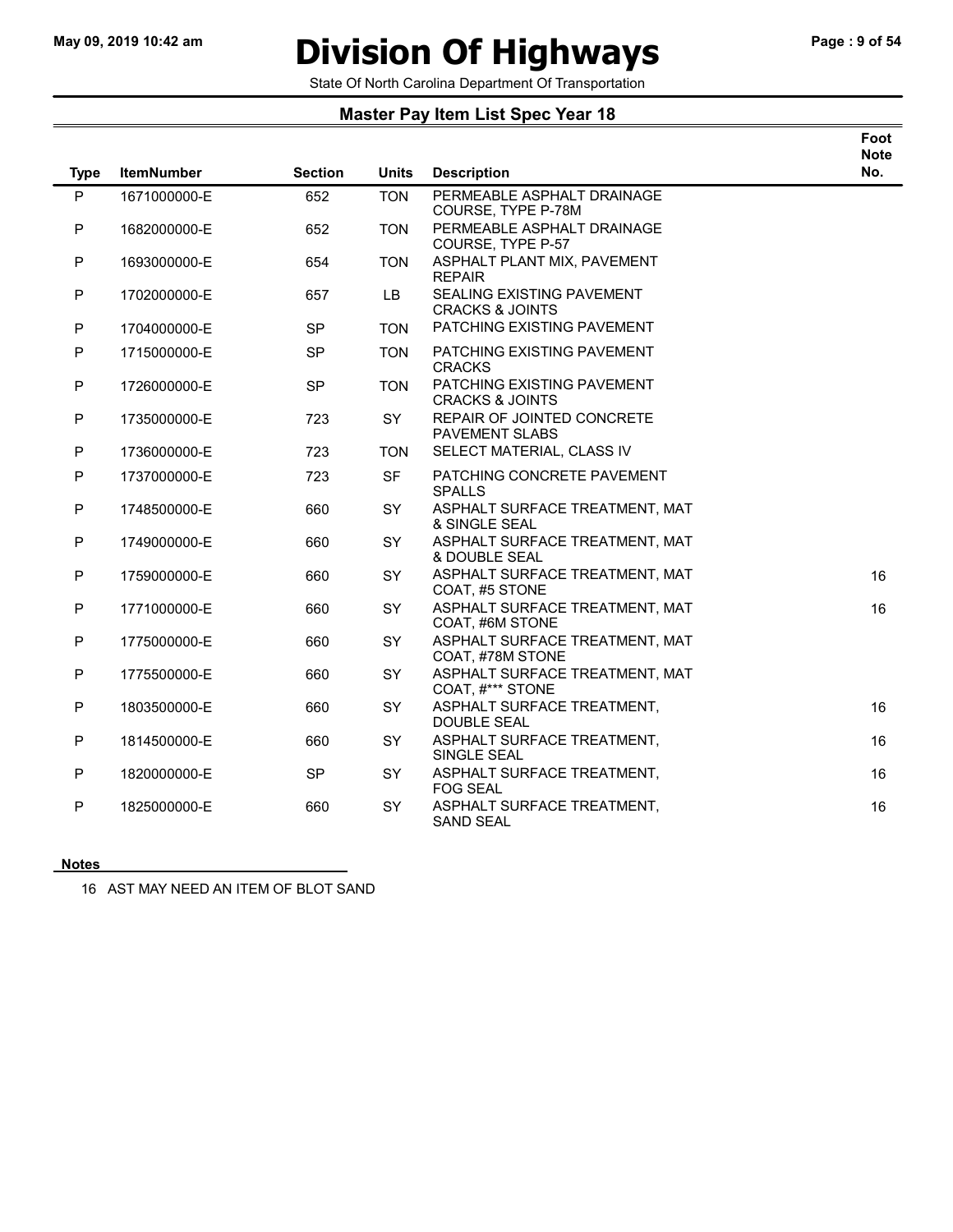# May 09, 2019 10:42 am **Division Of Highways** Page : 10 of 54

State Of North Carolina Department Of Transportation

#### Master Pay Item List Spec Year 18

|             |                   |                |              |                                                                  | Foot<br><b>Note</b> |
|-------------|-------------------|----------------|--------------|------------------------------------------------------------------|---------------------|
| <b>Type</b> | <b>ItemNumber</b> | <b>Section</b> | <b>Units</b> | <b>Description</b>                                               | No.                 |
| P           | 1836000000-E      | 660            | <b>SY</b>    | ASPHALT SURFACE TREATMENT,<br><b>TRIPLE SEAL</b>                 | 16                  |
| P           | 1838000000-E      | 660            | <b>GAL</b>   | <b>EMULSION FOR ASPHALT SURFACE</b><br><b>TREATMENT</b>          |                     |
| P           | 1838500000-N      | 660            | WK.          | <b>VACUUM TRUCK</b>                                              |                     |
| P           | 1839000000-E      | 660            | SY           | <b>GENERIC PAVING ITEM</b>                                       | 16                  |
| P           | 1839140000-E      | 661            | <b>TON</b>   | ULTRA-THIN BONDED WEARING<br><b>COURSE</b>                       |                     |
| P           | 1839300000-E      | <b>SP</b>      | <b>SY</b>    | HOT-IN-PLACE RECYCLED ASPHALT<br>CONCRETE, TYPE I19.0B           |                     |
| P           | 1839302000-E      | <b>SP</b>      | SY           | HOT-IN-PLACE RECYCLED ASPHALT<br>CONCRETE, TYPE I19.0C           |                     |
| P           | 1839310000-E      | <b>SP</b>      | SY           | HOT-IN-PLACE RECYCLED ASPHALT<br>CONCRETE, TYPE S9.5B            |                     |
| P           | 1839320000-E      | <b>SP</b>      | SY           | HOT-IN-PLACE RECYCLED ASPHALT<br>CONCRETE, TYPE S9.5C            |                     |
| P           | 1839400000-E      | <b>SP</b>      | <b>GAL</b>   | EMULSIFIED ASPHALT REJUVENA-<br><b>TING AGENT</b>                |                     |
| P           | 1839500000-E      | <b>SP</b>      | <b>TON</b>   | HOT MIX ASPHALT ADMIXTURE                                        |                     |
| P           | 1840000000-E      | 665            | LF           | MILLED RUMBLE STRIPS (ASPHALT<br>CONCRETE)                       |                     |
| P           | 1847000000-E      | 710            | SY           | *****" PORT CEM CONC PAVEMENT,<br>THROUGH LANES (WITH DOWELS)    | 21                  |
| P           | 1858000000-E      | 710            | SY.          | *****" PORT CEM CONC PAVEMENT,<br>RAMPS (WITH DOWELS)            | 21                  |
| P           | 1869000000-E      | 710            | SY           | *****" PORT CEM CONC PAVEMENT,<br>MISCELLANEOUS (WITHOUT DOWELS) | 21                  |
| P           | 1880000000-E      | <b>SP</b>      | <b>TON</b>   | <b>GENERIC PAVING ITEM</b>                                       |                     |
| P           | 1881000000-E      | <b>SP</b>      | LF.          | <b>GENERIC PAVING ITEM</b>                                       |                     |
| P           | 1881500000-E      | SP             | <b>CF</b>    | <b>GENERIC PAVING ITEM</b>                                       |                     |
| P           | 1882000000-E      | <b>SP</b>      | <b>GAL</b>   | <b>GENERIC PAVING ITEM</b>                                       |                     |
| P           | 1884000000-N      | <b>SP</b>      | <b>BAG</b>   | <b>GENERIC PAVING ITEM</b>                                       |                     |
| P           | 1886000000-E      | <b>SP</b>      | MI           | <b>GENERIC PAVING ITEM</b>                                       |                     |
| P           | 1890000000-N      | SP             | EA           | <b>GENERIC PAVING ITEM</b>                                       |                     |
| P           | 1891000000-E      | <b>SP</b>      | <b>SY</b>    | <b>GENERIC PAVING ITEM</b>                                       |                     |

#### **Notes**

16 AST MAY NEED AN ITEM OF BLOT SAND

21 INCL FIELD LAB & SURF TESTING CONC PVMT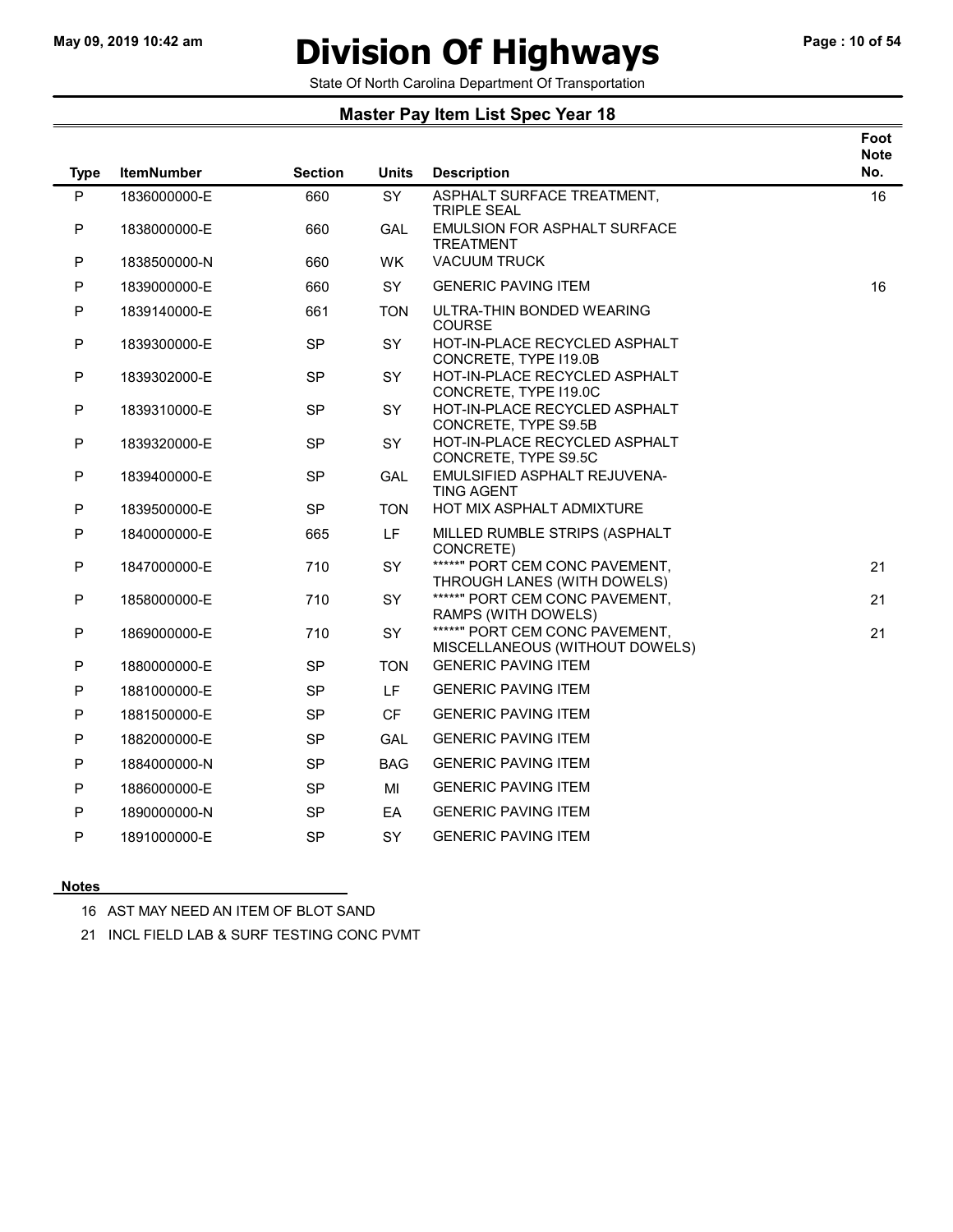$\overline{\phantom{0}}$ 

## May 09, 2019 10:42 am **Division Of Highways** Page : 11 of 54

Foot

State Of North Carolina Department Of Transportation

| <b>Type</b> | <b>ItemNumber</b> | <b>Section</b> | <b>Units</b> | <b>Description</b>                                                       | <b>Note</b><br>No. |
|-------------|-------------------|----------------|--------------|--------------------------------------------------------------------------|--------------------|
| P           | 1891500000-N      | <b>SP</b>      | LS           | <b>GENERIC PAVING ITEM</b>                                               |                    |
| P           | 1892000000-E      | 710            | SY           | <b>GENERIC PAVING ITEM</b>                                               |                    |
| P           | 1913000000-E      | 720            | SY           | CONCRETE SHOULDERS ADJACENT TO<br>******" PAVEMENT                       |                    |
| P           | 1914000000-E      | <b>SP</b>      | <b>SY</b>    | CONCRETE SHOULDERS ADJACENT TO<br>******" PAVEMENT (WITH<br>DOWELS)      |                    |
| P           | 1920000000-E      | 724            | <b>SY</b>    | NONWOVEN GEOTEXTILE INTERLAYER                                           |                    |
| P           | 1924000000-N      | 725            | <b>LS</b>    | FIELD LABORATORY RENTAL, PORT<br><b>CEM CONC PAVEMENT</b>                |                    |
| P           | 1925000000-E      | 730            | LF           | MILLED RUMBLE STRIPS (CONCRETE<br>SHOULDERS)                             |                    |
| G           | 2000000000-N      | 806            | EA           | RIGHT-OF-WAY MARKERS                                                     |                    |
| G           | 2020000000-N      | 806            | EA           | CONTROL-OF-ACCESS MARKERS                                                |                    |
| G           | 2021000000-N      | <b>SP</b>      | EA           | <b>GENERIC GRADING ITEM</b>                                              |                    |
| D           | 2022000000-E      | 815            | <b>CY</b>    | SUBDRAIN EXCAVATION                                                      |                    |
| D           | 2026000000-E      | 815            | <b>SY</b>    | <b>GEOTEXTILE FOR SUBSURFACE</b><br><b>DRAINS</b>                        |                    |
| D           | 2033000000-E      | 815            | <b>CY</b>    | SUBDRAIN FINE AGGREGATE                                                  |                    |
| D           | 2036000000-E      | 815            | <b>CY</b>    | SUBDRAIN COARSE AGGREGATE                                                |                    |
| D           | 2043000000-E      | 815            | LF.          | 4" PERFORATED SUBDRAIN PIPE                                              |                    |
| D           | 2044000000-E      | 815            | LF.          | 6" PERFORATED SUBDRAIN PIPE                                              |                    |
| D           | 2070000000-N      | 815            | EA           | SUBDRAIN PIPE OUTLET                                                     |                    |
| D           | 2076000000-E      | 815            | LF           | 4" OUTLET PIPE                                                           |                    |
| D           | 2077000000-E      | 815            | LF           | 6" OUTLET PIPE                                                           |                    |
| D           | 2088000000-E      | <b>SP</b>      | LF           | **" GEOCOMPOSITE SHOULDER<br><b>DRAINS</b>                               |                    |
| D           | 2099000000-E      | 816            | LF.          | SHOULDER DRAIN                                                           |                    |
| D           | 2110000000-E      | 816            | LF           | 4" SHOULDER DRAIN PIPE                                                   |                    |
| D           | 2121000000-E      | 816            | LF           | 4" OUTLET PIPE FOR SHOULDER<br><b>DRAINS</b>                             |                    |
| D           | 2132000000-N      | 816            | EA           | CONCRETE PAD FOR SHOULDER<br>DRAIN PIPE OUTLET                           |                    |
| P           | 2143000000-E      | 818            | <b>TON</b>   | <b>BLOTTING SAND</b>                                                     |                    |
| D           | 2154000000-N      | 820            | EA           | <b>METAL FUNNELS</b>                                                     |                    |
| D           | 2165000000-E      | 820            | LF.          | 12" FUNNEL DRAIN PIPE                                                    |                    |
| D           | 2176000000-E      | 820            | EA.          | 12" FUNNEL DRAIN PIPE ELBOWS                                             |                    |
| D           | 2187000000-E      | <b>SP</b>      | <b>SY</b>    | <b>SEEPS</b>                                                             |                    |
| D           | 2190000000-N      | 828            | EA           | TEMPORARY STEEL PLATE COVERS<br>FOR MASONRY DRAINAGE<br><b>STRUCTURE</b> |                    |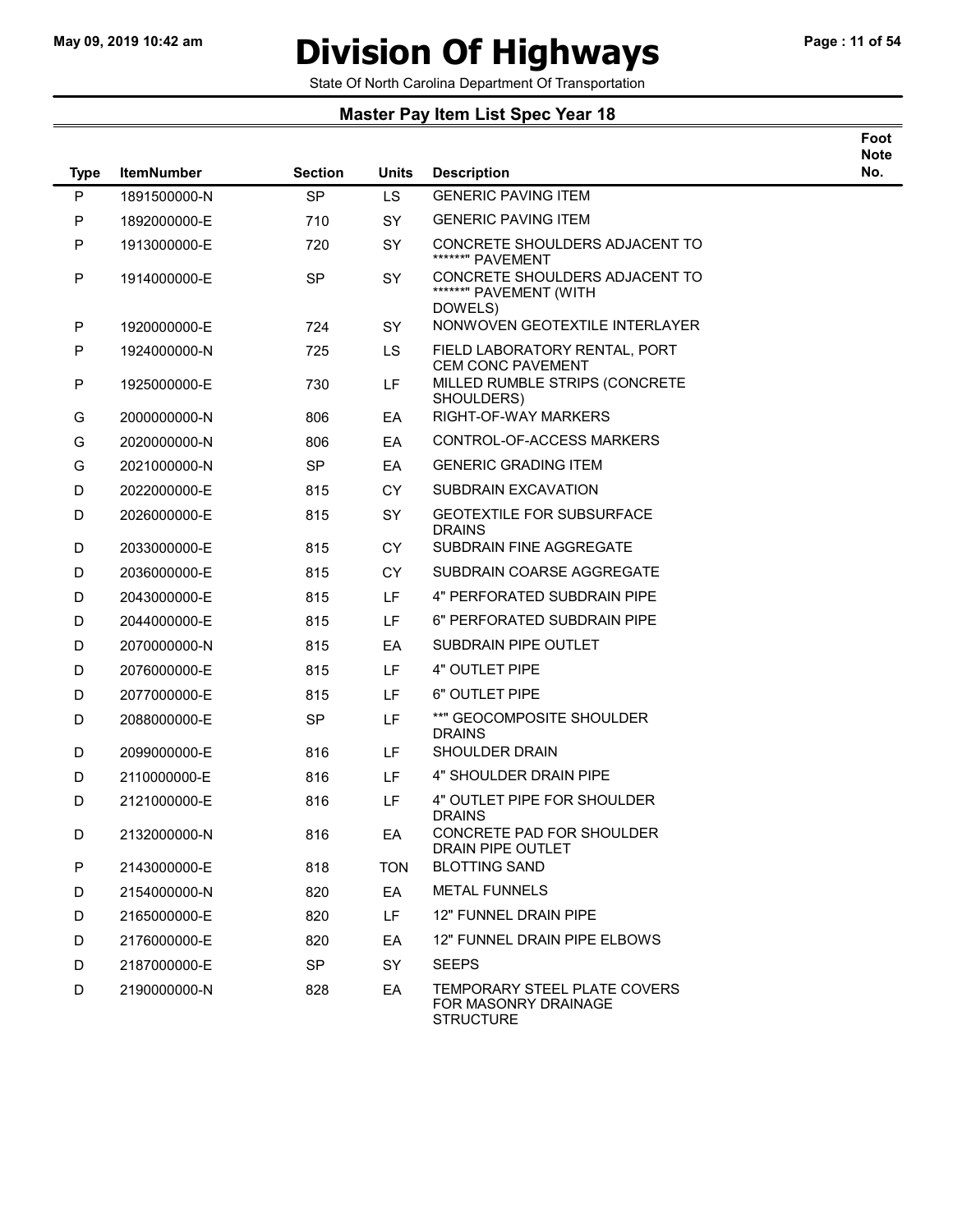### May 09, 2019 10:42 am **Division Of Highways** Page : 12 of 54

State Of North Carolina Department Of Transportation

#### Master Pay Item List Spec Year 18

| <b>Type</b> | <b>ItemNumber</b> | <b>Section</b> | <b>Units</b> | <b>Description</b>                              | Foot<br><b>Note</b><br>No. |
|-------------|-------------------|----------------|--------------|-------------------------------------------------|----------------------------|
| D           | 2199000000-E      | <b>SP</b>      | <b>SF</b>    | <b>SANDBAG HEADWALLS</b>                        |                            |
| D           | 2209000000-E      | 838            | <b>CY</b>    | <b>ENDWALLS</b>                                 |                            |
| D           | 2220000000-E      | 838            | <b>CY</b>    | <b>REINFORCED ENDWALLS</b>                      |                            |
| D           | 2253000000-E      | 840            | <b>CY</b>    | <b>PIPE COLLARS</b>                             |                            |
| D           | 2264000000-E      | 840            | <b>CY</b>    | PIPE PLUGS                                      |                            |
| D           | 2275000000-E      | <b>SP</b>      | <b>CY</b>    | <b>FLOWABLE FILL</b>                            |                            |
| D           | 2286000000-N      | 840            | EA           | <b>MASONRY DRAINAGE STRUCTURES</b>              |                            |
| D           | 2297000000-E      | 840            | CY.          | <b>MASONRY DRAINAGE STRUCTURES</b>              |                            |
| D           | 2308000000-E      | 840            | LF.          | <b>MASONRY DRAINAGE STRUCTURES</b>              |                            |
| D           | 2352000000-N      | 840            | EA           | FRAME WITH GRATE, STD 840.****                  |                            |
| D           | 2354000000-N      | 840            | EA           | FRAME WITH GRATE, STD 840.22                    |                            |
| D           | 2354200000-N      | 840            | EA           | FRAME WITH GRATE, STD 840.24                    |                            |
| D           | 2355000000-N      | 840            | EA           | FRAME WITH GRATE, STD 840.29                    |                            |
| D           | 2363000000-N      | 840            | EA           | FRAME WITH TWO GRATES, STD<br>840.*****         |                            |
| D           | 2364000000-N      | 840            | EA           | FRAME WITH TWO GRATES, STD<br>840.16            |                            |
| D           | 2364200000-N      | 840            | EA           | FRAME WITH TWO GRATES, STD<br>840.20            |                            |
| D           | 2365000000-N      | 840            | EA           | FRAME WITH TWO GRATES, STD<br>840.22            |                            |
| D           | 2366000000-N      | 840            | EA           | FRAME WITH TWO GRATES, STD<br>840.24            |                            |
| D           | 2367000000-N      | 840            | EA           | FRAME WITH TWO GRATES, STD<br>840.29            |                            |
| D           | 2374000000-N      | 840            | EA           | FRAME WITH GRATE & HOOD, STD<br>840.03, TYPE ** |                            |
| D           | 2396000000-N      | 840            | EA           | FRAME WITH COVER, STD 840.54                    |                            |
| D           | 2407000000-N      | 840            | EA           | STEEL FRAME WITH TWO GRATES.<br>STD 840.37      |                            |

D 2418000000-E SP LF FRAME WITH GRATES, DRIVEWAY

D 2429000000-N SP EA WOODEN COVER FOR CATCH BASINS D 2440000000-N 852 EA CONCRETE TRANSITIONAL SECTION

D 2451000000-N 852 EA CONCRETE TRANSITIONAL SECTION

D 2462000000-E 836 EA \*\*" SLUICE GATE

D 2472000000-N 840 EA GENERIC DRAINAGE ITEM D 2473000000-N SP EA GENERIC DRAINAGE ITEM

DROP INLET

FOR CATCH BASIN

FOR DROP INLET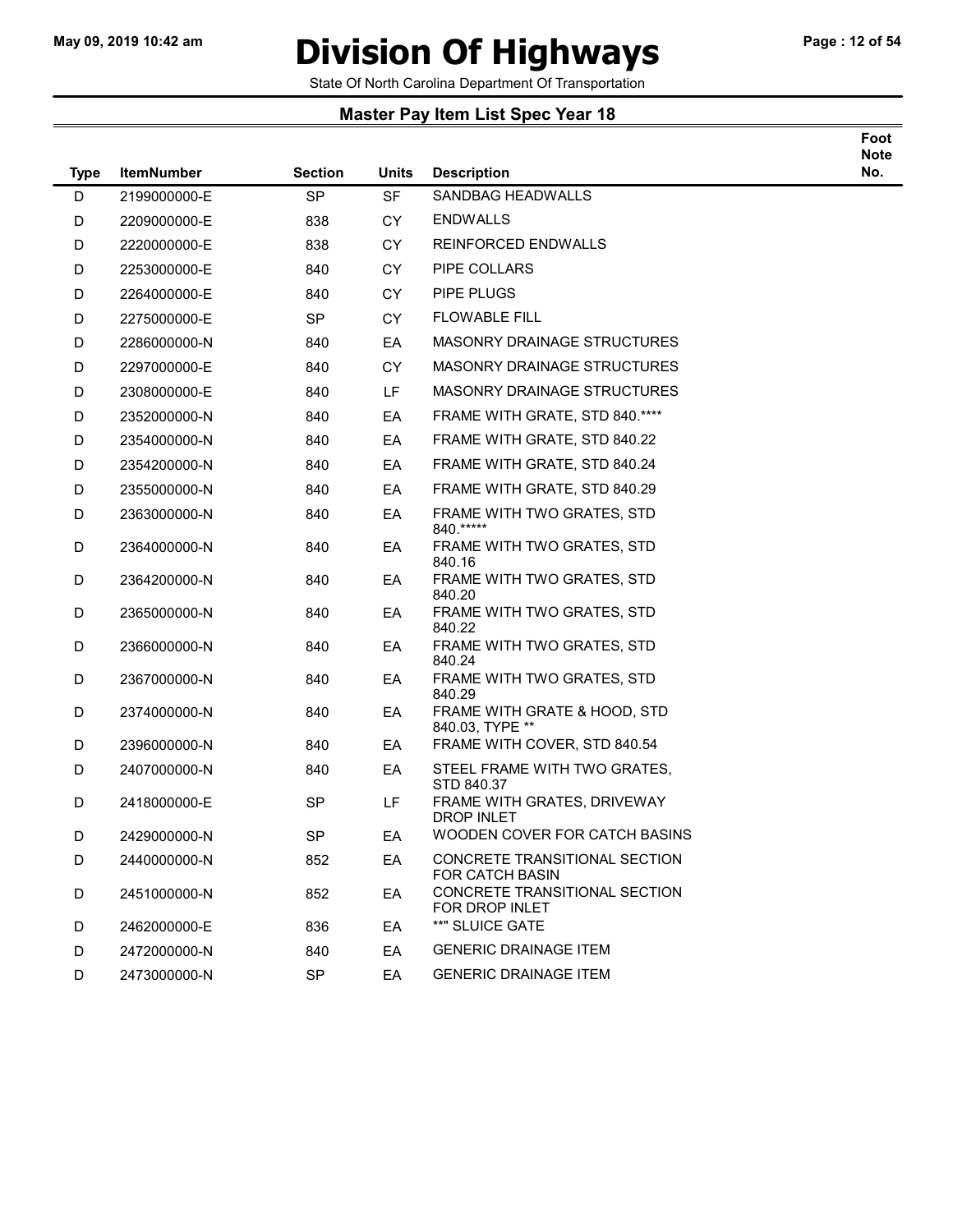### May 09, 2019 10:42 am **Division Of Highways** Page : 13 of 54

Foot

State Of North Carolina Department Of Transportation

| <b>Type</b> | <b>ItemNumber</b> | <b>Section</b> | Units      | <b>Description</b>                                                  | <b>Note</b><br>No. |
|-------------|-------------------|----------------|------------|---------------------------------------------------------------------|--------------------|
| D           | 2474000000-N      | <b>SP</b>      | LS         | <b>GENERIC DRAINAGE ITEM</b>                                        |                    |
| D           | 2476000000-E      | <b>SP</b>      | GAL        | <b>GENERIC DRAINAGE ITEM</b>                                        |                    |
| D           | 2484000000-E      | <b>SP</b>      | LF.        | <b>GENERIC DRAINAGE ITEM</b>                                        |                    |
| D           | 2486000000-E      | <b>SP</b>      | <b>SF</b>  | <b>GENERIC DRAINAGE ITEM</b>                                        |                    |
| D           | 2489000000-E      | SP             | SY         | <b>GENERIC DRAINAGE ITEM</b>                                        |                    |
| D           | 2492000000-E      | <b>SP</b>      | <b>TON</b> | <b>GENERIC DRAINAGE ITEM</b>                                        |                    |
| D           | 2495000000-E      | SP             | CY.        | <b>GENERIC DRAINAGE ITEM</b>                                        |                    |
| G           | 2516000000-E      | <b>SP</b>      | <b>CY</b>  | SELECT GRANULAR MATERIAL FOR                                        |                    |
| G           | 2517000000-E      | <b>SP</b>      | <b>SY</b>  | TEMPORARY FABRIC WALL<br><b>FABRIC FOR TEMPORARY FABRIC</b><br>WALL |                    |
| G           | 2529000000-E      | SP             | SF         | <b>GENERIC GRADING ITEM (SF)</b>                                    |                    |
| G           | 2530000000-E      | <b>SP</b>      | CY.        | <b>GENERIC GRADING ITEM (CY)</b>                                    |                    |
| G           | 2531000000-E      | SP             | <b>SY</b>  | <b>GENERIC GRADING ITEM (SY)</b>                                    |                    |
| P           | 2535000000-E      | 846            | LF.        | **"X **" CONCRETE CURB                                              |                    |
| P           | 2538000000-E      | 846            | LF         | **'-**" CONCRETE CURB & GUTTER                                      |                    |
| P           | 2542000000-E      | 846            | LF.        | 1'-6" CONCRETE CURB & GUTTER                                        |                    |
| P           | 2549000000-E      | 846            | LF         | 2'-6" CONCRETE CURB & GUTTER                                        |                    |
| P           | 2556000000-E      | 846            | LF         | SHOULDER BERM GUTTER                                                |                    |
| P           | 2563000000-E      | 846            | <b>LF</b>  | **' CONCRETE GUTTER                                                 |                    |
| D           | 2570000000-N      | <b>SP</b>      | EA         | <b>MODIFIED CONCRETE FLUME</b>                                      |                    |
| P           | 2577000000-E      | 846            | <b>LF</b>  | CONCRETE EXPRESSWAY GUTTER                                          |                    |
| P           | 2580000000-E      | 846            | LF         | <b>CONCRETE VALLEY GUTTER</b>                                       |                    |
| P           | 2591000000-E      | 848            | <b>SY</b>  | <b>4" CONCRETE SIDEWALK</b>                                         |                    |
| P           | 2600000000-N      | 848            | EA         | <b>RETROFIT EXISTING CURB RAMPS</b>                                 |                    |
| P           | 2605000000-N      | 848            | EA         | <b>CONCRETE CURB RAMPS</b>                                          |                    |
| P           | 2612000000-E      | 848            | SY         | 6" CONCRETE DRIVEWAY                                                |                    |
| P           | 2613000000-N      | 848            | EA         | REMOVE AND REPLACE CURB RAMPS                                       |                    |
| D           | 2619000000-E      | 850            | SY         | 4" CONCRETE PAVED DITCH                                             |                    |
| P           | 2627000000-E      | 852            | SY         | 4" CONCRETE ISLAND COVER                                            |                    |
| P           | 2633000000-E      | 852            | SY         | 12" CONCRETE ISLAND COVER                                           |                    |
| P           | 2647000000-E      | 852            | SY         | 5" MONOLITHIC CONCRETE ISLANDS<br>(SURFACE MOUNTED)                 |                    |
| P           | 2655000000-E      | 852            | SY         | 5" MONOLITHIC CONCRETE ISLANDS<br>(KEYED IN)                        |                    |
| P           | 2657000000-E      | 852            | SY         | **" MONOLITHIC CONCRETE MEDIAN<br>$(****)$                          |                    |
| P           | 2696000000-E      | <b>SP</b>      | LF         | PRECAST CONCRETE BARRIER                                            |                    |
| P           | 2703000000-E      | 854            | LF.        | CONCRETE BARRIER, TYPE *******                                      |                    |
| P           | 2710000000-N      | 854            | EA         | <b>CONCRETE BARRIER TRANSITION</b><br><b>SECTION</b>                |                    |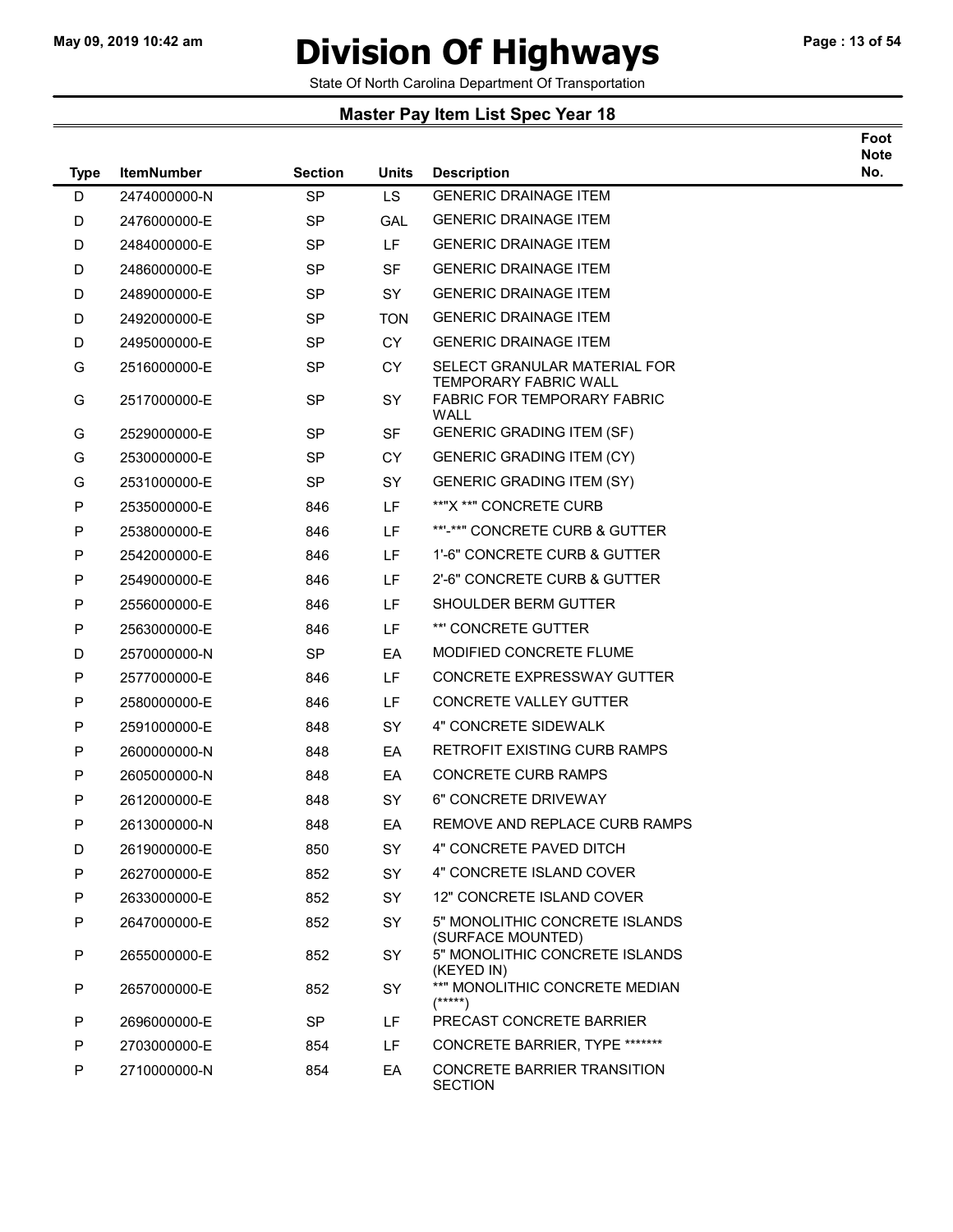$\overline{\phantom{a}}$ 

### May 09, 2019 10:42 am **Division Of Highways** Page : 14 of 54

Foot

State Of North Carolina Department Of Transportation

| <b>Type</b> | <b>ItemNumber</b> | <b>Section</b> | <b>Units</b> | <b>Description</b>                                                                         | <b>Note</b><br>No. |
|-------------|-------------------|----------------|--------------|--------------------------------------------------------------------------------------------|--------------------|
| P           | 2717000000-E      | 854            | <b>LF</b>    | VARIABLE HEIGHT CONCRETE BAR-<br>RIER, TYPE *************                                  |                    |
| P           | 2724000000-E      | 857            | LF.          | PRECAST REINFORCED CONCRETE<br><b>BARRIER, SINGLE FACED</b>                                |                    |
| P           | 2738000000-E      | SP             | <b>SY</b>    | <b>GENERIC PAVING ITEM</b>                                                                 |                    |
| P           | 2738100000-E      | <b>SP</b>      | <b>SF</b>    | <b>GENERIC PAVING ITEM</b>                                                                 |                    |
| P           | 2739000000-E      | 852            | <b>SY</b>    | <b>GENERIC PAVING ITEM</b>                                                                 |                    |
| P           | 2745000000-E      | <b>SP</b>      | <b>CY</b>    | <b>GENERIC PAVING ITEM</b>                                                                 |                    |
| P           | 2752000000-E      | <b>SP</b>      | LF.          | <b>GENERIC PAVING ITEM</b>                                                                 |                    |
| P           | 2753000000-E      | 846            | LF.          | <b>GENERIC PAVING ITEM</b>                                                                 |                    |
| P           | 2759000000-N      | <b>SP</b>      | EA           | <b>GENERIC PAVING ITEM</b>                                                                 |                    |
| P           | 2760000000-N      | 848            | EA           | <b>GENERIC PAVING ITEM</b>                                                                 |                    |
| P           | 2761000000-E      | 848            | <b>SY</b>    | <b>GENERIC PAVING ITEM</b>                                                                 |                    |
| P           | 2762000000-E      | <b>SP</b>      | LВ           | <b>GENERIC PAVING ITEM</b>                                                                 |                    |
| P           | 2766000000-N      | <b>SP</b>      | LS.          | <b>GENERIC PAVING ITEM</b>                                                                 |                    |
| D           | 2800000000-N      | 858            | EA           | ADJUSTMENT OF CATCH BASINS                                                                 |                    |
| D           | 2815000000-N      | 858            | EA           | ADJUSTMENT OF DROP INLETS                                                                  |                    |
| D           | 2830000000-N      | 858            | EA           | ADJUSTMENT OF MANHOLES                                                                     |                    |
| D           | 2845000000-N      | 858            | EA           | ADJUSTMENT OF METER BOXES OR<br><b>VALVE BOXES</b>                                         |                    |
| D           | 2850000000-N      | 858            | EA           | <b>GENERIC DRAINAGE ITEM</b>                                                               |                    |
| D           | 2860000000-N      | 859            | EA           | CONVERT EXISTING CATCH BASIN<br>TO JUNCTION BOX                                            |                    |
| D           | 2875000000-N      | 859            | EA           | CONVERT EXISTING CATCH BASIN<br>TO DROP INLET                                              |                    |
| D           | 2893000000-N      | 859            | EA           | <b>CONVERT EXISTING CATCH BASIN</b><br>TO JUNCTION BOX WITH MANHOLE                        |                    |
| D           | 2895000000-N      | <b>SP</b>      | EA           | CONVERT EXISTING OPEN THROAT<br>CATCH BASIN TO CATCH BASIN                                 |                    |
| D           | 2905000000-N      | 859            | EA           | CONVERT EXISTING DROP INLET TO<br><b>JUNCTION BOX</b>                                      |                    |
| D           | 2910000000-N      | <b>SP</b>      | EA           | CONVERT EXISTING TRAFFIC BEAR-<br>ING DROP INLET TO TRAFFIC<br><b>BEARING JUNCTION BOX</b> |                    |
| D           | 2920000000-N      | 859            | EA           | CONVERT EXISTING DROP INLET TO<br><b>CATCH BASIN</b>                                       |                    |
| D           | 2938000000-N      | 859            | EA           | CONVERT EXISTING DROP INLET TO<br>JUNCTION BOX WITH MANHOLE                                |                    |
| D           | 2950000000-N      | 859            | EA           | CONVERT EXISTING JUNCTION BOX<br>TO DROP INLET                                             |                    |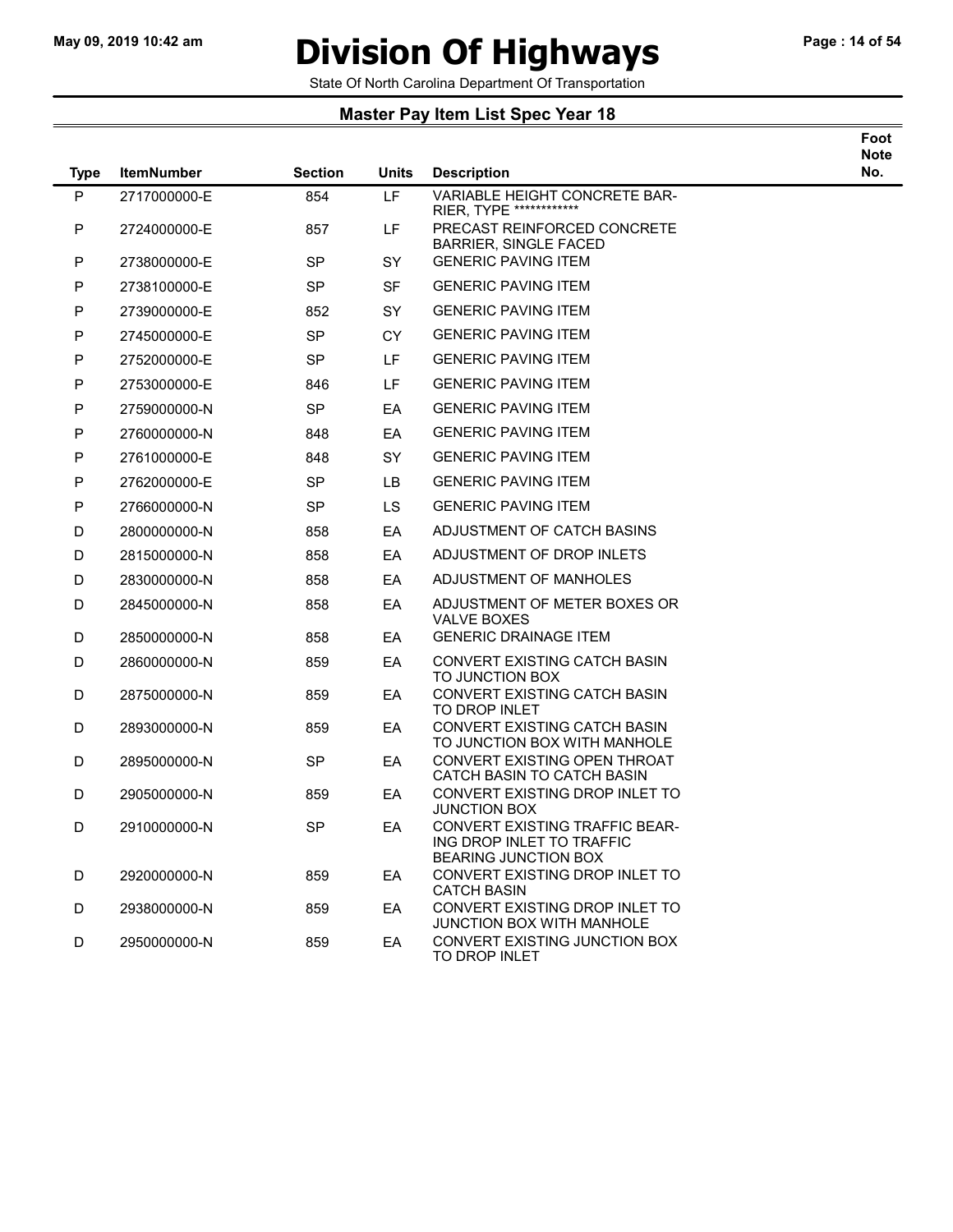### May 09, 2019 10:42 am **Division Of Highways** Page : 15 of 54

Foot

State Of North Carolina Department Of Transportation

| <b>Type</b> | <b>ItemNumber</b> | <b>Section</b> | <b>Units</b> | <b>Description</b>                                                 | <b>Note</b><br>No. |
|-------------|-------------------|----------------|--------------|--------------------------------------------------------------------|--------------------|
| D           | 2965000000-N      | 859            | EA           | CONVERT EXISTING JUNCTION BOX<br><b>TO CATCH BASIN</b>             |                    |
| D           | 2980000000-N      | <b>SP</b>      | EA           | CONVERT EXISTING MANHOLE TO<br><b>DROP INLET</b>                   |                    |
| D           | 2995000000-N      | SP             | EA           | <b>GENERIC DRAINAGE ITEM</b>                                       |                    |
| <b>GR</b>   | 3000000000-N      | SP             | EA           | <b>IMPACT ATTENUATOR UNIT, TYPE</b><br>350                         |                    |
| <b>GR</b>   | 3001000000-N      | <b>SP</b>      | EA           | IMPACT ATTENUATOR UNITS, TYPE<br>TL-3                              |                    |
| GR.         | 3001500000-N      | SP             | EA           | IMPACT ATTENUATOR UNITS, TYPE<br>TL-2                              |                    |
| GR.         | 3015000000-E      | <b>SP</b>      | LF.          | RECONSTRUCTED GUARDRAIL                                            |                    |
| GR.         | 3030000000-E      | 862            | LF           | STEEL BEAM GUARDRAIL                                               |                    |
| <b>GR</b>   | 3045000000-E      | 862            | LF           | STEEL BEAM GUARDRAIL, SHOP<br><b>CURVED</b>                        |                    |
| <b>GR</b>   | 3060000000-E      | 862            | LF           | STEEL BEAM GUARDRAIL, DOUBLE<br><b>FACED</b>                       |                    |
| GR.         | 3075000000-E      | 862            | LF           | TRIPLE CORRUGATED STEEL BM<br><b>GUARDRAIL</b>                     |                    |
| GR.         | 3090000000-N      | 862            | EA           | TRIPLE CORRUGATED STEEL BEAM<br><b>GUARDRAIL TERMINAL SECTIONS</b> |                    |
| GR.         | 3105000000-N      | 862            | EA           | STEEL BEAM GUARDRAIL TERMINAL<br><b>SECTIONS</b>                   |                    |
| GR.         | 3120000000-E      | 862            | LF           | 20" TUBULAR TRIPLE CORRUGATED<br><b>STEEL BEAM GUARDRAIL</b>       |                    |
| <b>GR</b>   | 3135000000-N      | 862            | EA           | W-TR STEEL BEAM GUARDRAIL<br><b>TRANSITION SECTIONS</b>            |                    |
| <b>GR</b>   | 3140000000-E      | 862            | EA           | 25' CLEAR SPAN GUARDRAIL SEC-<br><b>TIONS</b>                      |                    |
| <b>GR</b>   | 3145000000-E      | 862            | ЕA           | EXTRA LENGTH GUARDRAIL POST<br>$(**"$ STEEL)                       |                    |
| GR.         | 3150000000-N      | 862            | EA           | ADDITIONAL GUARDRAIL POSTS                                         |                    |
| <b>GR</b>   | 3165500000-N      | 862            | EA           | <b>GUARDRAIL END UNITS, TYPE</b><br>************                   |                    |
| GR.         | 3180000000-N      | <b>SP</b>      | EA           | <b>GUARDRAIL ANCHOR UNITS, TYPE</b><br>************                |                    |
| GR.         | 3195000000-N      | 862            | EA           | <b>GUARDRAIL END UNITS, TYPE AT-1</b>                              |                    |
| GR          | 3210000000-N      | 862            | EA           | <b>GUARDRAIL END UNITS, TYPE</b><br>CAT-1                          |                    |
| GR          | 3215000000-N      | <b>SP</b>      | EA           | <b>GUARDRAIL ANCHOR UNITS, TYPE</b><br>$\mathbf{III}$              |                    |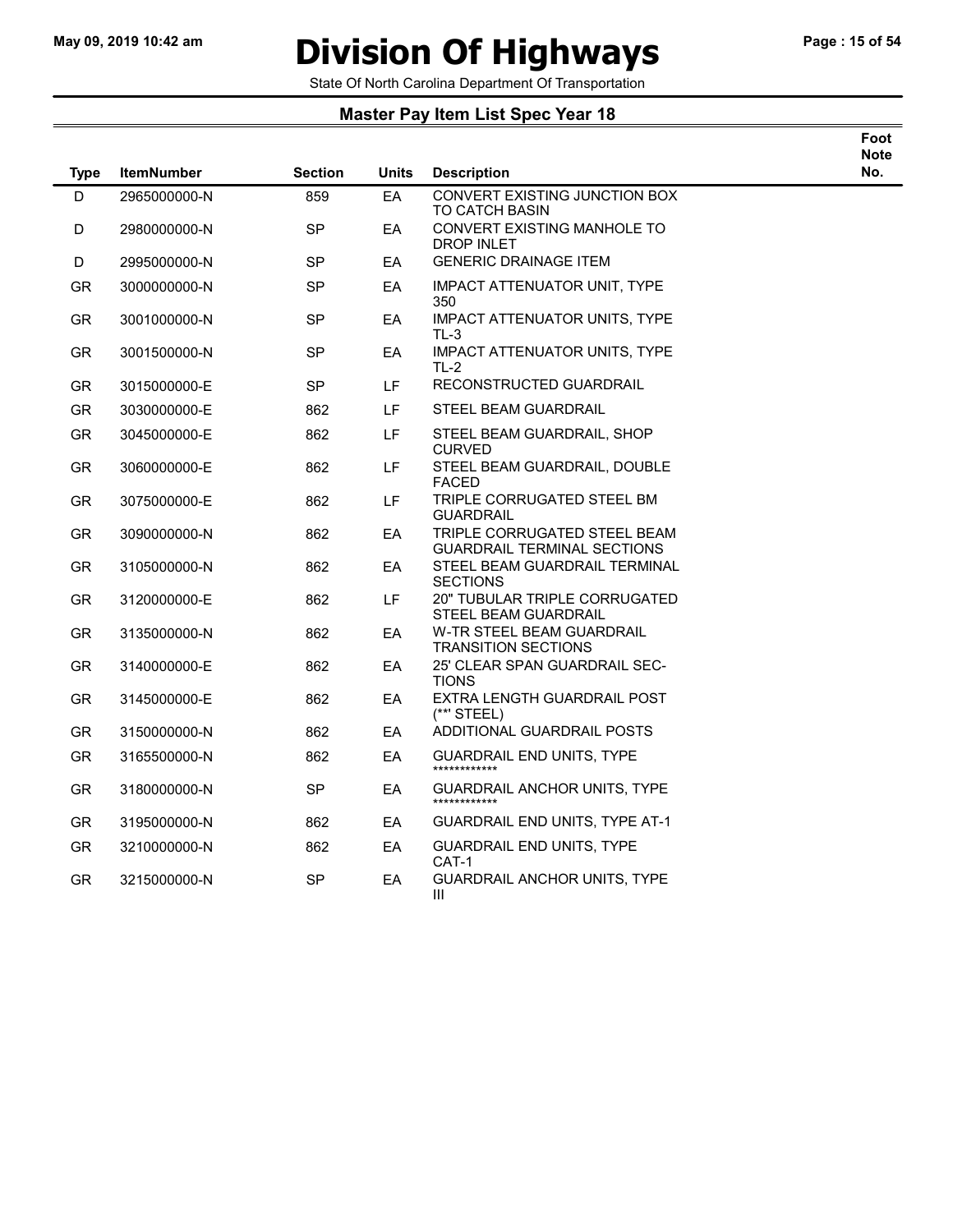$\overline{\phantom{a}}$ 

# May 09, 2019 10:42 am **Division Of Highways** Page : 16 of 54

Foot

State Of North Carolina Department Of Transportation

| <b>Type</b> | <b>ItemNumber</b> | <b>Section</b> | <b>Units</b> | <b>Description</b>                                         | <b>Note</b><br>No. |
|-------------|-------------------|----------------|--------------|------------------------------------------------------------|--------------------|
| <b>GR</b>   | 3287000000-N      | <b>SP</b>      | EA           | <b>GUARDRAIL END UNITS, TYPE TL-3</b>                      |                    |
| GR          | 3288000000-N      | <b>SP</b>      | EA           | GUARDRAIL END UNITS, TYPE TL-2                             |                    |
| GR          | 3289000000-N      | <b>SP</b>      | EA           | <b>GUARDRAIL END UNITS, TYPE</b><br><b>MEDIAN TL-3</b>     |                    |
| GR          | 3317000000-N      | SP             | EA           | <b>GUARDRAIL ANCHOR UNITS, TYPE</b><br><b>B-77</b>         |                    |
| GR          | 3319000000-N      | <b>SP</b>      | EA           | GUARDRAIL ANCHOR UNITS, TYPE<br><b>B-83</b>                |                    |
| GR          | 3345000000-E      | 864            | LF.          | REMOVE & RESET EXISTING GUARD-<br><b>RAIL</b>              |                    |
| GR          | 3347000000-E      | 864            | LF.          | REMOVE & RESET EXISTING GUIDE-<br>RAIL                     |                    |
| GR          | 3360000000-E      | 863            | LF.          | <b>REMOVE EXISTING GUARDRAIL</b>                           |                    |
| <b>GR</b>   | 3365000000-E      | 863            | LF.          | <b>REMOVE EXISTING GUIDERAIL</b>                           |                    |
| GR          | 3375000000-E      | <b>SP</b>      | LF           | REMOVE & STOCKPILE EXISTING<br><b>GUARDRAIL</b>            |                    |
| Y           | 3380000000-E      | 862            | LF.          | TEMPORARY STEEL BEAM GUARDRAIL                             |                    |
| Y           | 3382000000-E      | 862            | LF.          | TEMPORARY STEEL BEAM GUARDRAIL<br>(SHOP CURVED)            |                    |
| Y           | 3383000000-E      | 862            | LF.          | TEMPORARY STEEL BEAM GUARDRAIL<br><b>DOUBLE FACED</b>      |                    |
| Y           | 3384000000-N      | 862            | EA           | TEMPORARY STEEL BEAM GUARDRAIL<br><b>TERMINAL SECTIONS</b> |                    |
| Y           | 3387000000-N      | <b>SP</b>      | EA           | TEMPORARY GUARDRAIL ANCHOR<br>UNITS, TYPE **********       |                    |
| Y           | 3389150000-N      | <b>SP</b>      | EA           | TEMPORARY GUARDRAIL END UNITS,<br>TYPE *****               |                    |
| GR          | 3389200000-E      | 865            | LF           | <b>CABLE GUIDERAIL</b>                                     |                    |
| GR          | 3389400000-E      | 865            | LF.          | DOUBLE FACED CABLE GUIDERAIL                               |                    |
| GR          | 3389500000-N      | 865            | EA           | ADDITIONAL GUIDERAIL POSTS                                 |                    |
| GR          | 3389600000-N      | 865            | EA           | CABLE GUIDERAIL ANCHOR UNITS                               |                    |
| GR          | 3390000000-E      | <b>SP</b>      | LF.          | STEEL GLARE SCREEN (GUARDRAIL<br>MOUNTED)                  |                    |
| GR          | 3405000000-E      | <b>SP</b>      | LF.          | STEEL GLARE SCREEN (GROUND<br>MOUNTED)                     |                    |
| GR          | 3420000000-E      | <b>SP</b>      | LF           | <b>GENERIC GUARDRAIL ITEM</b>                              |                    |
| GR          | 3421000000-E      | 862            | LF.          | <b>GENERIC GUARDRAIL ITEM</b>                              |                    |
| <b>GR</b>   | 3422000000-N      | <b>SP</b>      | LS.          | <b>GENERIC GUARDRAIL ITEM</b>                              |                    |
| GR.         | 3435000000-N      | SP             | EA           | <b>GENERIC GUARDRAIL ITEM</b>                              |                    |
| GR.         | 3436000000-N      | 862            | EA           | <b>GENERIC GUARDRAIL ITEM</b>                              |                    |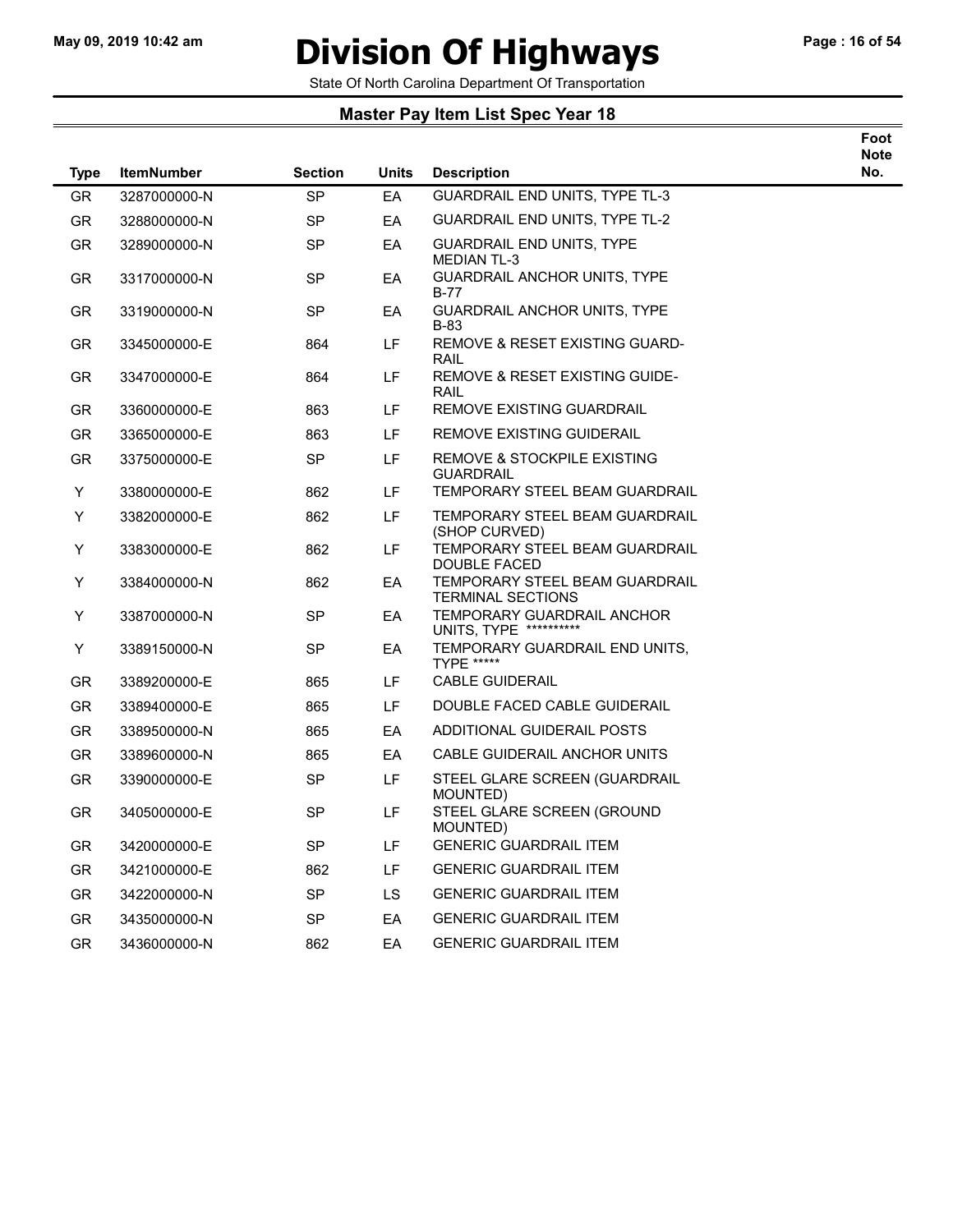$\overline{\phantom{0}}$ 

# May 09, 2019 10:42 am **Division Of Highways** Page : 17 of 54

Foot

State Of North Carolina Department Of Transportation

| <b>Type</b> | <b>ItemNumber</b> | <b>Section</b> | <b>Units</b> | <b>Description</b>                                                            | <b>Note</b><br>No. |
|-------------|-------------------|----------------|--------------|-------------------------------------------------------------------------------|--------------------|
| F           | 3500000000-E      | 866            | <b>LF</b>    | <b>WOVEN WIRE FENCE, **" FABRIC</b>                                           |                    |
| $\mathsf F$ | 3503000000-E      | 866            | LF.          | WOVEN WIRE FENCE, 47" FABRIC                                                  |                    |
| F           | 3506000000-E      | 866            | EA           | 4" TIMBER FENCE POSTS, *****<br>LONG                                          |                    |
| F           | 3509000000-E      | 866            | EA           | 4" TIMBER FENCE POSTS, 7'-6"<br><b>LONG</b>                                   |                    |
| F           | 3512000000-E      | 866            | EA           | 5" TIMBER FENCE POSTS, *****<br>LONG                                          |                    |
| $\mathsf F$ | 3515000000-E      | 866            | EA           | 5" TIMBER FENCE POSTS, 8'-0"<br>LONG                                          |                    |
| F           | 3518000000-E      | <b>SP</b>      | LF.          | CHAIN LINK FENCE, **" FABRIC<br>WITH REDWOOD PICKETS                          |                    |
| $\mathsf F$ | 3521000000-E      | <b>SP</b>      | LF           | VINYL COATED CHAIN LINK FENCE,<br>**" FABRIC WITH REDWOOD PIC-<br><b>KETS</b> |                    |
| F           | 3524000000-E      | <b>SP</b>      | LF           | VINYL COATED CHAIN LINK FENCE,<br>**" FABRIC                                  |                    |
| F           | 3527000000-E      | <b>SP</b>      | LF           | CHAIN LINK FENCE, **" FABRIC,<br><b>GUARDRAIL MOUNTED</b>                     |                    |
| $\mathsf F$ | 3530000000-E      | <b>SP</b>      | LF           | CHAIN LINK FENCE, **" FABRIC<br>WITH 1" MESH                                  |                    |
| F           | 3533000000-E      | 866            | LF           | CHAIN LINK FENCE, **" FABRIC                                                  |                    |
| F           | 3536000000-E      | 866            | LF.          | CHAIN LINK FENCE, 48" FABRIC                                                  |                    |
| $\mathsf F$ | 3539000000-E      | 866            | EA           | METAL LINE POSTS FOR **" CHAIN<br><b>LINK FENCE</b>                           |                    |
| $\mathsf F$ | 3542000000-E      | 866            | EA           | METAL LINE POSTS FOR 48" CHAIN<br><b>LINK FENCE</b>                           |                    |
| F           | 3545000000-E      | 866            | EA           | METAL TERMINAL POSTS FOR **"<br><b>CHAIN LINK FENCE</b>                       |                    |
| $\mathsf F$ | 3548000000-E      | 866            | EA           | METAL TERMINAL POSTS FOR 48"<br><b>CHAIN LINK FENCE</b>                       |                    |
| $\mathsf F$ | 3551000000-E      | 866            | EA.          | METAL GATE POSTS FOR **" CHAIN<br>LINK FENCE, SINGLE GATE                     |                    |
| $\mathsf F$ | 3554000000-E      | 866            | EA           | METAL GATE POSTS FOR **" CHAIN<br>LINK FENCE, DOUBLE GATE                     |                    |
| $\mathsf F$ | 3557000000-E      | 866            | LF.          | ADDITIONAL BARBED WIRE                                                        |                    |
| R           | 3559000000-E      | 866            | LF           | ** STRAND BARBED WIRE FENCE<br>WITH POSTS                                     |                    |
| R           | 3563000000-E      | SP             | LF           | TEMP **" WOVEN WIRE FENCE,<br><b>COMPLETE W/POSTS</b>                         |                    |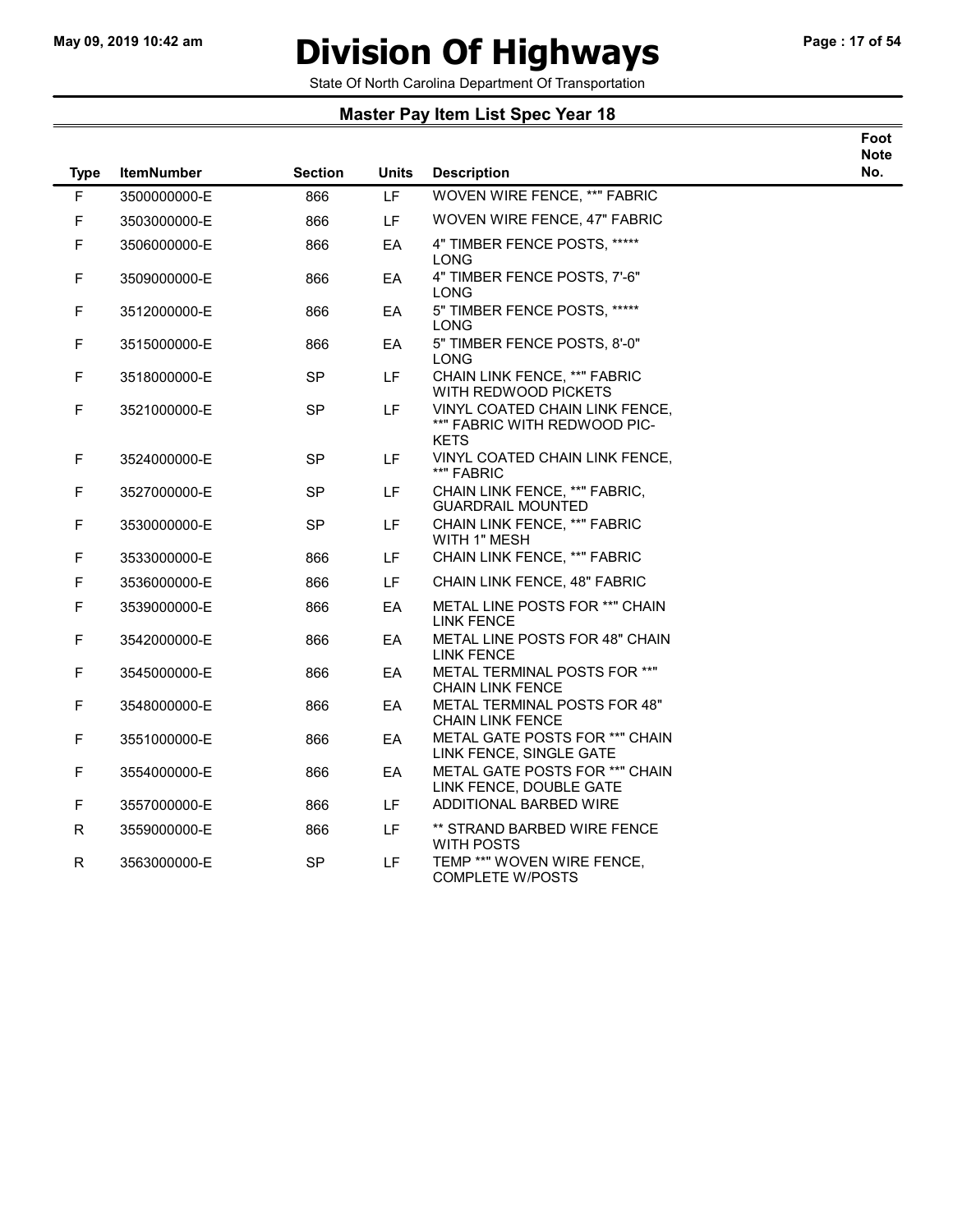### May 09, 2019 10:42 am **Division Of Highways** Page : 18 of 54

Foot

State Of North Carolina Department Of Transportation

| <b>Type</b> | <b>ItemNumber</b> | <b>Section</b> | <b>Units</b> | <b>Description</b>                                           | <b>Note</b><br>No. |
|-------------|-------------------|----------------|--------------|--------------------------------------------------------------|--------------------|
| R           | 3564000000-E      | 866            | EA           | SINGLE GATES, **" HIGH, **'<br>WIDE, **' OPENING             |                    |
| $\mathsf R$ | 3565000000-E      | 866            | EA           | DOUBLE GATES, **" HIGH, **'<br>WIDE, **' OPENING             |                    |
| $\mathsf R$ | 3566000000-E      | 867            | LF           | WOVEN WIRE FENCE RESET                                       |                    |
| R           | 3569000000-E      | 867            | LF.          | <b>BARBED WIRE FENCE RESET</b>                               |                    |
| R           | 3572000000-E      | 867            | LF           | <b>CHAIN LINK FENCE RESET</b>                                |                    |
| F           | 3574000000-E      | 867            | LF           | <b>GENERIC FENCING ITEM</b>                                  |                    |
| F           | 3575000000-E      | <b>SP</b>      | LF           | <b>GENERIC FENCING ITEM</b>                                  |                    |
| F           | 3577000000-N      | <b>SP</b>      | LS           | <b>GENERIC FENCING ITEM</b>                                  |                    |
| F           | 3578000000-N      | <b>SP</b>      | EA           | <b>GENERIC FENCING ITEM</b>                                  |                    |
| F           | 3579000000-N      | 866            | EA           | <b>GENERIC FENCING ITEM</b>                                  |                    |
| F           | 3580000000-E      | 866            | LF           | <b>GENERIC FENCING ITEM</b>                                  |                    |
| <b>GR</b>   | 3595000000-E      | 869            | LF.          | <b>RELAPPING GUARDRAIL</b>                                   |                    |
| G           | 3628000000-E      | 876            | <b>TON</b>   | RIP RAP, CLASS I                                             |                    |
| G           | 3635000000-E      | 876            | <b>TON</b>   | RIP RAP, CLASS II                                            |                    |
| G           | 3642000000-E      | 876            | <b>TON</b>   | RIP RAP, CLASS A                                             |                    |
| G           | 3649000000-E      | 876            | <b>TON</b>   | RIP RAP, CLASS B                                             |                    |
| G           | 3651000000-E      | <b>SP</b>      | <b>TON</b>   | <b>BOULDERS</b>                                              |                    |
| D           | 3656000000-E      | 876            | <b>SY</b>    | <b>GEOTEXTILE FOR DRAINAGE</b>                               |                    |
| D           | 3659000000-N      | 873            | EA           | PREFORMED SCOUR HOLES WITH<br>LEVEL SPREADER APRON           |                    |
| G           | 3663000000-E      | <b>SP</b>      | <b>SY</b>    | DUMPED STONE SLOPE PROTECTION                                |                    |
| G           | 3670000000-E      | <b>SP</b>      | <b>TON</b>   | DUMPED STONE SLOPE PROTECTION                                |                    |
| L           | 3677000000-E      | <b>SP</b>      | <b>SY</b>    | <b>GENERIC EROSION CONTROL ITEM</b>                          |                    |
| L           | 3678000000-E      | SP             | <b>SF</b>    | <b>GENERIC EROSION CONTROL ITEM</b>                          |                    |
| L           | 3684000000-E      | SP             | <b>TON</b>   | <b>GENERIC EROSION CONTROL ITEM</b>                          |                    |
| L           | 3691000000-N      | <b>SP</b>      | EA           | <b>GENERIC EROSION CONTROL ITEM</b>                          |                    |
| R           | 3800000000-N      | <b>SP</b>      | <b>LS</b>    | RAILROAD ADVANCE WARNING &<br>CROSSING SIGNS AT STA ******** |                    |
| T           | 3804000000-E      | <b>SP</b>      | <b>TON</b>   | AGGREGATE BASE COURSE (SUB-<br>BALLAST)                      |                    |
| T           | 3808000000-E      | SP             | <b>TF</b>    | RAILROAD TRACK TO BE CONSTRUC-<br>TED                        |                    |
| T           | 3812000000-E      | <b>SP</b>      | LF           | RAILROAD TRACK TO BE CONSTRUC-<br>TED                        |                    |
| T.          | 3816000000-E      | <b>SP</b>      | <b>TF</b>    | RAILROAD TRACK TO BE RELOCATED                               |                    |
| T.          | 3820000000-E      | <b>SP</b>      | LF.          | RAILROAD TRACK TO BE RELOCATED                               |                    |
| $\top$      | 3824000000-E      | <b>SP</b>      | <b>TF</b>    | RAILROAD TRACK TO BE REMOVED &<br><b>RELAID</b>              |                    |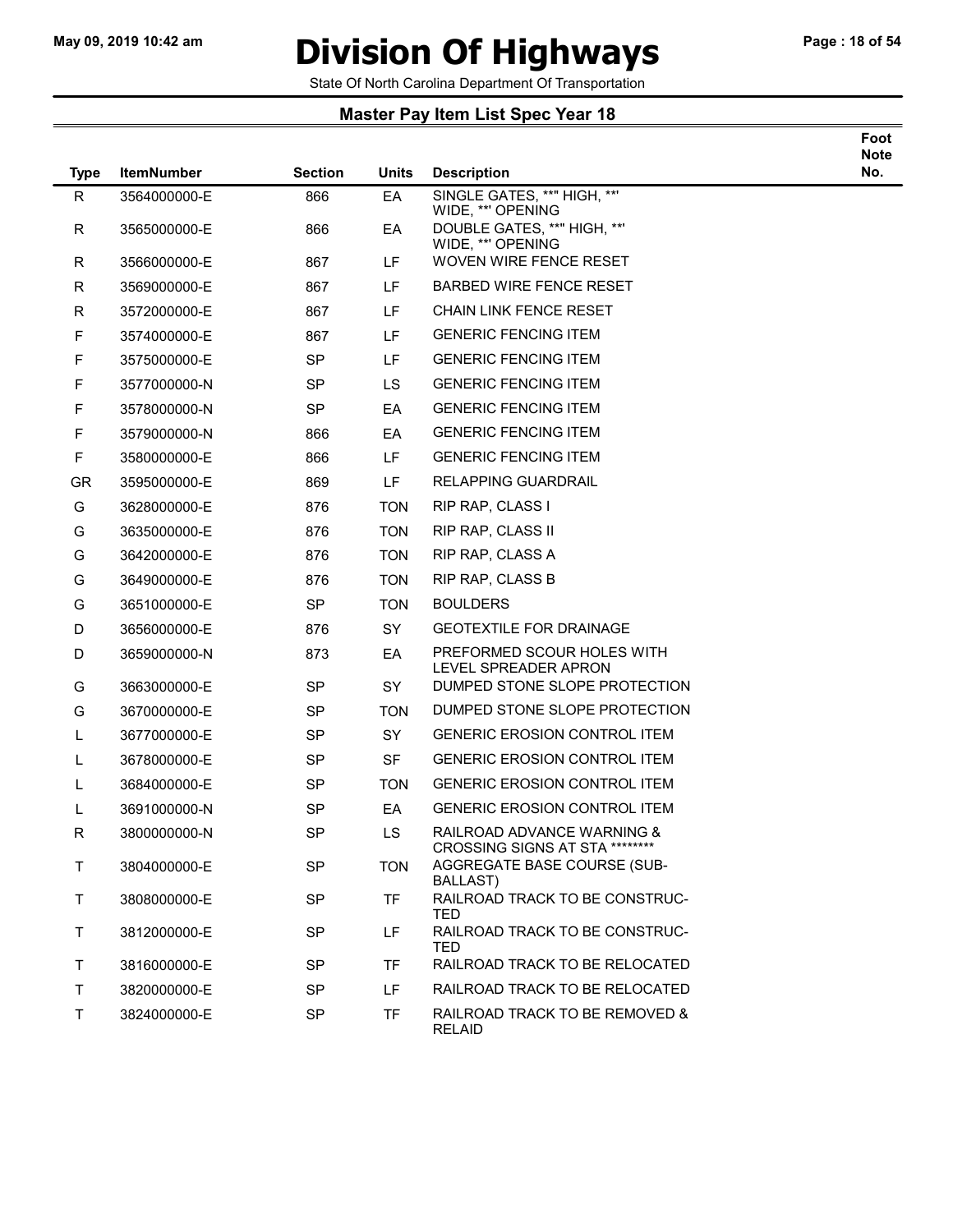### May 09, 2019 10:42 am **Division Of Highways** Page : 19 of 54

Foot

State Of North Carolina Department Of Transportation

| <b>Type</b>  | <b>ItemNumber</b> | <b>Section</b> | <b>Units</b> | <b>Description</b>                                                                                  | <b>Note</b><br>No. |
|--------------|-------------------|----------------|--------------|-----------------------------------------------------------------------------------------------------|--------------------|
| $\mathsf T$  | 3828000000-E      | <b>SP</b>      | LF           | RAILROAD TRACK TO BE REMOVED &                                                                      |                    |
| T            | 3832000000-E      | <b>SP</b>      | <b>TF</b>    | <b>RELAID</b><br>RAILROAD TRACK TO BE REMOVED                                                       |                    |
| T            | 3836000000-E      | <b>SP</b>      | LF.          | RAILROAD TRACK TO BE REMOVED                                                                        |                    |
| T            | 3840000000-E      | <b>SP</b>      | TF           | RAILROAD TRACK TO BE LINED                                                                          |                    |
| T.           | 3844000000-E      | <b>SP</b>      | LF.          | RAILROAD TRACK TO BE LINED                                                                          |                    |
| T            | 3848000000-E      | <b>SP</b>      | TF           | RAILROAD DETOUR TRACK TO BE                                                                         |                    |
| T            | 3852000000-E      | <b>SP</b>      | LF           | <b>CONSTRUCTED &amp; REMOVED</b><br>RAILROAD DETOUR TRACK TO BE<br><b>CONSTRUCTED &amp; REMOVED</b> |                    |
| T            | 3856000000-E      | <b>SP</b>      | <b>TON</b>   | STONE BALLAST (AREA #4)                                                                             |                    |
| T            | 3860000000-N      | SP             | EA           | <b>CROSS TIE REPLACEMENTS</b>                                                                       |                    |
| T.           | 3864000000-N      | <b>SP</b>      | EA           | RAIL ANCHOR                                                                                         |                    |
| $\mathsf{T}$ | 3868000000-N      | SP             | EA           | GAGE ROD (NON-INSULATED)                                                                            |                    |
| T            | 3872000000-N      | <b>SP</b>      | EA           | GAGE ROD (INSULATED)                                                                                |                    |
| T            | 3876000000-E      | <b>SP</b>      | LF           | <b>GENERIC TRACKWORK ITEM</b>                                                                       |                    |
| $\mathsf T$  | 3880000000-E      | <b>SP</b>      | <b>TF</b>    | <b>GENERIC TRACKWORK ITEM</b>                                                                       |                    |
| T.           | 3883000000-N      | <b>SP</b>      | <b>LS</b>    | <b>GENERIC TRACKWORK ITEM</b>                                                                       |                    |
| T.           | 3884000000-N      | <b>SP</b>      | EA           | <b>GENERIC TRACKWORK ITEM</b>                                                                       |                    |
| $\mathsf{T}$ | 3885000000-E      | SP             | <b>TON</b>   | <b>GENERIC TRACKWORK ITEM</b>                                                                       |                    |
| M            | 3956000000-E      | <b>SP</b>      | <b>CY</b>    | TREATED STRUCTURAL TIMBER                                                                           |                    |
| M            | 3960000000-E      | <b>SP</b>      | LF.          | 1" DIAMETER TIE RODS                                                                                |                    |
| M            | 3964000000-N      | <b>SP</b>      | EA           | TIE BACK ANCHORS                                                                                    |                    |
| M            | 3968000000-E      | <b>SP</b>      | <b>CY</b>    | <b>WALL EXCAVATION</b>                                                                              |                    |
| W            | 3980000000-E      | <b>SP</b>      | <b>CY</b>    | <b>GENERIC WALL ITEM</b>                                                                            |                    |
| W            | 3982000000-N      | <b>SP</b>      | <b>LS</b>    | <b>GENERIC WALL ITEM</b>                                                                            |                    |
| W            | 3984000000-E      | <b>SP</b>      | <b>SF</b>    | <b>GENERIC WALL ITEM</b>                                                                            |                    |
| W            | 3988000000-E      | <b>SP</b>      | <b>TON</b>   | <b>GENERIC WALL ITEM</b>                                                                            |                    |
| W            | 3990000000-E      | <b>SP</b>      | LF           | <b>GENERIC WALL ITEM</b>                                                                            |                    |
| W            | 3992000000-N      | <b>SP</b>      | EA           | <b>GENERIC WALL ITEM</b>                                                                            |                    |
| S            | 4025000000-E      | 901            | <b>SF</b>    | CONTRACTOR FURNISHED, TYPE ***                                                                      |                    |
| S            | 4048000000-E      | 902            | <b>CY</b>    | <b>SIGN</b><br>REINFORCED CONCRETE SIGN FOUN-<br><b>DATIONS</b>                                     |                    |
| S            | 4054000000-E      | 902            | <b>CY</b>    | PLAIN CONCRETE SIGN FOUNDA-<br><b>TIONS</b>                                                         |                    |
| S            | 4057000000-E      | SP             | <b>CY</b>    | <b>OVERHEAD FOOTING</b>                                                                             |                    |
| S            | 4060000000-E      | 903            | LB           | SUPPORTS, BREAKAWAY STEEL BEAM                                                                      |                    |
| S            | 4066000000-E      | 903            | LB.          | SUPPORTS, SIMPLE STEEL BEAM                                                                         |                    |
| S            | 4072000000-E      | 903            | LF.          | SUPPORTS, 3-LB STEEL U-CHANNEL                                                                      |                    |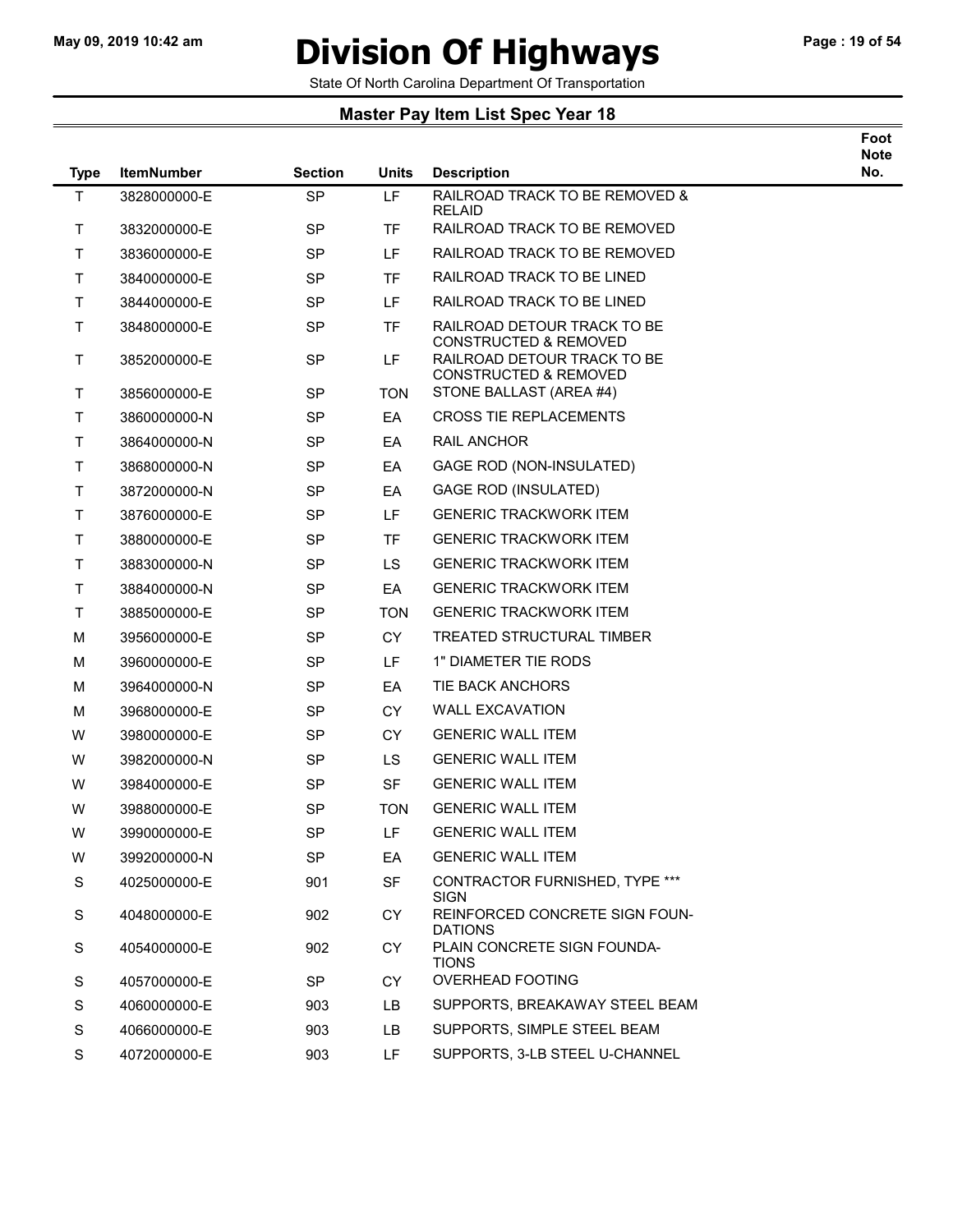$\overline{\phantom{a}}$ 

# May 09, 2019 10:42 am **Division Of Highways** Page : 20 of 54

Foot

State Of North Carolina Department Of Transportation

| <b>Type</b> | <b>ItemNumber</b> | <b>Section</b> | <b>Units</b> | <b>Description</b>                                                           | <b>Note</b><br>No. |
|-------------|-------------------|----------------|--------------|------------------------------------------------------------------------------|--------------------|
| $\mathbf S$ | 4078000000-E      | 903            | EA           | SUPPORTS, 2-LB STEEL U-CHANNEL                                               |                    |
| $\mathbf S$ | 4079000000-N      | 903            | EA           | SUPPORTS, BARRIER (SMALL)                                                    |                    |
| $\mathbf S$ | 4080000000-N      | 903            | EA           | SUPPORTS, BARRIER (LARGE)                                                    |                    |
| $\mathbf S$ | 4080200000-E      | 903            | LF           | SUPPORTS, STEEL SQUARE TUBE                                                  |                    |
| $\mathbf S$ | 4082000000-E      | 903            | LF.          | SUPPORTS, WOOD                                                               |                    |
| $\mathbf S$ | 4082100000-N      | 906            | LS           | SUPPORTS, OVERHEAD SIGN STRUC-<br>TURE AT STA ******                         |                    |
| $\mathbf S$ | 4082110000-N      | <b>SP</b>      | LS           | SUPPORTS, OVERHEAD DYNAMIC<br>MESSAGE SIGN STRUCTURE AT STA<br>*******       |                    |
| $\mathbb S$ | 4096000000-N      | 904            | EA           | SIGN ERECTION, TYPE D                                                        |                    |
| $\mathbf S$ | 4102000000-N      | 904            | EA           | SIGN ERECTION, TYPE E                                                        |                    |
| $\mathbf S$ | 4108000000-N      | 904            | EA           | SIGN ERECTION, TYPE F                                                        |                    |
| S           | 4109000000-N      | 904            | EA           | SIGN ERECTION, TYPE *** (OVER-<br>HEAD)                                      |                    |
| $\mathbf S$ | 4110000000-N      | 904            | EA           | SIGN ERECTION, TYPE ***<br>(GROUND MOUNTED)                                  |                    |
| $\mathbf S$ | 4114000000-N      | 904            | EA           | <b>SIGN ERECTION, MILEMARKERS</b>                                            |                    |
| $\mathbf S$ | 4115000000-N      | 904            | EA           | SIGN ERECTION, OVERLAY (OVER-<br>HEAD)                                       |                    |
| $\mathbf S$ | 4116000000-N      | 904            | EA           | SIGN ERECTION, OVERLAY (GROUND<br>MOUNTED)                                   |                    |
| S           | 4116100000-N      | 904            | EA           | SIGN ERECTION, RELOCATE TYPE<br>**** (GROUND MOUNTED)                        |                    |
| $\mathbf S$ | 4116200000-N      | 904            | EA           | SIGN ERECTION, REPOSITION<br><b>OVERHEAD</b>                                 |                    |
| $\mathbf S$ | 4116300000-N      | 904            | EA           | SIGN ERECTION, LOGO TO PANEL                                                 |                    |
| $\mathbf S$ | 4116400000-N      | 904            | EA           | SIGN ERECTION, LOGO TRAILBLA-<br>ZER                                         |                    |
| S           | 4127000000-N      | <b>SP</b>      | <b>LS</b>    | LIGHTING FOR OVERHEAD SIGN AS-<br>SEMBLY AT STA *******                      |                    |
| $\mathbf S$ | 4127500000-N      | <b>SP</b>      | LS           | LRS LIGHTING SYSTEM FOR OVER-<br><b>HEAD SIGN ASSEMBLY AT STA</b><br>******* |                    |
| S           | 4128000000-N      | SP             | <b>LS</b>    | STATIC LIGHTING SYSTEM FOR<br>OVERHEAD SIGN ASSEMBLY AT STA<br>********      |                    |
| $\mathbf S$ | 4132000000-N      | 907            | EA           | STOCKPILE SUPPORT, STEEL BEAM                                                |                    |
| S           | 4138000000-N      | 907            | EA           | DISPOSAL OF SUPPORT, STEEL<br><b>BEAM</b>                                    |                    |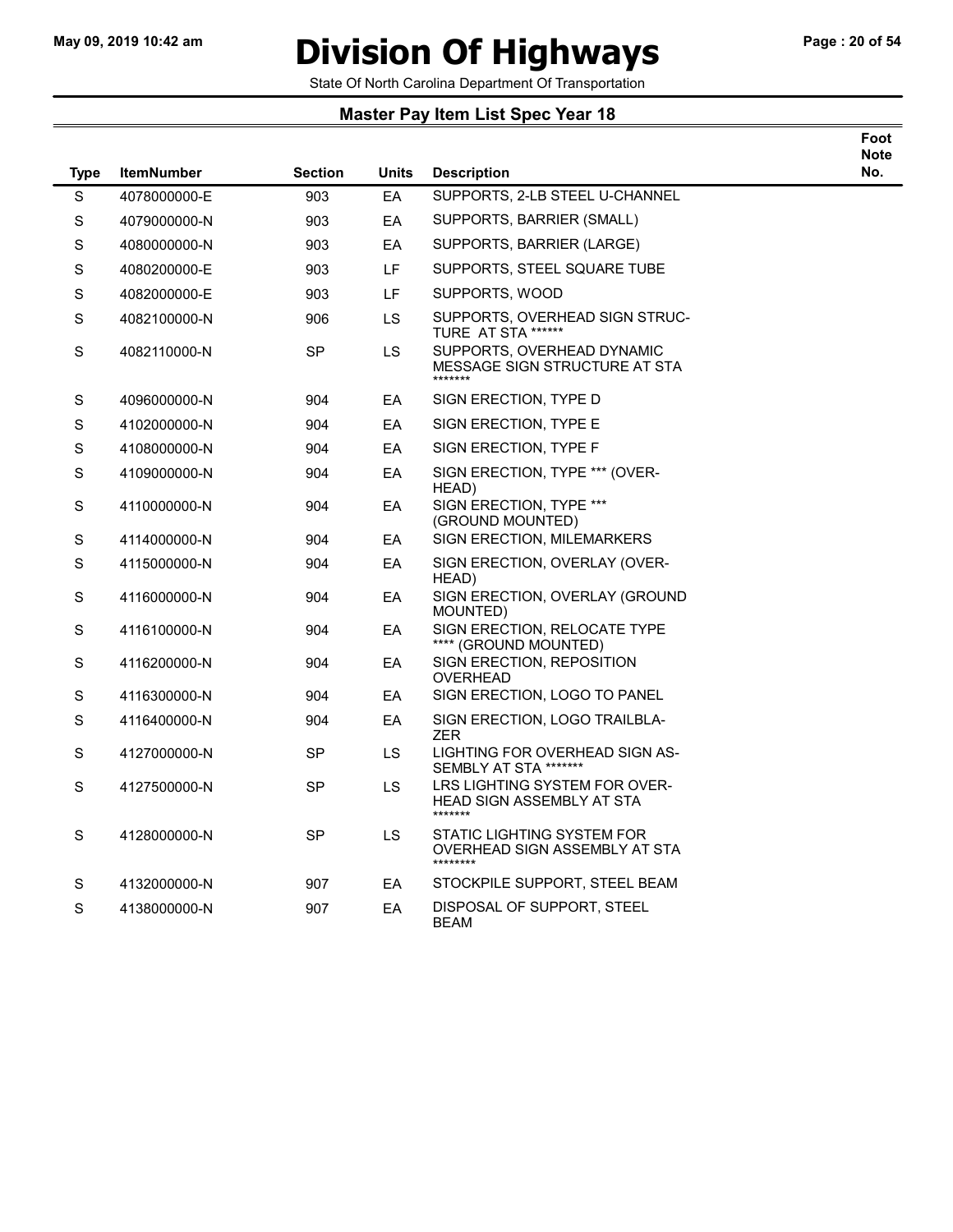# May 09, 2019 10:42 am **Division Of Highways** Page : 21 of 54

Foot Note No.

State Of North Carolina Department Of Transportation

| <b>Type</b> | <b>ItemNumber</b> | <b>Section</b> | <b>Units</b> | <b>Description</b>                            | N)<br>N <sub>o</sub> |
|-------------|-------------------|----------------|--------------|-----------------------------------------------|----------------------|
| S           | 4140000000-N      | 907            | EA           | STOCKPILE SUPPORT, WOOD                       |                      |
| S           | 4141000000-N      | 907            | EA           | DISPOSAL OF SUPPORT, WOOD                     |                      |
| $\mathbb S$ | 4142000000-N      | 907            | EA           | STOCKPILE SUPPORT, OVERHEAD<br>STRUCTURE      |                      |
| $\mathbb S$ | 4143000000-N      | 907            | EA           | DISPOSAL OF SUPPORT, OVERHEAD<br>STRUCTURE    |                      |
| S           | 4148000000-N      | 907            | EA           | STOCKPILE SIGN SYSTEM, OVER-<br><b>HEAD</b>   |                      |
| $\mathbb S$ | 4149000000-N      | 907            | EA           | DISPOSAL OF SIGN SYSTEM, OVER-<br>HEAD        |                      |
| $\mathbb S$ | 4151000000-N      | 907            | EA           | STOCKPILE SIGN SYSTEM, STEEL<br><b>BEAM</b>   |                      |
| S           | 4152000000-N      | 907            | EA           | DISPOSAL OF SIGN SYSTEM, STEEL<br>BEAM        |                      |
| $\mathbf S$ | 4154000000-N      | 907            | EA           | STOCKPILE SIGN SYSTEM,<br><b>U-CHANNEL</b>    |                      |
| $\mathbb S$ | 4155000000-N      | 907            | EA           | DISPOSAL OF SIGN SYSTEM, U-<br>CHANNEL        |                      |
| $\mathbb S$ | 4157000000-N      | 907            | EA           | STOCKPILE SIGN SYSTEM, WOOD                   |                      |
| $\mathbb S$ | 4158000000-N      | 907            | EA           | DISPOSAL OF SIGN SYSTEM, WOOD                 |                      |
| $\mathbb S$ | 4186000000-N      | 907            | EA           | STOCKPILE SUPPORT, U-CHANNEL                  |                      |
| $\mathbb S$ | 4192000000-N      | 907            | EA           | DISPOSAL OF SUPPORT, U-CHANNEL                |                      |
| S           | 4228000000-N      | 907            | EA           | STOCKPILE SIGN, A OR B (OVER-<br>HEAD)        |                      |
| $\mathbb S$ | 4234000000-N      | 907            | EA           | DISPOSAL OF SIGN, A OR B<br>(OVERHEAD)        |                      |
| S           | 4235000000-N      | 907            | EA           | STOCKPILE SIGN, A & B(GROUND<br>MOUNTED)      |                      |
| $\mathbb S$ | 4236000000-N      | 907            | EA           | DISPOSAL OF SIGN, A & B<br>(GROUND MOUNTED)   |                      |
| $\mathbb S$ | 4237000000-N      | 907            | EA           | STOCKPILE SIGN, D, E OR F                     |                      |
| $\mathbb S$ | 4237500000-N      | 907            | EA           | STOCKPILE SIGN, MILEMARKER                    |                      |
| $\mathbb S$ | 4238000000-N      | 907            | EA           | DISPOSAL OF SIGN, D, E OR F                   |                      |
| $\mathbb S$ | 4238500000-N      | 907            | EA           | DISPOSAL OF SIGN, MILEMARKER                  |                      |
| S           | 4241000000-N      | 907            | EA           | DISPOSAL OF SIGN, OVERLAY<br>(OVERHEAD)       |                      |
| $\mathbb S$ | 4242000000-N      | 907            | EA           | DISPOSAL OF SIGN, OVERLAY<br>(GROUND MOUNTED) |                      |
| S           | 4250000000-N      | 907            | EA           | STOCKPILE LIGHTING SYSTEM                     |                      |
| $\mathbb S$ | 4251000000-N      | 907            | EA           | DISPOSAL OF LIGHTING SYSTEM                   |                      |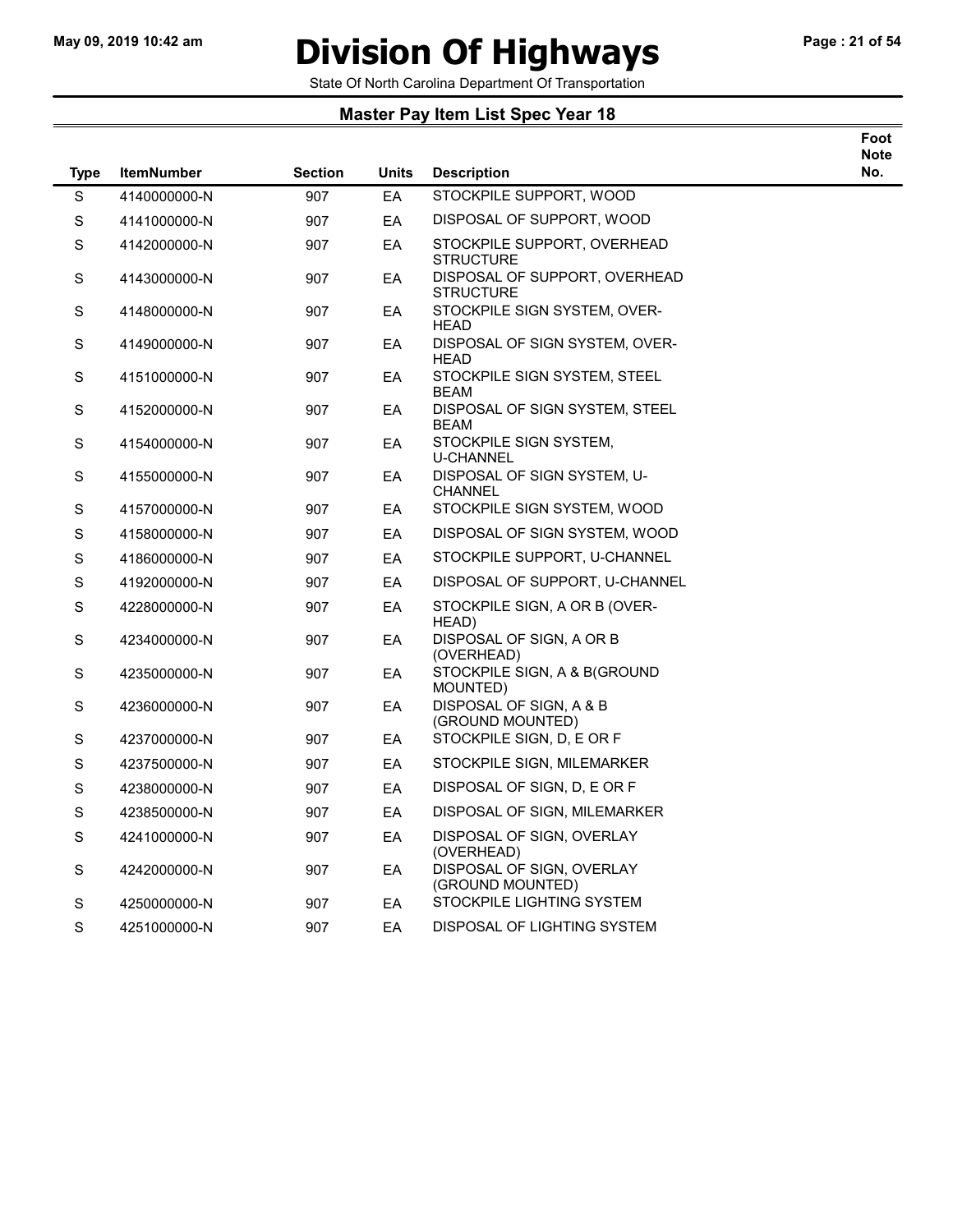### May 09, 2019 10:42 am **Division Of Highways** Page : 22 of 54

State Of North Carolina Department Of Transportation

| <b>Type</b> | <b>ItemNumber</b> | <b>Section</b> | Units     | <b>Description</b>                                            | Foot<br><b>Note</b><br>No. |
|-------------|-------------------|----------------|-----------|---------------------------------------------------------------|----------------------------|
| S           | 4252000000-N      | 907            | EA        | STOCKPILE LIGHTING FIXTURES                                   |                            |
| S           | 4258000000-N      | 907            | EA        | DISPOSAL OF LIGHTING FIXTURES                                 |                            |
| S           | 4262000000-N      | 907            | EA        | STOCKPILE WALKWAY                                             |                            |
| S           | 4263000000-N      | 907            | EA        | DISPOSAL OF WALKWAY                                           |                            |
| S           | 4273000000-N      | 907            | EA        | <b>GENERIC SIGNING ITEM</b>                                   |                            |
| S           | 4355000000-N      | <b>SP</b>      | <b>LS</b> | DYNAMIC MESSAGE SIGN SYSTEM<br><b>INTEGRATION</b>             |                            |
| S           | 4355100000-N      | <b>SP</b>      | <b>LS</b> | DYNAMIC MESSAGE SIGN SYSTEM<br>"DMS**"                        |                            |
| S           | 4355200000-N      | <b>SP</b>      | LS        | DMS SYSTEM SERVER COMPUTER                                    |                            |
| S           | 4355210000-N      | SP             | <b>LS</b> | DMS SYSTEM CLIENT COMPUTER                                    |                            |
| S           | 4355220000-N      | <b>SP</b>      | <b>LS</b> | DMS SYSTEM LAPTOP COMPUTER                                    |                            |
| S           | 4355230000-N      | <b>SP</b>      | <b>LS</b> | DMS SYSTEM CONTROL SOFTWARE                                   |                            |
| S           | 4355300000-N      | <b>SP</b>      | <b>LS</b> | DYNAMIC MESSAGE SIGN MAINTE-<br><b>NANCE TRAINING</b>         |                            |
| S           | 4355310000-N      | <b>SP</b>      | LS        | DYNAMIC MESSAGE SIGN SYSTEM<br><b>DESIGN APPROVAL TESTS</b>   |                            |
| S           | 4355320000-N      | <b>SP</b>      | <b>LS</b> | DYNAMIC MESSAGE SIGN SYSTEM<br>OPERATIONAL FACTORY TESTS      |                            |
| S           | 4355330000-N      | SP             | <b>LS</b> | DYNAMIC MESSAGE SIGN SYSTEM<br><b>OPERATIONAL FIELD TESTS</b> |                            |
| S           | 4355340000-N      | <b>SP</b>      | <b>LS</b> | DYNAMIC MESSAGE SIGN BENCH<br><b>TEST UNIT</b>                |                            |
| S           | 4355350000-N      | <b>SP</b>      | <b>LS</b> | DYNAMIC MESSAGE SIGN NTCIP<br><b>TESTS</b>                    |                            |
| S           | 4360000000-N      | <b>SP</b>      | EA        | <b>GENERIC SIGNING ITEM</b>                                   |                            |
| S           | 4361000000-E      | <b>SP</b>      | LВ        | <b>GENERIC SIGNING ITEM</b>                                   |                            |
| S           | 4363000000-E      | <b>SP</b>      | LF.       | <b>GENERIC SIGNING ITEM</b>                                   |                            |
| S           | 4365000000-E      | SP             | <b>CY</b> | <b>GENERIC SIGNING ITEM</b>                                   |                            |
| S           | 4366000000-E      | <b>SP</b>      | <b>SF</b> | <b>GENERIC SIGNING ITEM</b>                                   |                            |
| S           | 4370000000-N      | <b>SP</b>      | <b>LS</b> | <b>GENERIC SIGNING ITEM</b>                                   |                            |
| Y           | 4400000000-E      | 1110           | <b>SF</b> | WORK ZONE SIGNS (STATIONARY)                                  |                            |
| Y           | 4402000000-E      | <b>SP</b>      | SF        | <b>HIGH VISIBILITY STATIONARY</b><br><b>SIGNS</b>             |                            |
| Y           | 4405000000-E      | 1110           | SF        | WORK ZONE SIGNS (PORTABLE)                                    |                            |
| Y           | 4407000000-E      | <b>SP</b>      | <b>SF</b> | HIGH VISIBILITY PORTABLE SIGNS                                |                            |
| Y           | 4410000000-E      | 1110           | SF        | WORK ZONE SIGNS (BARRICADE<br>MOUNTED)                        |                            |
| Y           | 4413000000-E      | <b>SP</b>      | SF        | WORK ZONE ADVANCE/GENERAL<br><b>WARNING SIGNING</b>           |                            |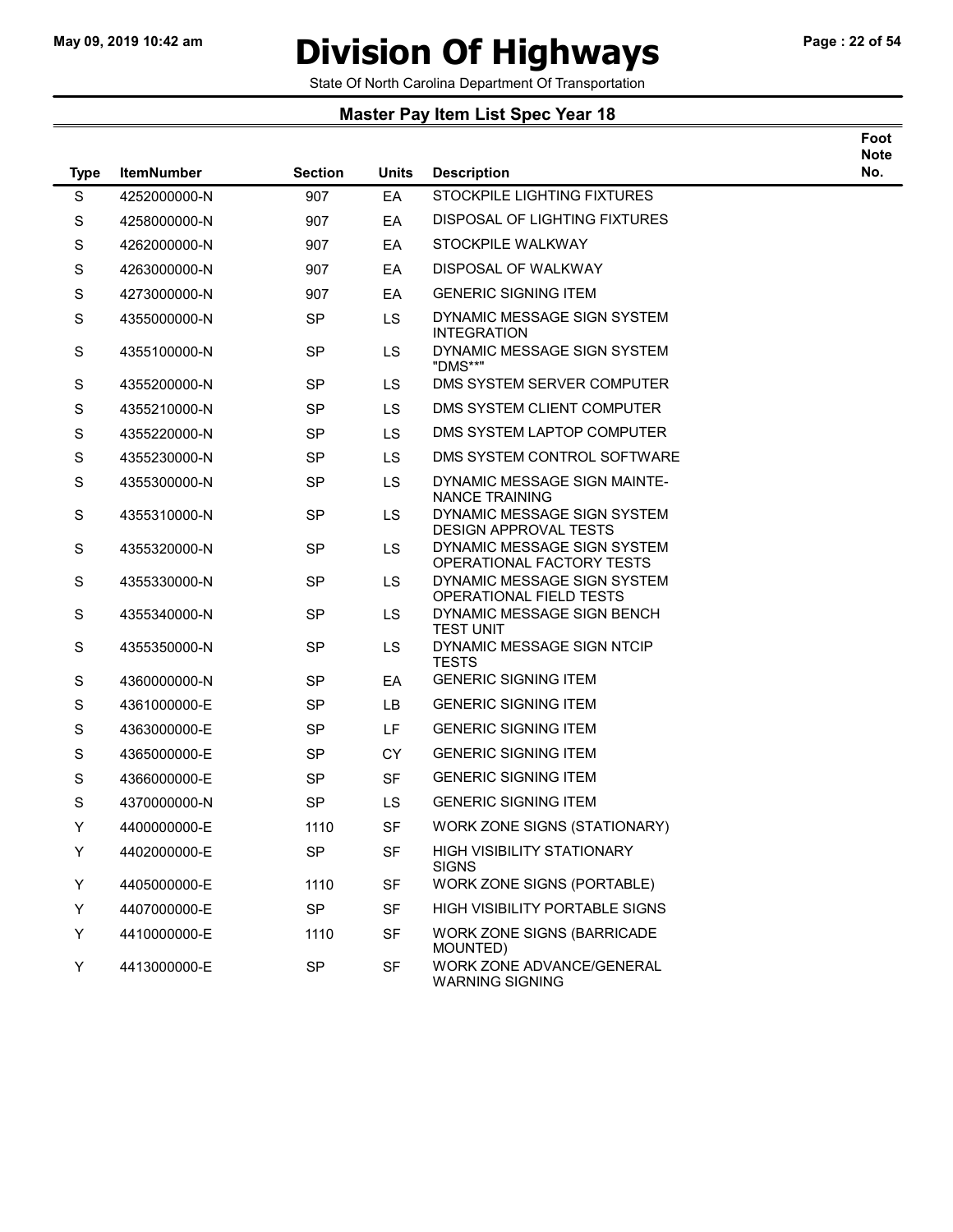# May 09, 2019 10:42 am **Division Of Highways** Page : 23 of 54

State Of North Carolina Department Of Transportation

| Foot |
|------|
| Note |
| . .  |

| <b>Type</b> | <b>ItemNumber</b> | <b>Section</b> | <b>Units</b> | <b>Description</b>                                          | No. |
|-------------|-------------------|----------------|--------------|-------------------------------------------------------------|-----|
| Y           | 4415000000-N      | 1115           | EA           | <b>FLASHING ARROW BOARD</b>                                 |     |
| Υ           | 4420000000-N      | 1120           | EA           | PORTABLE CHANGEABLE MESSAGE<br><b>SIGN</b>                  |     |
| Y           | 4422000000-N      | 1120           | <b>DAY</b>   | PORTABLE CHANGEABLE MESSAGE<br>SIGN (SHORT TERM)            |     |
| Υ           | 4423000000-N      | <b>SP</b>      | EA           | WORK ZONE DIGITAL SPEED LIMIT<br><b>SIGNS</b>               |     |
| Y           | 4424000000-N      | <b>SP</b>      | EA           | WORK ZONE PRESENCE LIGHTING                                 |     |
| Y           | 4424500000-N      | <b>SP</b>      | EA           | TEMPORARY PORTABLE TRAFFIC<br>SIGNAL SYSTEM                 |     |
| Υ           | 4430000000-N      | 1130           | EA           | <b>DRUMS</b>                                                |     |
| Y           | 4432000000-N      | SP             | EA           | <b>HIGH VISIBILITY DRUMS</b>                                |     |
| Y           | 4434000000-N      | <b>SP</b>      | EA           | SEQUENTIAL FLASHING WARNING<br><b>LIGHTS</b>                |     |
| Y           | 4435000000-N      | 1135           | EA           | CONES                                                       |     |
| Y           | 4445000000-E      | 1145           | LF.          | <b>BARRICADES (TYPE III)</b>                                |     |
| Υ           | 4447000000-E      | <b>SP</b>      | LF           | PEDESTRIAN CHANNELIZING DE-<br><b>VICES</b>                 |     |
| Y           | 4455000000-N      | 1150           | <b>DAY</b>   | <b>FLAGGER</b>                                              |     |
| Y           | 4457000000-N      | <b>SP</b>      | LS.          | TEMPORARY TRAFFIC CONTROL                                   |     |
| Υ           | 4465000000-N      | 1160           | EA           | <b>TEMPORARY CRASH CUSHIONS</b>                             |     |
| Y           | 4470000000-N      | 1160           | EA           | <b>REMOVE &amp; RESET TEMPORARY CRASH</b><br><b>CUSHION</b> |     |
| Υ           | 4480000000-N      | 1165           | EA           | <b>TMA</b>                                                  |     |
| Y           | 4485000000-E      | 1170           | LF.          | PORTABLE CONCRETE BARRIER                                   |     |
| Υ           | 4490000000-E      | 1170           | LF           | PORTABLE CONCRETE BARRIER<br>(ANCHORED)                     |     |
| Υ           | 4500000000-E      | 1170           | LF           | REMOVE & RESET PORTABLE CONC-<br><b>RETE BARRIER</b>        |     |
| Υ           | 4505000000-E      | 1170           | LF           | REMOVE & RESET PORTABLE CONC-<br>RETE BARRIER (ANCHORED)    |     |
| Y           | 4507000000-E      | 1170           | LF           | WATER FILLED BARRIER                                        |     |
| Υ           | 4508000000-E      | <b>SP</b>      | LF           | REMOVE & RESET WATER FILLED BA<br><b>RRIER</b>              |     |
| Υ           | 4510000000-N      | 1190           | HR.          | <b>LAW ENFORCEMENT</b>                                      |     |
| Y           | 4516000000-N      | 1180           | EA           | <b>SKINNY DRUM</b>                                          |     |
| Υ           | 4520000000-N      | 1266           | EA           | TUBULAR MARKERS (FIXED)                                     |     |
| Y           | 4565000000-E      | <b>SP</b>      | LF           | <b>BACKFILL MATERIAL</b>                                    |     |
| Y           | 4570000000-E      | <b>SP</b>      | LF           | <b>TEMPORARY GLARE SCREEN</b>                               |     |
| Y           | 4575000000-E      | SP             | LF.          | MOVABLE CONCRETE BARRIER                                    |     |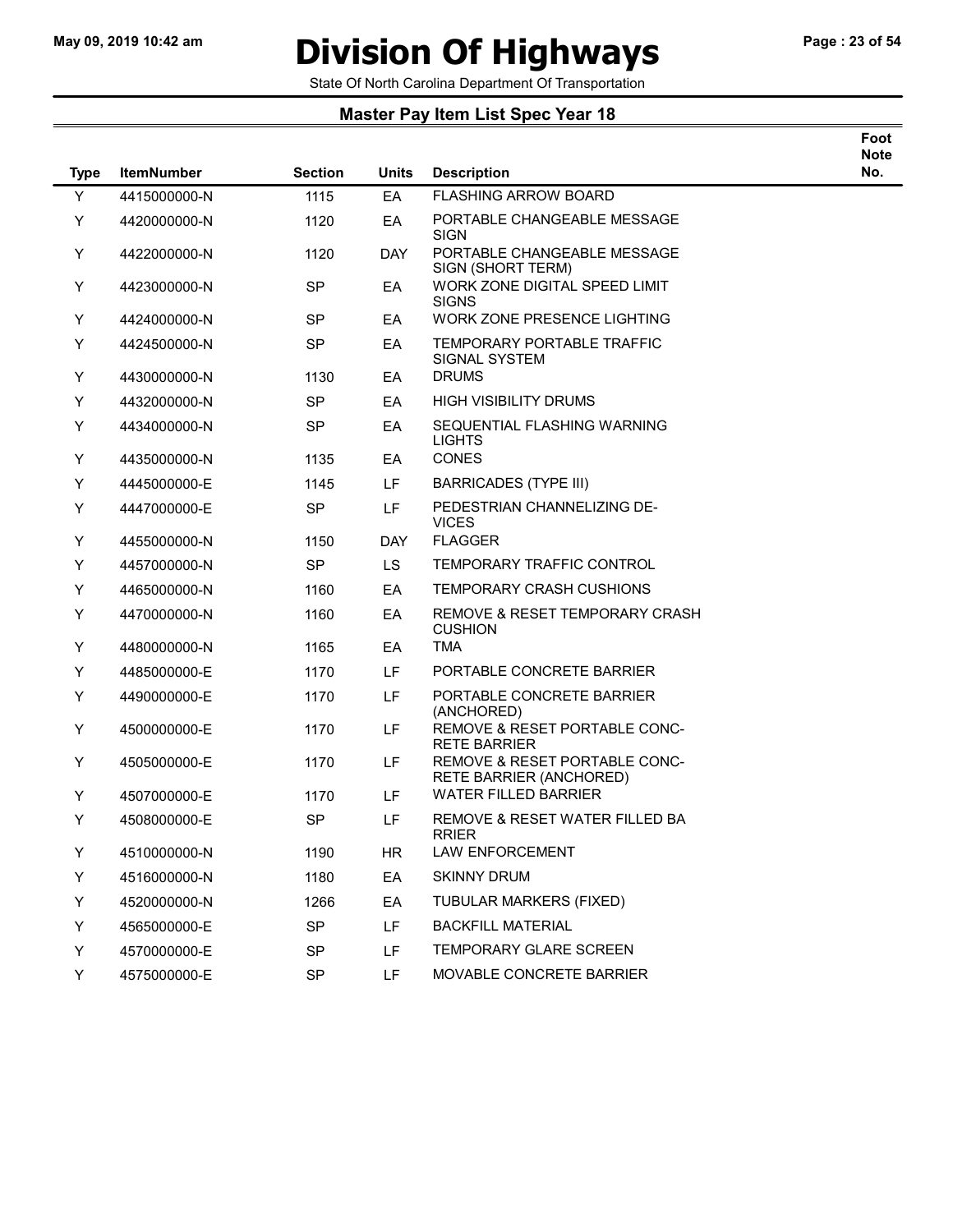$\overline{\phantom{0}}$ 

### May 09, 2019 10:42 am **Division Of Highways** Page : 24 of 54

Foot

State Of North Carolina Department Of Transportation

| <b>Type</b>     | <b>ItemNumber</b>            | <b>Section</b> | <b>Units</b> | <b>Description</b>                                                                       | <b>Note</b><br>No. |
|-----------------|------------------------------|----------------|--------------|------------------------------------------------------------------------------------------|--------------------|
| Y               | 4580000000-E                 | <b>SP</b>      | LF           | RESET MOVABLE CONCRETE BARRIER                                                           |                    |
| Y               | 4585000000-N                 | <b>SP</b>      | EA           | <b>TRANSFER &amp; TRANSPORT VEHICLE</b>                                                  |                    |
| Y               | 4589000000-N                 | <b>SP</b>      | LS.          | <b>GENERIC TRAFFIC CONTROL ITEM</b>                                                      |                    |
| Y               | 4590000000-E                 | <b>SP</b>      | LF.          | <b>GENERIC TRAFFIC CONTROL ITEM</b>                                                      |                    |
| Y               | 4595000000-E                 | <b>SP</b>      | <b>SF</b>    | <b>GENERIC TRAFFIC CONTROL ITEM</b>                                                      |                    |
| Y               | 4600000000-N                 | <b>SP</b>      | EA           | <b>GENERIC TRAFFIC CONTROL ITEM</b>                                                      |                    |
| Y               | 4605000000-N                 | SP             | <b>HR</b>    | <b>GENERIC TRAFFIC CONTROL ITEM</b>                                                      |                    |
| Y               | 4609000000-N                 | <b>SP</b>      | <b>DAY</b>   | <b>GENERIC TRAFFIC CONTROL ITEM</b>                                                      |                    |
| Y               | 4610000000-N                 | <b>SP</b>      | <b>MD</b>    | <b>GENERIC TRAFFIC CONTROL ITEM</b>                                                      |                    |
| Y               | 4611000000-N                 | <b>SP</b>      | <b>MO</b>    | <b>GENERIC TRAFFIC CONTROL ITEM</b>                                                      |                    |
| Y               | 4650000000-N                 | 1251           | EA           | <b>TEMPORARY RAISED PAVEMENT</b><br><b>MARKERS</b>                                       |                    |
| РM              | 4685000000-E                 | 1205           | LF.          | THERMOPLASTIC PAVEMENT MARKING<br>LINES (4", 90 MILS)                                    |                    |
| PM              | 4686000000-E                 | 1205           | LF           | THERMOPLASTIC PAVEMENT MARKING<br>LINES (4", 120 MILS)                                   |                    |
| PM              | 4687000000-E                 | 1205           | LF           | THERMOPLASTIC PAVEMENT MARKING<br>LINES (4", 240 MILS)                                   |                    |
| PM              | 4688000000-E                 | 1205           | LF.          | THERMOPLASTIC PAVEMENT MARKING<br>LINES (6", 90 MILS)                                    |                    |
| РM              | 4690000000-E                 | 1205           | LF.          | THERMOPLASTIC PAVEMENT MARKING<br>LINES (6", 120 MILS)                                   |                    |
| PM              | 4695000000-E                 | 1205           | LF           | THERMOPLASTIC PAVEMENT MARKING<br>LINES (8", 90 MILS)                                    |                    |
| PM              | 4697000000-E                 | 1205           | LF           | THERMOPLASTIC PAVEMENT MARKING<br>LINES (8", 120 MILS)<br>THERMOPLASTIC PAVEMENT MARKING |                    |
| PM<br><b>PM</b> | 4700000000-E<br>4702000000-E | 1205<br>1205   | LF.<br>LF.   | LINES (12", 90 MILS)<br>THERMOPLASTIC PAVEMENT MARKING                                   |                    |
| PM              | 4705000000-E                 | 1205           | LF.          | LINES (12", 120 MILS)<br>THERMOPLASTIC PAVEMENT MARKING                                  |                    |
|                 |                              |                |              | LINES (16", 120 MILS)                                                                    |                    |
| РM              | 4710000000-E                 | 1205           | LF           | THERMOPLASTIC PAVEMENT MARKING<br>LINES (24", 120 MILS)                                  |                    |
| <b>PM</b>       | 4720000000-E                 | 1205           | EA           | THERMOPLASTIC PAVEMENT MARKING<br>CHARACTER (90 MILS)                                    |                    |
| РM              | 4721000000-E                 | 1205           | EA           | THERMOPLASTIC PAVEMENT MARKING<br>CHARACTER (120 MILS)                                   |                    |
| PM              | 4725000000-E                 | 1205           | EA           | THERMOPLASTIC PAVEMENT MARKING<br>SYMBOL (90 MILS)                                       |                    |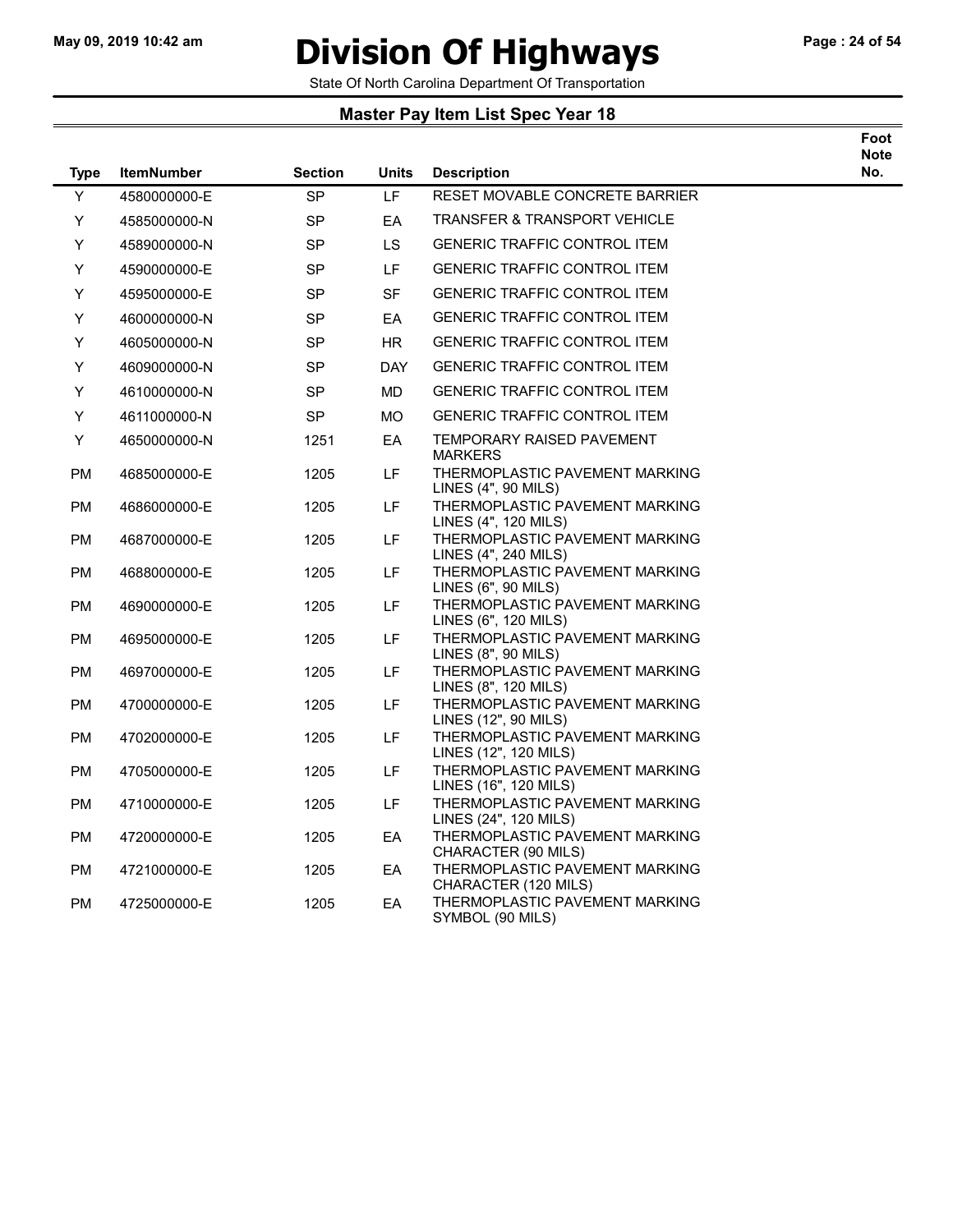# May 09, 2019 10:42 am **Division Of Highways** Page : 25 of 54

Foot

State Of North Carolina Department Of Transportation

| <b>Type</b> | <b>ItemNumber</b> | <b>Section</b> | <b>Units</b> | <b>Description</b>                                                                       | <b>Note</b><br>No. |
|-------------|-------------------|----------------|--------------|------------------------------------------------------------------------------------------|--------------------|
| <b>PM</b>   | 4726000000-E      | 1205           | LF.          | <b>HEATED-IN-PLACE THERMOPLASTIC</b><br>PAVEMENT MARKING LINES<br>$(4", 90$ MILS)        |                    |
| <b>PM</b>   | 4726010000-E      | 1205           | LF.          | <b>HEATED-IN-PLACE THERMOPLASTIC</b><br>PAVEMENT MARKING LINES<br>(4", 120 MILS)         |                    |
| PM          | 4726020000-E      | 1205           | LF.          | <b>HEATED-IN-PLACE THERMOPLASTIC</b><br>PAVEMENT MARKING LINES<br>$(6", 90$ MILS)        |                    |
| <b>PM</b>   | 4726030000-E      | 1205           | LF.          | <b>HEATED-IN-PLACE THERMOPLASTIC</b><br>PAVEMENT MARKING LINES<br>$(6", 120$ MILS)       |                    |
| <b>PM</b>   | 4726040000-E      | 1205           | LF.          | <b>HEATED-IN-PLACE THERMOPLASTIC</b><br><b>PAVEMENT MARKING LINES</b><br>$(8", 90$ MILS) |                    |
| PM          | 4726050000-E      | 1205           | LF.          | HEATED-IN-PLACE THERMOPLASTIC<br>PAVEMENT MARKING LINES<br>$(8", 120$ MILS)              |                    |
| <b>PM</b>   | 4726060000-E      | 1205           | LF.          | <b>HEATED-IN-PLACE THERMOPLASTIC</b><br>PAVEMENT MARKING LINES<br>(12", 90 MILS)         |                    |
| <b>PM</b>   | 4726070000-E      | 1205           | LF.          | <b>HEATED-IN-PLACE THERMOPLASTIC</b><br>PAVEMENT MARKING LINES<br>$(12", 120$ MILS)      |                    |
| <b>PM</b>   | 4726080000-E      | 1205           | LF.          | HEATED-IN-PLACE THERMOPLASTIC<br>PAVEMENT MARKING LINES<br>(16", 120 MILS)               |                    |
| <b>PM</b>   | 4726090000-E      | 1205           | LF.          | HEATED-IN-PLACE THERMOPLASTIC<br>PAVEMENT MARKING LINES<br>(24", 120 MILS)               |                    |
| <b>PM</b>   | 4726100000-E      | 1205           | EA           | <b>HEATED-IN-PLACE THERMOPLASTIC</b><br>PAVEMENT MARKING CHARACTER<br>$(120$ MILS)       |                    |
| <b>PM</b>   | 4726110000-E      | 1205           | EA           | <b>HEATED-IN-PLACE THERMOPLASTIC</b><br>PAVEMENT MARKING SYMBOL<br>$(90$ MILS)           |                    |
| PM          | 4770000000-E      | 1205           | LF           | COLD APPLIED PLASTIC PAVEMENT<br>MARKING LINES, TYPE ** (4")                             |                    |
| <b>PM</b>   | 4775000000-E      | 1205           | <b>LF</b>    | COLD APPLIED PLASTIC PAVEMENT<br>MARKING LINES, TYPE ** (6")                             |                    |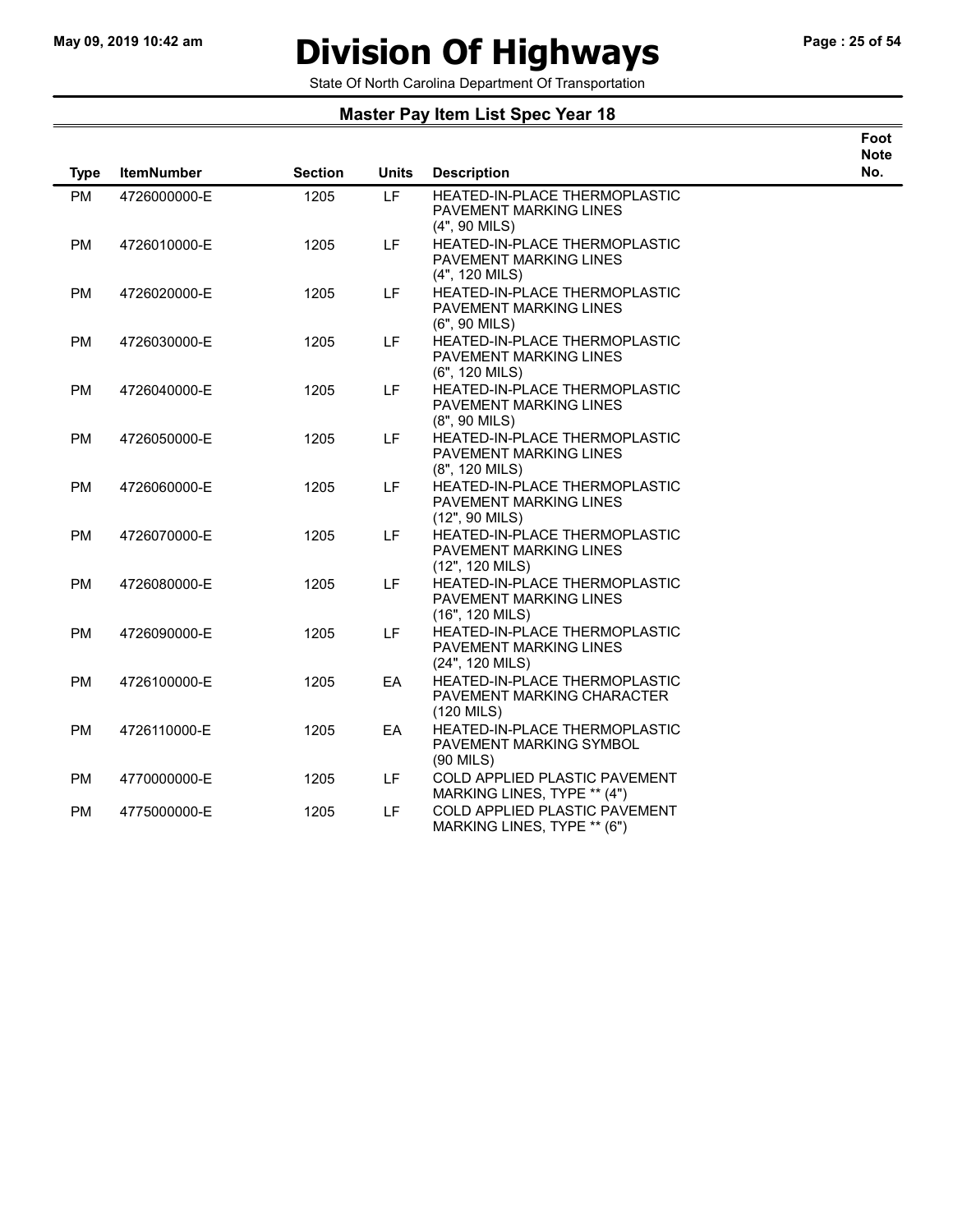$\overline{\phantom{0}}$ 

### May 09, 2019 10:42 am **Division Of Highways** Page : 26 of 54

Foot

State Of North Carolina Department Of Transportation

| <b>Type</b> | <b>ItemNumber</b> | <b>Section</b> | <b>Units</b> | <b>Description</b>                                                   | <b>Note</b><br>No. |
|-------------|-------------------|----------------|--------------|----------------------------------------------------------------------|--------------------|
| <b>PM</b>   | 4780000000-E      | 1205           | LF           | COLD APPLIED PLASTIC PAVEMENT<br>MARKING LINES, TYPE ** (8")         |                    |
| <b>PM</b>   | 4785000000-E      | 1205           | LF.          | COLD APPLIED PLASTIC PAVEMENT<br>MARKING LINES, TYPE ** (12")        |                    |
| <b>PM</b>   | 4790000000-E      | 1205           | <b>LF</b>    | <b>COLD APPLIED PLASTIC PAVEMENT</b><br>MARKING LINES, TYPE ** (16") |                    |
| <b>PM</b>   | 4795000000-E      | 1205           | LF           | COLD APPLIED PLASTIC PAVEMENT<br>MARKING LINES, TYPE ** (24")        |                    |
| <b>PM</b>   | 4800000000-N      | 1205           | EA           | COLD APPLIED PLASTIC PAVEMENT<br>MARKING CHARACTER, TYPE **          |                    |
| <b>PM</b>   | 4805000000-N      | 1205           | EA           | COLD APPLIED PLASTIC PAVEMENT<br>MARKING SYMBOL, TYPE **             |                    |
| PM          | 4810000000-E      | 1205           | LF.          | PAINT PAVEMENT MARKING LINES<br>(4")                                 |                    |
| <b>PM</b>   | 4815000000-E      | 1205           | LF           | PAINT PAVEMENT MARKING LINES<br>(6")                                 |                    |
| PM          | 4820000000-E      | 1205           | LF           | PAINT PAVEMENT MARKING LINES<br>(8")                                 |                    |
| <b>PM</b>   | 4825000000-E      | 1205           | LF.          | PAINT PAVEMENT MARKING LINES<br>(12")                                |                    |
| <b>PM</b>   | 4830000000-E      | 1205           | LF           | PAINT PAVEMENT MARKING LINES<br>(16")                                |                    |
| <b>PM</b>   | 4835000000-E      | 1205           | LF.          | PAINT PAVEMENT MARKING LINES<br>(24")                                |                    |
| <b>PM</b>   | 4840000000-N      | 1205           | EA           | PAINT PAVEMENT MARKING CHARAC-<br><b>TER</b>                         |                    |
| PM          | 4845000000-N      | 1205           | EA           | PAINT PAVEMENT MARKING SYMBOL                                        |                    |
| PM          | 4847010000-E      | 1205           | LF.          | POLYUREA PAVEMENT MARKING<br>LINES (4", 20 MILS)                     |                    |
| <b>PM</b>   | 4847020000-E      | 1205           | LF           | POLYUREA PAVEMENT MARKING<br>LINES (4", 30 MILS)                     |                    |
| PM          | 4847030000-E      | 1205           | LF.          | POLYUREA PAVEMENT MARKING<br>LINES (6", 20 MILS)                     |                    |
| PM          | 4847040000-E      | 1205           | LF           | POLYUREA PAVEMENT MARKING<br>LINES (6", 30 MILS)                     |                    |
| <b>PM</b>   | 4847050000-E      | 1205           | LF.          | POLYUREA PAVEMENT MARKING<br>LINES (8", 20 MILS)                     |                    |
| <b>PM</b>   | 4847060000-E      | 1205           | LF           | POLYUREA PAVEMENT MARKING<br>LINES (8", 30 MILS)                     |                    |
| <b>PM</b>   | 4847070000-E      | 1205           | LF.          | POLYUREA PAVEMENT MARKING<br>LINES (12", 20 MILS)                    |                    |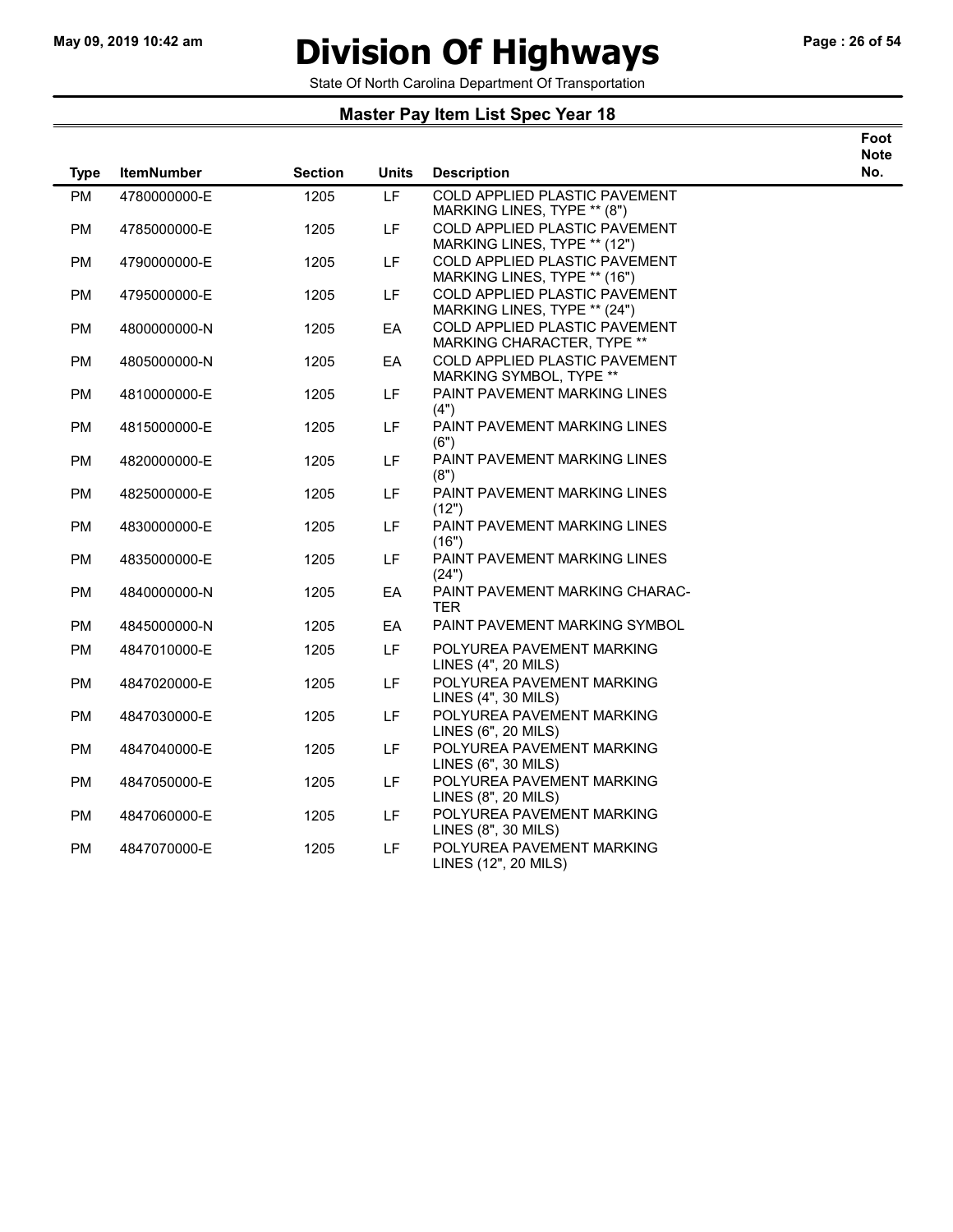# May 09, 2019 10:42 am **Division Of Highways** Page : 27 of 54

Foot Note No.

State Of North Carolina Department Of Transportation

| <b>Type</b> | <b>ItemNumber</b> | <b>Section</b> | Units     | <b>Description</b>                                            | <b>IAC</b><br>N <sub>o</sub> |
|-------------|-------------------|----------------|-----------|---------------------------------------------------------------|------------------------------|
| <b>PM</b>   | 4847080000-E      | 1205           | LF        | POLYUREA PAVEMENT MARKING<br>LINES (12", 30 MILS)             |                              |
| PM          | 4847090000-E      | 1205           | LF        | POLYUREA PAVEMENT MARKING<br>LINES (16", 20 MILS)             |                              |
| <b>PM</b>   | 4847095000-E      | 1205           | LF        | POLYUREA PAVEMENT MARKING<br>LINES (16", 30 MILS)             |                              |
| <b>PM</b>   | 4847400000-E      | <b>SP</b>      | LF.       | WORK ZONE PERFORMANCE PAVEMENT<br>MARKING LINES, 4"           |                              |
| PM          | 4847500000-E      | <b>SP</b>      | LF        | WORK ZONE PERFORMANCE PAVEMENT<br>MARKING LINES, 6"           |                              |
| PM          | 4847600000-E      | <b>SP</b>      | LF.       | WORK ZONE PERFORMANCE PAVEMENT<br>MARKING LINES, 12"          |                              |
| <b>PM</b>   | 4848000000-E      | <b>SP</b>      | <b>SF</b> | <b>WORK ZONE TRAFFIC PATTERN</b><br><b>MASKING</b>            |                              |
| <b>PM</b>   | 4850000000-E      | 1205           | LF        | REMOVAL OF PAVEMENT MARKING<br>LINES $(4")$                   |                              |
| <b>PM</b>   | 4855000000-E      | 1205           | LF        | REMOVAL OF PAVEMENT MARKING<br>LINES (6")                     |                              |
| РM          | 4860000000-E      | 1205           | LF.       | REMOVAL OF PAVEMENT MARKING<br>LINES (8")                     |                              |
| <b>PM</b>   | 4865000000-E      | 1205           | LF.       | REMOVAL OF PAVEMENT MARKING<br>LINES (12")                    |                              |
| <b>PM</b>   | 4870000000-E      | 1205           | LF        | REMOVAL OF PAVEMENT MARKING<br><b>LINES (24")</b>             |                              |
| PM          | 4875000000-N      | 1205           | EA        | REMOVAL OF PAVEMENT MARKING<br>SYMBOLS & CHARACTERS           |                              |
| <b>PM</b>   | 4880000000-E      | 1205           | LF.       | CURING COMPOUND REMOVAL, LINES                                |                              |
| <b>PM</b>   | 4885000000-N      | 1205           | EA        | CURING COMPOUND REMOVAL, SYM-<br><b>BOLS &amp; CHARACTERS</b> |                              |
| PM          | 4890000000-E      | <b>SP</b>      | LF.       | <b>GENERIC PAVEMENT MARKING ITEM</b>                          |                              |
| <b>PM</b>   | 4891000000-E      | 1205           | LF        | <b>GENERIC PAVEMENT MARKING ITEM</b>                          |                              |
| PM          | 4892000000-N      | 1205           | EA        | <b>GENERIC PAVEMENT MARKING ITEM</b>                          |                              |
| <b>PM</b>   | 4893000000-E      | <b>SP</b>      | SF        | <b>GENERIC PAVEMENT MARKING ITEM</b>                          |                              |
| <b>PM</b>   | 4895000000-N      | <b>SP</b>      | EA        | <b>GENERIC PAVEMENT MARKING ITEM</b>                          |                              |
| PM          | 4898000000-N      | 1251           | EA        | <b>GENERIC PAVEMENT MARKING ITEM</b>                          |                              |
| PM          | 4900000000-N      | 1251           | EA        | PERMANENT RAISED PAVEMENT<br><b>MARKERS</b>                   |                              |
| PM          | 4905000000-N      | 1253           | EA        | SNOWPLOWABLE PAVEMENT MARKERS                                 |                              |
| <b>PM</b>   | 4905500000-N      | 1253           | EA        | REPLACE SNOWPLOWABLE PAVEMENT<br>MARKER REFLECTOR             |                              |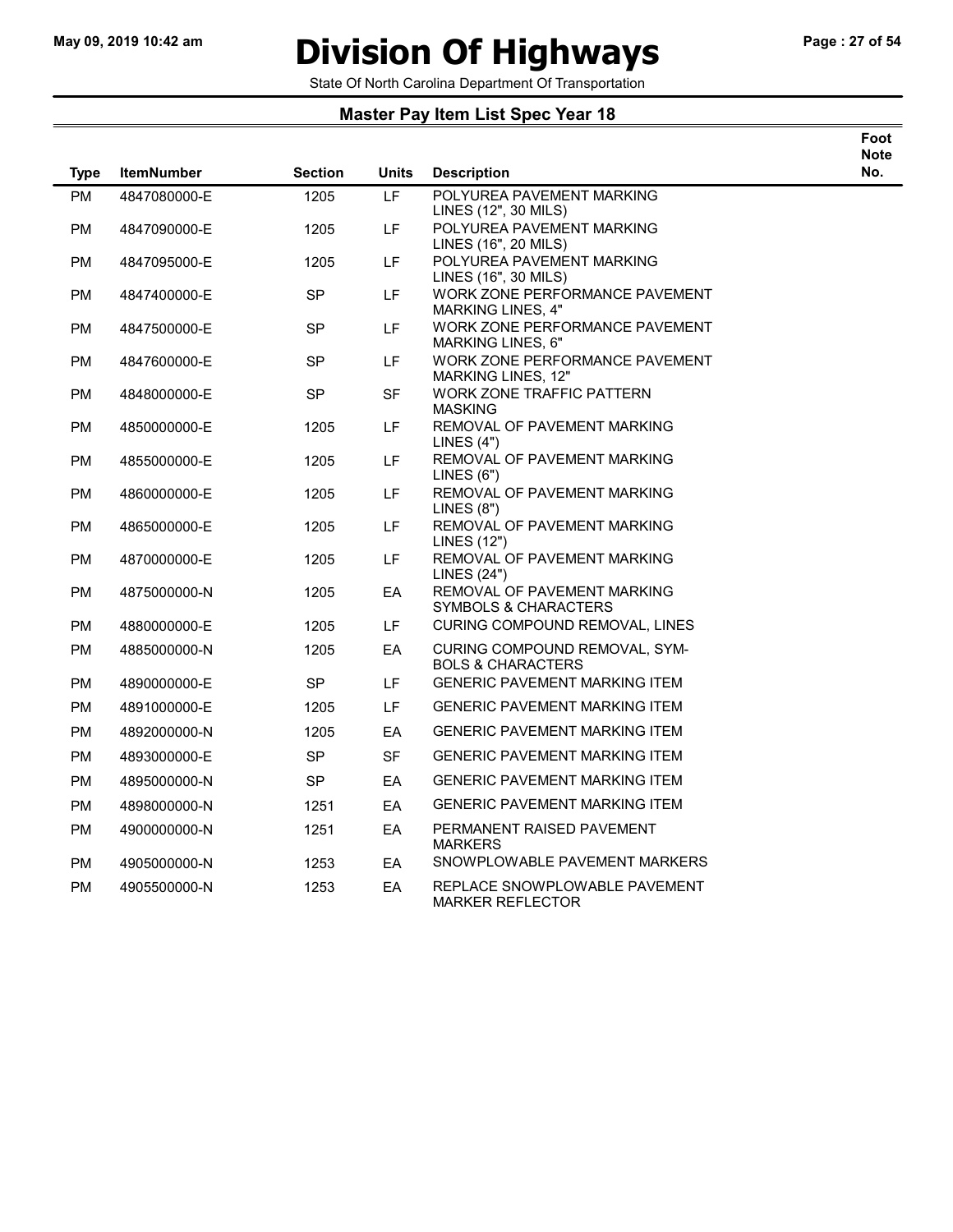### May 09, 2019 10:42 am **Division Of Highways** Page : 28 of 54

Foot Note No.

State Of North Carolina Department Of Transportation

| <b>Type</b>            | <b>ItemNumber</b> | <b>Section</b> | <b>Units</b> | <b>Description</b>                              | N <sub>o</sub> |
|------------------------|-------------------|----------------|--------------|-------------------------------------------------|----------------|
| <b>PM</b>              | 4915000000-E      | 1264           | EA           | 7' U-CHANNEL POSTS                              |                |
| <b>PM</b>              | 4920000000-N      | SP             | EA           | POST MOUNTED DELINEATORS (YEL-<br>LOW)          |                |
| <b>PM</b>              | 4925000000-N      | <b>SP</b>      | EA           | POST MOUNTED DELINEATORS<br>(CRYSTAL)           |                |
| <b>PM</b>              | 4930000000-N      | SP             | EA           | POST MOUNTED DELINEATORS (RED)                  |                |
| <b>PM</b>              | 4935000000-N      | 1267           | EA           | FLEXIBLE DELINEATORS (CRYSTAL)                  |                |
| <b>PM</b>              | 4940000000-N      | 1267           | EA           | FLEXIBLE DELINEATORS (YELLOW)                   |                |
| PM                     | 4945000000-N      | 1267           | EA           | FLEXIBLE DELINEATORS (CRYSTAL<br>& RED)         |                |
| <b>PM</b>              | 4950000000-N      | 1267           | EA           | FLEXIBLE DELINEATORS (YELLOW &<br>RED)          |                |
| <b>PM</b>              | 4955000000-N      | 1264           | EA           | OBJECT MARKERS (END OF ROAD)                    |                |
| <b>PM</b>              | 4957000000-N      | 1264           | EA           | <b>OBJECT MARKERS (TYPE **)</b>                 |                |
| <b>PM</b>              | 4960000000-N      | SP             | EA           | <b>GENERIC TRAFFIC CONTROL ITEM</b>             |                |
| LI                     | 5000000000-E      | 1401           | EA           | ***' HIGH MOUNT STANDARD                        |                |
| LI.                    | 5005000000-E      | 1401           | EA           | 80' HIGH MOUNT STANDARD                         |                |
| П                      | 5010000000-E      | 1401           | EA           | 100' HIGH MOUNT STANDARD                        |                |
| LI                     | 5015000000-E      | 1401           | EA           | <b>120' HIGH MOUNT STANDARD</b>                 |                |
| П                      | 5020000000-N      | 1401           | EA           | PORTABLE DRIVE UNIT                             |                |
| П                      | 5025000000-E      | SP             | <b>CY</b>    | HIGH MOUNT FOUNDATIONS                          |                |
| П                      | 5030000000-N      | <b>SP</b>      | EA           | HIGH MOUNT LUMINAIRES ********                  |                |
| LI                     | 5035000000-N      | 1404           | EA           | LIGHT STANDARDS, TYPE FRPS<br>************      |                |
| LI                     | 5040000000-N      | 1404           | EA           | LIGHT STANDARDS, TYPE FRPT<br>************      |                |
| LI                     | 5045000000-N      | 1404           | EA           | LIGHT STANDARDS, TYPE MTLS<br>************      |                |
| LI                     | 5050000000-N      | 1404           | EA           | LIGHT STANDARDS, TYPE MTLT                      |                |
| LI.                    | 5055000000-N      | 1404           | EA           | LIGHT STANDARDS, TYPE MISC                      |                |
| Ш                      | 5060000000-N      | <b>SP</b>      | EA           | POST TOP STANDARD, TYPE AB<br>************      |                |
| $\mathsf{L}\mathsf{I}$ | 5065000000-N      | <b>SP</b>      | EA           | POST TOP STANDARD, TYPE EB<br>************      |                |
| LI                     | 5070000000-N      | SP             | EA           | STANDARD FOUNDATION *********                   |                |
| П                      | 5075000000-N      | <b>SP</b>      | EA           | BEDROCK FOUNDATIONS **********                  |                |
| $\mathsf{L}\mathsf{I}$ | 5080000000-N      | <b>SP</b>      | EA           | LIGHT STANDARD LUMINAIRES,<br>TYPE ************ |                |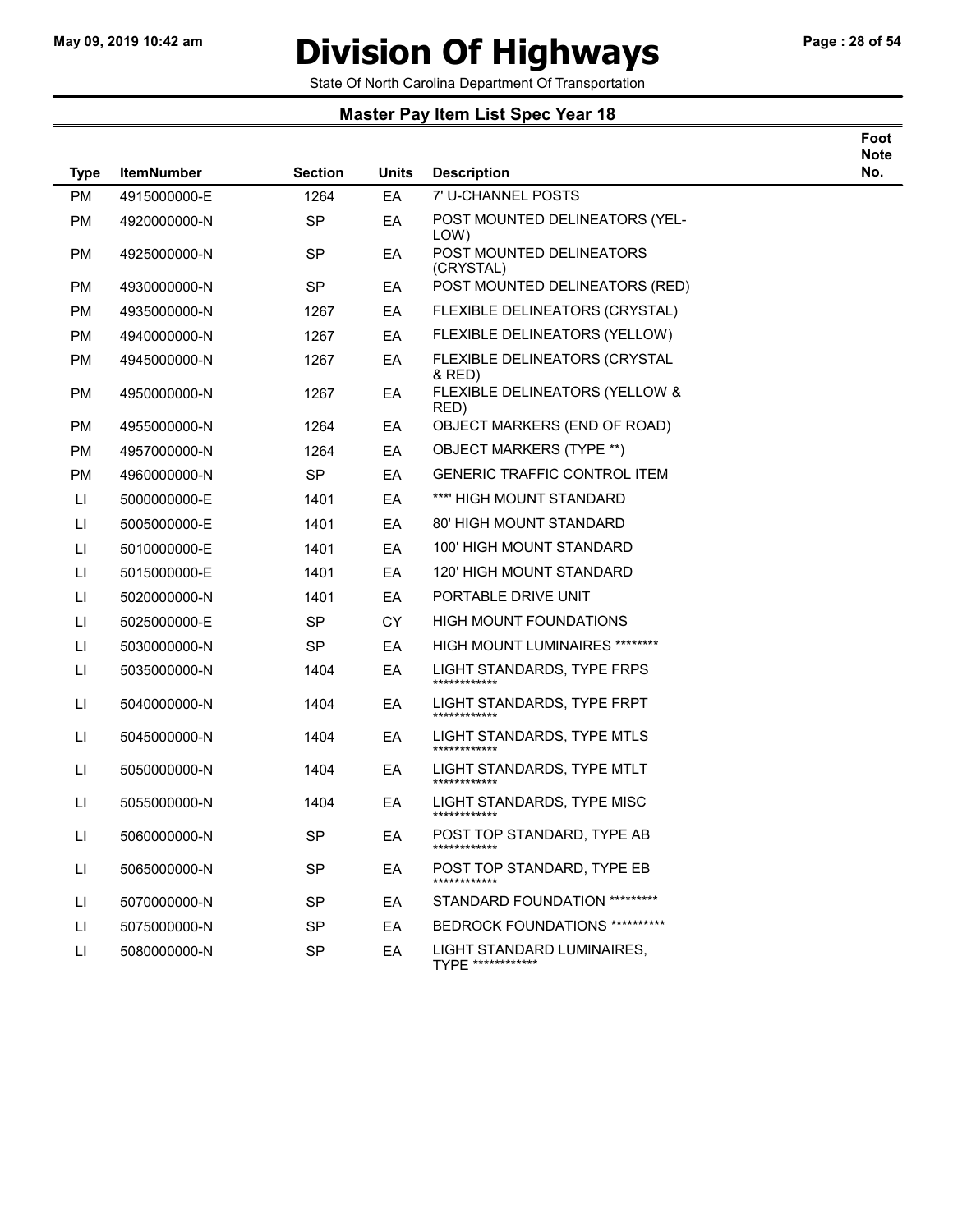## May 09, 2019 10:42 am **Division Of Highways** Page : 29 of 54

State Of North Carolina Department Of Transportation

| Foot |  |
|------|--|
| Note |  |
| No.  |  |

| <b>Type</b> | <b>ItemNumber</b> | <b>Section</b> | <b>Units</b> | <b>Description</b>                                      | N |
|-------------|-------------------|----------------|--------------|---------------------------------------------------------|---|
| LI.         | 5090000000-N      | <b>SP</b>      | EA           | LIGHT STANDARD LUMINAIRES,<br>TYPE RDW 400W HPS         |   |
| П           | 5095000000-N      | <b>SP</b>      | EA           | POST TOP LUMINAIRES, TYPE CH<br>************            |   |
| П           | 5100000000-N      | SP             | EA           | POST TOP LUMINAIRES, TYPE<br>************               |   |
| LI          | 5115000000-N      | <b>SP</b>      | EA           | <b>GLARE SHIELDS</b>                                    |   |
| LI          | 5120000000-N      | 1407           | EA           | $***$<br>ELECTRIC SERVICE POLE<br>********              |   |
| LI          | 5125000000-E      | 1407           | LF           | ELECTRIC SERVICE LATERAL<br>************                |   |
| LI          | 5130000000-N      | 1408           | EA           | LIGHT CONTROL EQUIPMENT, TYPE                           |   |
| LI.         | 5135000000-N      | 1408           | EA           | LIGHT CONTROL EQUIPMENT, TYPE<br><b>RA ************</b> |   |
| П           | 5140000000-N      | 1408           | EA           | LIGHT CONTROL EQUIPMENT. TYPE<br><b>SP ************</b> |   |
| П           | 5145000000-N      | 1408           | EA           | LIGHT CONTROL EQUIPMENT, TYPE<br>RW *************       |   |
| ш           | 5150000000-E      | 1409           | LF           | ELECTRICAL DUCT, TYPE **, SIZE<br>*****                 |   |
| LI.         | 5155000000-E      | 1409           | LF           | ELECTRICAL DUCT, TYPE BD, SIZE                          |   |
| LI.         | 5160000000-E      | 1409           | LF           | ELECTRICAL DUCT, TYPE JA, SIZE<br>*****                 |   |
| LI          | 5165000000-E      | 1410           | LF           | ** #10 W/G FEEDER CIRCUIT                               |   |
| LI          | 5170000000-E      | 1410           | LF           | ** #8 W/G FEEDER CIRCUIT                                |   |
| П           | 5175000000-E      | 1410           | LF           | ** #6 W/G FEEDER CIRCUIT                                |   |
| LI          | 5180000000-E      | 1410           | LF           | ** #4 W/G FEEDER CIRCUIT                                |   |
| LI          | 5185000000-E      | 1410           | LF           | ** #2 W/G FEEDER CIRCUIT                                |   |
| П           | 5190000000-E      | 1410           | LF           | ************* FEEDER CIRCUIT                            |   |
| LI          | 5195000000-E      | <b>SP</b>      | LF           | ************* FEEDER CIRCUIT,<br><b>DIRECT BURRIED</b>  |   |
| LI          | 5200000000-E      | 1410           | LF           | ** #10 W/G FEEDER CIRCUIT IN<br>*****" CONDUIT          |   |
| LI.         | 5205000000-E      | 1410           | LF           | ** #8 W/G FEEDER CIRCUIT IN<br>*****" CONDUIT           |   |
| LI.         | 5210000000-E      | 1410           | LF           | ** #6 W/G FEEDER CIRCUIT IN<br>*****" CONDUIT           |   |
| LI.         | 5215000000-E      | 1410           | LF           | ** #4 W/G FEEDER CIRCUIT IN<br>*****" CONDUIT           |   |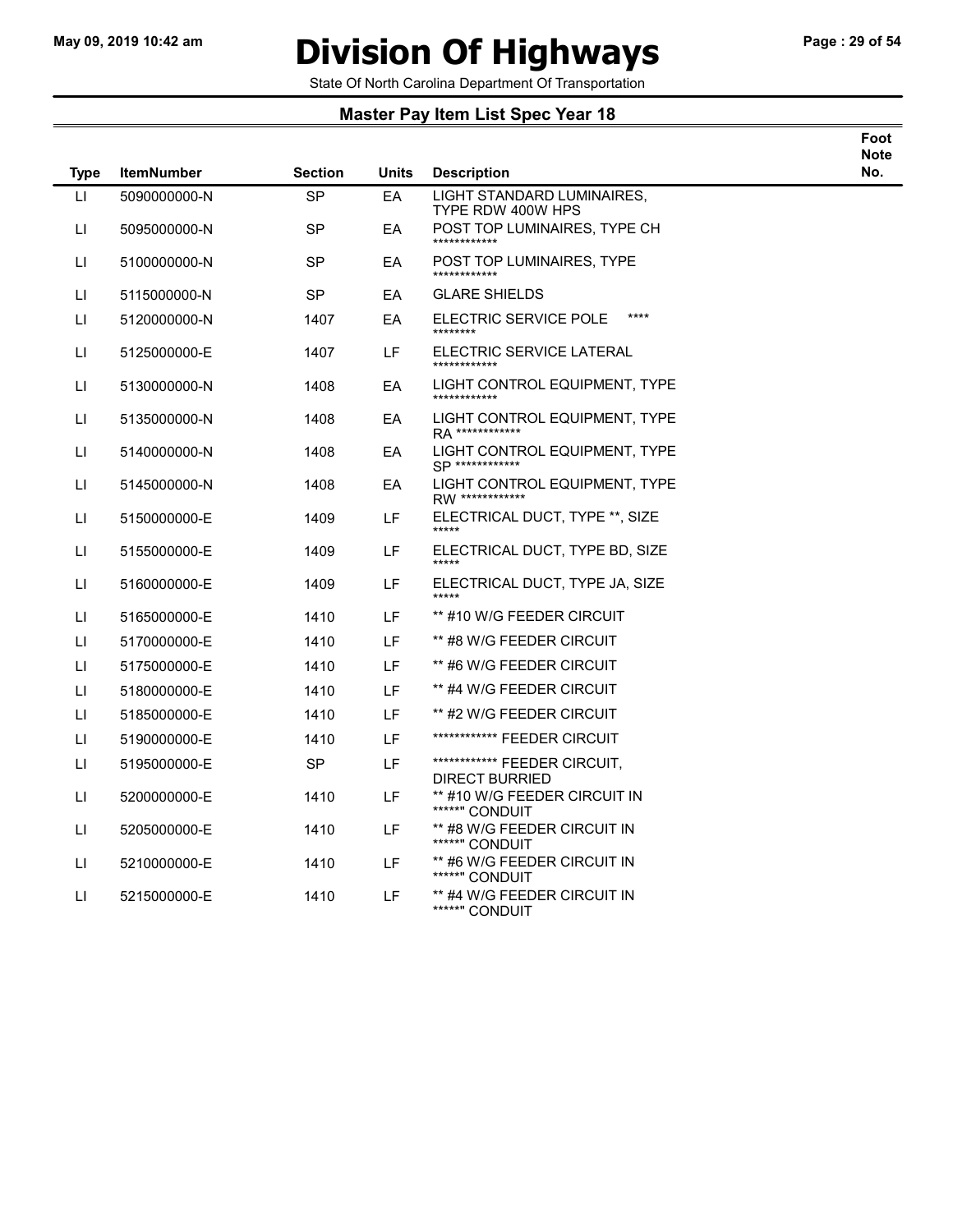### May 09, 2019 10:42 am **Division Of Highways** Page : 30 of 54

Foot

State Of North Carolina Department Of Transportation

| <b>Type</b>            | <b>ItemNumber</b> | <b>Section</b> | <b>Units</b> | <b>Description</b>                             | Note<br>No. |
|------------------------|-------------------|----------------|--------------|------------------------------------------------|-------------|
| $\mathsf{L}$           | 5220000000-E      | 1410           | LF           | ** #2 W/G FEEDER CIRCUIT IN<br>*****" CONDUIT  |             |
| $\mathsf{L}\mathsf{I}$ | 5225000000-E      | 1410           | LF           | ** #1 W/G FEEDER CIRCUIT IN<br>*****" CONDUIT  |             |
| П                      | 5230000000-E      | 1410           | LF           | ************* FEEDER CIRCUIT IN<br>** CONDUIT  |             |
| П                      | 5240000000-N      | 1411           | EA           | ELECTRICAL JUNCTION BOXES<br>************      |             |
| П                      | 5245000000-N      | <b>SP</b>      | ЕA           | ELECTRICAL CIRCUIT MARKERS                     |             |
| П                      | 5250000000-N      | <b>SP</b>      | LS           | LIGHTING MAINTENANCE                           |             |
| П                      | 5252000000-N      | 1412           | EA           | UNDERPASS LUMINARIES *********                 |             |
| П                      | 5253000000-N      | 1412           | <b>LS</b>    | UNDERPASS CIRCUITRY AT *******                 |             |
| П                      | 5255000000-N      | 1413           | <b>LS</b>    | PORTABLE LIGHTING                              |             |
| П                      | 5260000000-N      | <b>SP</b>      | LS.          | <b>GENERIC LIGHTING ITEM</b>                   |             |
| П                      | 5261000000-E      | <b>SP</b>      | SY           | <b>GENERIC LIGHTING ITEM</b>                   |             |
| П                      | 5262000000-E      | SP.            | CY           | <b>GENERIC LIGHTING ITEM</b>                   |             |
| П                      | 5263000000-E      | <b>SP</b>      | LB           | <b>GENERIC LIGHTING ITEM</b>                   |             |
| П                      | 5265000000-E      | SP             | LF           | <b>GENERIC LIGHTING ITEM</b>                   |             |
| П                      | 5270000000-N      | <b>SP</b>      | EA           | <b>GENERIC LIGHTING ITEM</b>                   |             |
| П                      | 5271000000-N      | SP             | HR.          | <b>GENERIC LIGHTING ITEM</b>                   |             |
| П                      | 5273000000-E      | <b>SP</b>      | <b>TON</b>   | <b>GENERIC LIGHTING ITEM</b>                   |             |
| U                      | 5319000000-E      | 1505           | <b>CY</b>    | CLASS B CONCRETE FOR ENCASING<br>UTILITY LINES |             |
| U                      | 5325000000-E      | 1510           | LF           | **" WATER LINE                                 |             |
| U                      | 5325200000-E      | 1510           | LF           | 2" WATER LINE                                  |             |
| U                      | 5325300000-E      | 1510           | <b>LF</b>    | 3" WATER LINE                                  |             |
| U                      | 5325400000-E      | 1510           | LF           | <b>4" WATER LINE</b>                           |             |
| U                      | 5325600000-E      | 1510           | LF           | 6" WATER LINE                                  |             |
| U                      | 5325800000-E      | 1510           | LF           | 8" WATER LINE                                  |             |
| U                      | 5326000000-E      | 1510           | LF           | 10" WATER LINE                                 |             |
| U                      | 5326200000-E      | 1510           | LF           | 12" WATER LINE                                 |             |
| U                      | 5326600000-E      | 1510           | LF           | 16" WATER LINE                                 |             |
| U                      | 5327000000-E      | 1510           | LF           | 20" WATER LINE                                 |             |
| U                      | 5327400000-E      | 1510           | LF           | 24" WATER LINE                                 |             |
| U                      | 5328000000-E      | 1510           | LF           | 30" WATER LINE                                 |             |
| U                      | 5329000000-E      | 1510           | LB           | DUCTILE IRON WATER PIPE<br><b>FITTINGS</b>     |             |
| U                      | 5534000000-E      | 1515           | EA           | **" VALVE                                      |             |
| U                      | 5536000000-E      | 1515           | EA           | 2" VALVE                                       |             |
| U                      | 5538000000-E      | 1515           | EA           | 4" VALVE                                       |             |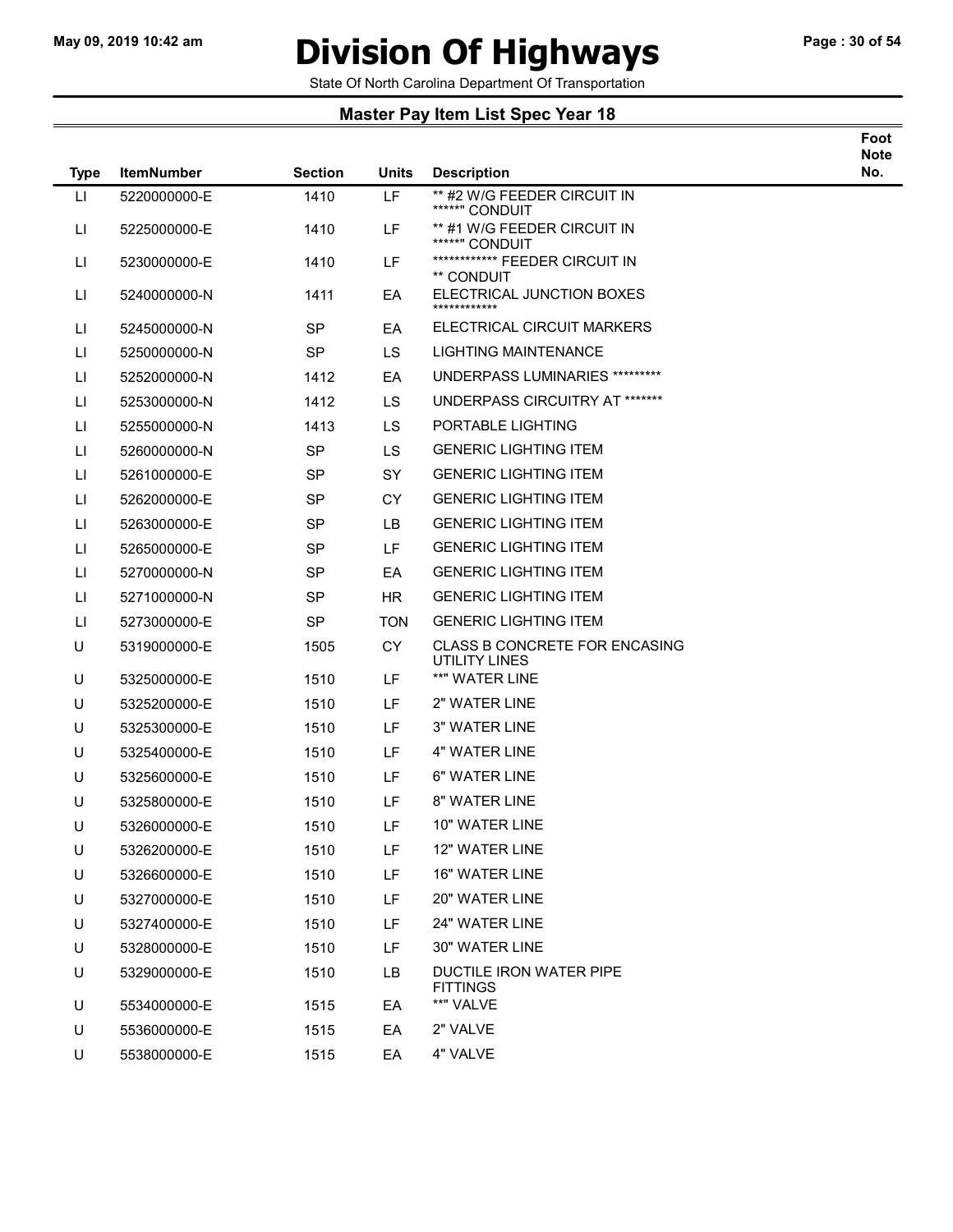### May 09, 2019 10:42 am **Division Of Highways** Page : 31 of 54

Foot

State Of North Carolina Department Of Transportation

| <b>Type</b> | <b>ItemNumber</b> | <b>Section</b> | <b>Units</b> | <b>Description</b>         | <b>Note</b><br>No. |
|-------------|-------------------|----------------|--------------|----------------------------|--------------------|
| U           | 5540000000-E      | 1515           | EA           | 6" VALVE                   |                    |
| U           | 5546000000-E      | 1515           | EA           | 8" VALVE                   |                    |
| U           | 5552000000-E      | 1515           | EA           | 10" VALVE                  |                    |
| U           | 5558000000-E      | 1515           | EA           | 12" VALVE                  |                    |
| U           | 5558600000-E      | 1515           | EA           | 16" VALVE                  |                    |
| U           | 5559000000-E      | 1515           | EA           | 20" VALVE                  |                    |
| U           | 5559400000-E      | 1515           | EA           | 24" VALVE                  |                    |
| U           | 5560000000-E      | 1515           | EA           | 30" VALVE                  |                    |
| U           | 5571000000-E      | 1515           | EA           | **" TAPPING SLEEVE & VALVE |                    |
| U           | 5571400000-E      | 1515           | EA           | 4" TAPPING SLEEVE & VALVE  |                    |
| U           | 5571600000-E      | 1515           | EA           | 6" TAPPING SLEEVE & VALVE  |                    |
| U           | 5571800000-E      | 1515           | EA           | 8" TAPPING SLEEVE & VALVE  |                    |
| U           | 5572000000-E      | 1515           | EA           | 10" TAPPING SLEEVE & VALVE |                    |
| U           | 5572200000-E      | 1515           | EA           | 12" TAPPING SLEEVE & VALVE |                    |
| U           | 5572600000-E      | 1515           | EA           | 16" TAPPING SLEEVE & VALVE |                    |
| U           | 5573000000-E      | 1515           | EA           | 20" TAPPING SLEEVE & VALVE |                    |
| U           | 5573400000-E      | 1515           | EA           | 24" TAPPING SLEEVE & VALVE |                    |
| U           | 5574000000-E      | 1515           | EA           | 30" TAPPING SLEEVE & VALVE |                    |
| U           | 5588000000-E      | 1515           | EA           | *" AIR RELEASE VALVE       |                    |
| U           | 5589100000-E      | 1515           | EA           | 1" AIR RELEASE VALVE       |                    |
| U           | 5589200000-E      | 1515           | EA           | 2" AIR RELEASE VALVE       |                    |
| U           | 5589300000-E      | 1515           | EA           | 3" AIR RELEASE VALVE       |                    |
| U           | 5589400000-E      | 1515           | EA           | 4" AIR RELEASE VALVE       |                    |
| U           | 5589600000-E      | 1515           | EA           | 6" AIR RELEASE VALVE       |                    |
| U           | 5589800000-E      | 1515           | EA           | 8" AIR RELEASE VALVE       |                    |
| U           | 5600000000-E      | 1515           | EA           | **" BLOW OFF               |                    |
| U           | 5606000000-E      | 1515           | EA           | 2" BLOW OFF                |                    |
| U           | 5606400000-E      | 1515           | EA           | 4" BLOW OFF                |                    |
| U           | 5606600000-E      | 1515           | EA           | 6" BLOW OFF                |                    |
| U           | 5606800000-E      | 1515           | EA           | 8" BLOW OFF                |                    |
| U           | 5643000000-E      | 1515           | EA           | **" WATER METER            |                    |
| U           | 5643100000-E      | 1515           | EA           | 3/4" WATER METER           |                    |
| U           | 5643150000-E      | 1515           | EA           | 1-1/2" WATER METER         |                    |
| U           | 5643200000-E      | 1515           | EA           | 2" WATER METER             |                    |
| U           | 5643300000-E      | 1515           | EA           | <b>3" WATER METER</b>      |                    |
| U           | 5643400000-E      | 1515           | EA           | 4" WATER METER             |                    |
| U           | 5643600000-E      | 1515           | EA           | 6" WATER METER             |                    |
| U           | 5643800000-E      | 1515           | EA           | 8" WATER METER             |                    |
| U           | 5648000000-N      | 1515           | EA           | RELOCATE WATER METER       |                    |
| U           | 5649000000-N      | 1515           | EA           | RECONNECT WATER METER      |                    |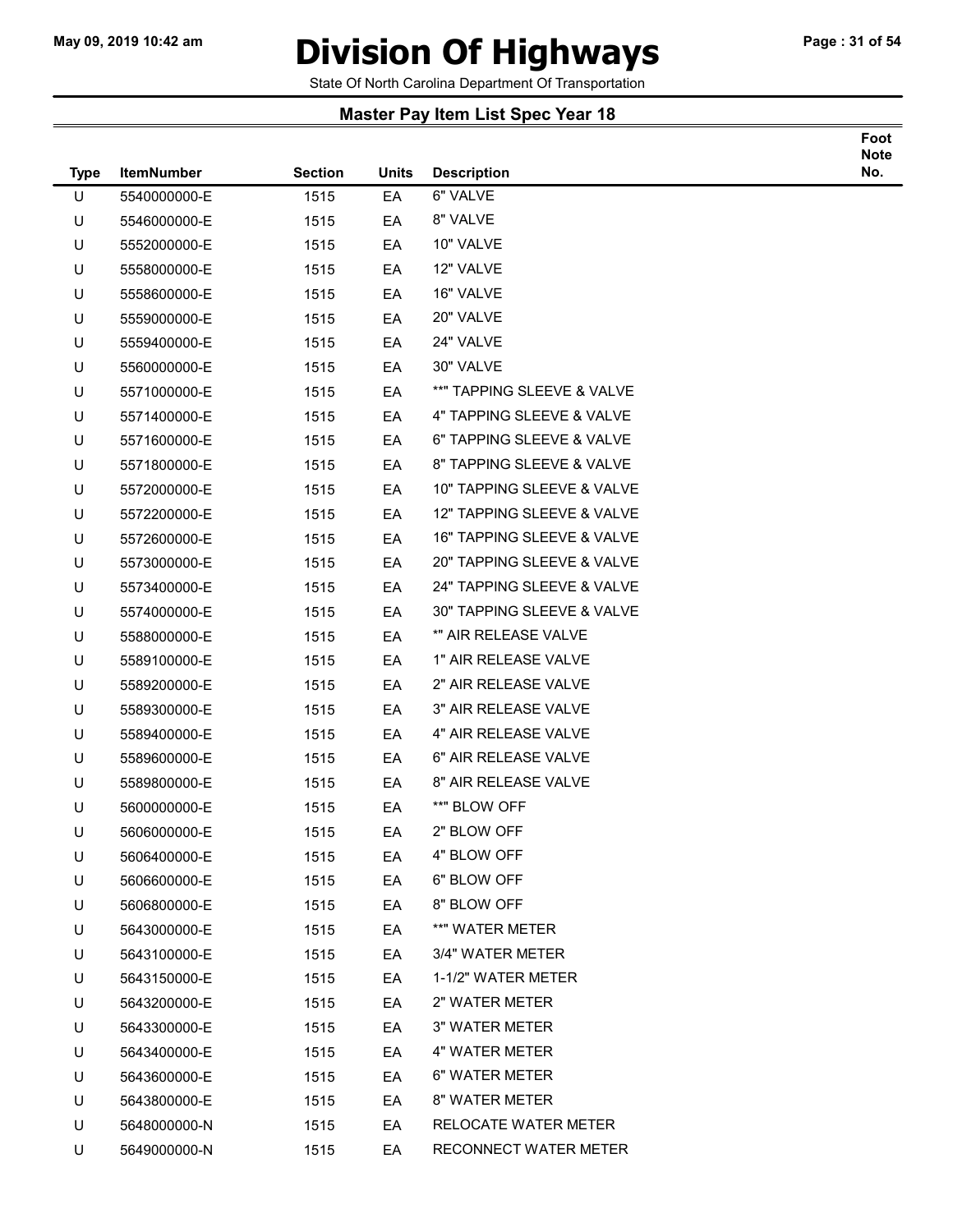# May 09, 2019 10:42 am **Division Of Highways** Page : 32 of 54

Foot

State Of North Carolina Department Of Transportation

| <b>Type</b> | <b>ItemNumber</b> | <b>Section</b> | <b>Units</b> | <b>Description</b>                                        | <b>Note</b><br>No. |
|-------------|-------------------|----------------|--------------|-----------------------------------------------------------|--------------------|
| U           | 5653000000-E      | 1515           | EA           | **" DCV BACKFLOW PREVENTION<br><b>ASSEMBLY</b>            |                    |
| U           | 5653100000-E      | 1515           | EA           | RELOCATE **" DCV BACKFLOW PRE-<br><b>VENTION ASSEMBLY</b> |                    |
| U           | 5653200000-E      | 1515           | EA           | 2" DCV BACKFLOW PREVENTION<br><b>ASSEMBLY</b>             |                    |
| U           | 5653210000-E      | 1515           | EA           | RELOCATE 2" DCV BACKFLOW PRE-<br><b>VENTION ASSEMBLY</b>  |                    |
| U           | 5653300000-E      | 1515           | EA           | 3" DCV BACKFLOW PREVENTION<br><b>ASSEMBLY</b>             |                    |
| U           | 5653310000-E      | 1515           | EA           | RELOCATE 3" DCV BACKFLOW PRE-<br><b>VENTION ASSEMBLY</b>  |                    |
| U           | 5653400000-E      | 1515           | EA           | <b>4" DCV BACKFLOW PREVENTION</b><br><b>ASSEMBLY</b>      |                    |
| U           | 5653410000-E      | 1515           | EA           | RELOCATE 4" DCV BACKFLOW PRE-<br><b>VENTION ASSEMBLY</b>  |                    |
| U           | 5653600000-E      | 1515           | EA           | 6" DCV BACKFLOW PREVENTION<br><b>ASSEMBLY</b>             |                    |
| U           | 5653610000-E      | 1515           | EA           | RELOCATE 6" DCV BACKFLOW PRE-<br><b>VENTION ASSEMBLY</b>  |                    |
| U           | 5653800000-E      | 1515           | EA           | 8" DCV BACKFLOW PREVENTION<br><b>ASSEMBLY</b>             |                    |
| U           | 5653810000-E      | 1515           | EA           | RELOCATE 8" DCV BACKFLOW PRE-<br><b>VENTION ASSEMBLY</b>  |                    |
| U           | 5653900000-E      | 1515           | EA           | 10" DCV BACKFLOW PREVENTION<br><b>ASSEMBLY</b>            |                    |
| U           | 5653910000-E      | 1515           | EA.          | RELOCATE 10" DCV BACKFLOW PRE-<br><b>VENTION ASSEMBLY</b> |                    |
| U           | 5655000000-E      | 1515           | EA           | 12" DCV BACKFLOW PREVENTION<br><b>ASSEMBLY</b>            |                    |
| U           | 5655100000-E      | 1515           | EA           | RELOCATE 12" DCV BACKFLOW PRE-<br><b>VENTION ASSEMBLY</b> |                    |
| U           | 5656000000-E      | 1515           | EA           | **" RPZ BACKFLOW PREVENTION<br><b>ASSEMBLY</b>            |                    |
| U           | 5656100000-E      | 1515           | EA           | RELOCATE **" RPZ BACKFLOW PRE-<br><b>VENTION ASSEMBLY</b> |                    |
| U           | 5656200000-E      | 1515           | EA           | 2" RPZ BACKFLOW PREVENTION<br><b>ASSEMBLY</b>             |                    |
| U           | 5656210000-E      | 1515           | EA           | RELOCATE 2" RPZ BACKFLOW PRE-<br><b>VENTION ASSEMBLY</b>  |                    |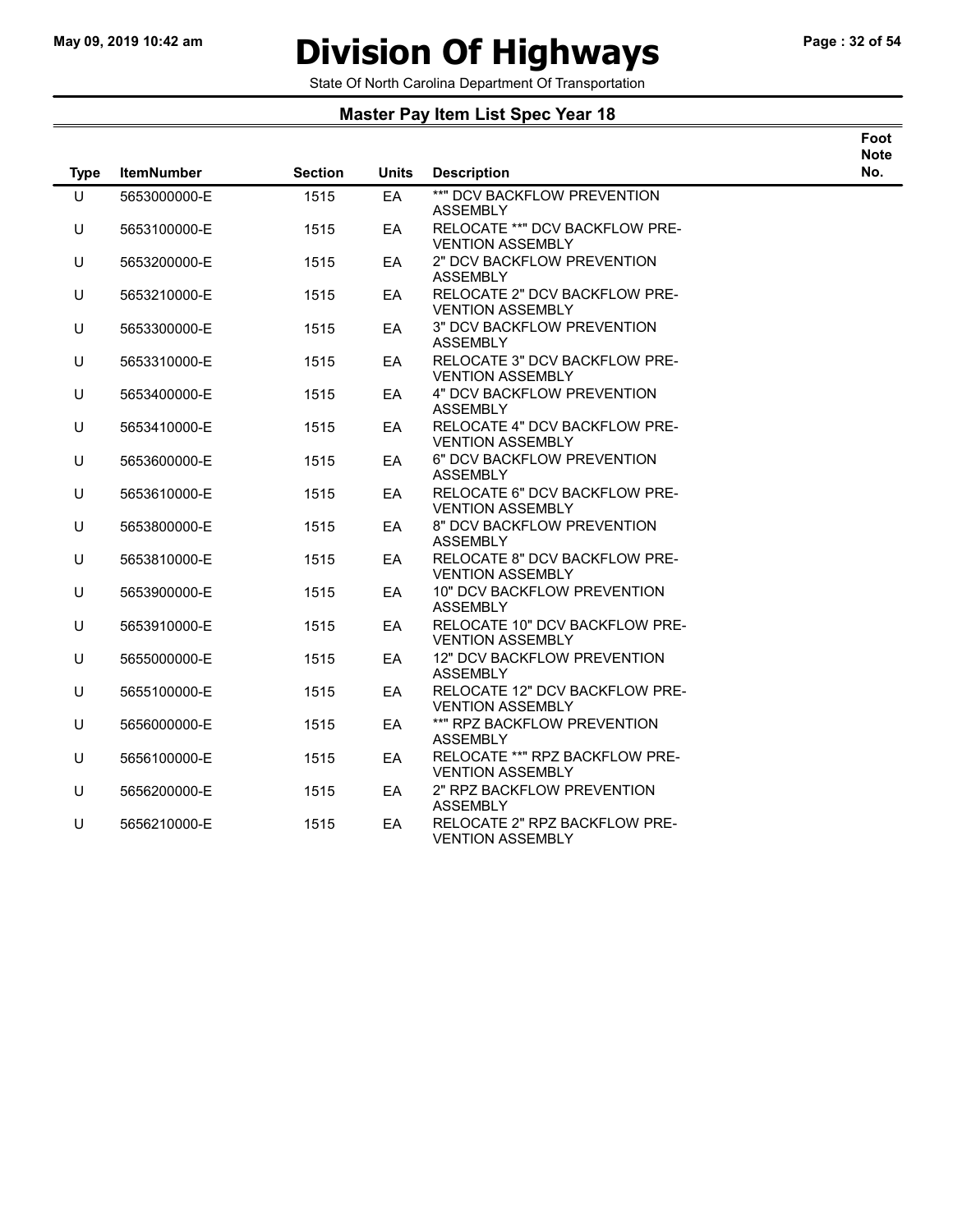### May 09, 2019 10:42 am **Division Of Highways** Page : 33 of 54

Foot

State Of North Carolina Department Of Transportation

| <b>Type</b> | <b>ItemNumber</b> | <b>Section</b> | <b>Units</b> | <b>Description</b>                                        | <b>Note</b><br>No. |
|-------------|-------------------|----------------|--------------|-----------------------------------------------------------|--------------------|
| U           | 5656300000-E      | 1515           | EA           | 3" RPZ BACKFLOW PREVENTION<br>ASSEMBLY                    |                    |
| U           | 5656310000-E      | 1515           | EA           | RELOCATE 3" RPZ BACKFLOW PRE-<br><b>VENTION ASSEMBLY</b>  |                    |
| U           | 5656400000-E      | 1515           | EA           | 4" RPZ BACKFLOW PREVENTION<br><b>ASSEMBLY</b>             |                    |
| U           | 5656410000-E      | 1515           | EA           | RELOCATE 4" RPZ BACKFLOW PRE-<br><b>VENTION ASSEMBLY</b>  |                    |
| U           | 5656600000-E      | 1515           | EA           | 6" RPZ BACKFLOW PREVENTION<br><b>ASSEMBLY</b>             |                    |
| U           | 5656610000-E      | 1515           | EA           | RELOCATE 6" RPZ BACKFLOW PRE-<br><b>VENTION ASSEMBLY</b>  |                    |
| U           | 5656800000-E      | 1515           | EA           | 8" RPZ BACKFLOW PREVENTION<br><b>ASSEMBLY</b>             |                    |
| U           | 5656810000-E      | 1515           | EA           | RELOCATE 8" RPZ BACKFLOW PRE-<br><b>VENTION ASSEMBLY</b>  |                    |
| U           | 5656900000-E      | 1515           | EA           | 10" RPZ BACKFLOW PREVENTION<br><b>ASSEMBLY</b>            |                    |
| U           | 5656910000-E      | 1515           | EA           | RELOCATE 10" RPZ BACKFLOW PRE-<br><b>VENTION ASSEMBLY</b> |                    |
| U           | 5657000000-E      | 1515           | EA           | 12" RPZ BACKFLOW PREVENTION<br><b>ASSEMBLY</b>            |                    |
| U           | 5657100000-E      | 1515           | EA           | RELOCATE 12" RPZ BACKFLOW PRE-<br><b>VENTION ASSEMBLY</b> |                    |
| U           | 5666000000-N      | 1515           | EA           | <b>FIRE HYDRANT</b>                                       |                    |
| U           | 5672000000-N      | 1515           | EA           | <b>RELOCATE FIRE HYDRANT</b>                              |                    |
| U           | 5673000000-E      | 1515           | LF.          | FIRE HYDRANT LEG                                          |                    |
| U           | 5678000000-E      | 1515           | EA           | **" LINE STOP                                             |                    |
| U           | 5678200000-E      | 1515           | EA           | 4" LINE STOP                                              |                    |
| U           | 5678400000-E      | 1515           | EA           | 6" LINE STOP                                              |                    |
| U           | 5678600000-E      | 1515           | EA           | 8" LINE STOP                                              |                    |
| U           | 5678800000-E      | 1515           | EA           | 10" LINE STOP                                             |                    |
| U           | 5679000000-E      | 1515           | EA           | 12" LINE STOP                                             |                    |
| U           | 5679200000-E      | 1515           | EA           | 16" LINE STOP                                             |                    |
| U           | 5679400000-E      | 1515           | ЕA           | 20" LINE STOP                                             |                    |
| U           | 5679600000-E      | 1515           | EA           | 24" LINE STOP                                             |                    |
| U           | 5679800000-E      | 1515           | EA           | 30" LINE STOP                                             |                    |
| U           | 5684000000-E      | 1515           | EA           | **" LINE STOP WITH BYPASS                                 |                    |
| U           | 5684200000-E      | 1515           | EA           | 4" LINE STOP WITH BYPASS                                  |                    |
| U           | 5684400000-E      | 1515           | EA           | 6" LINE STOP WITH BYPASS                                  |                    |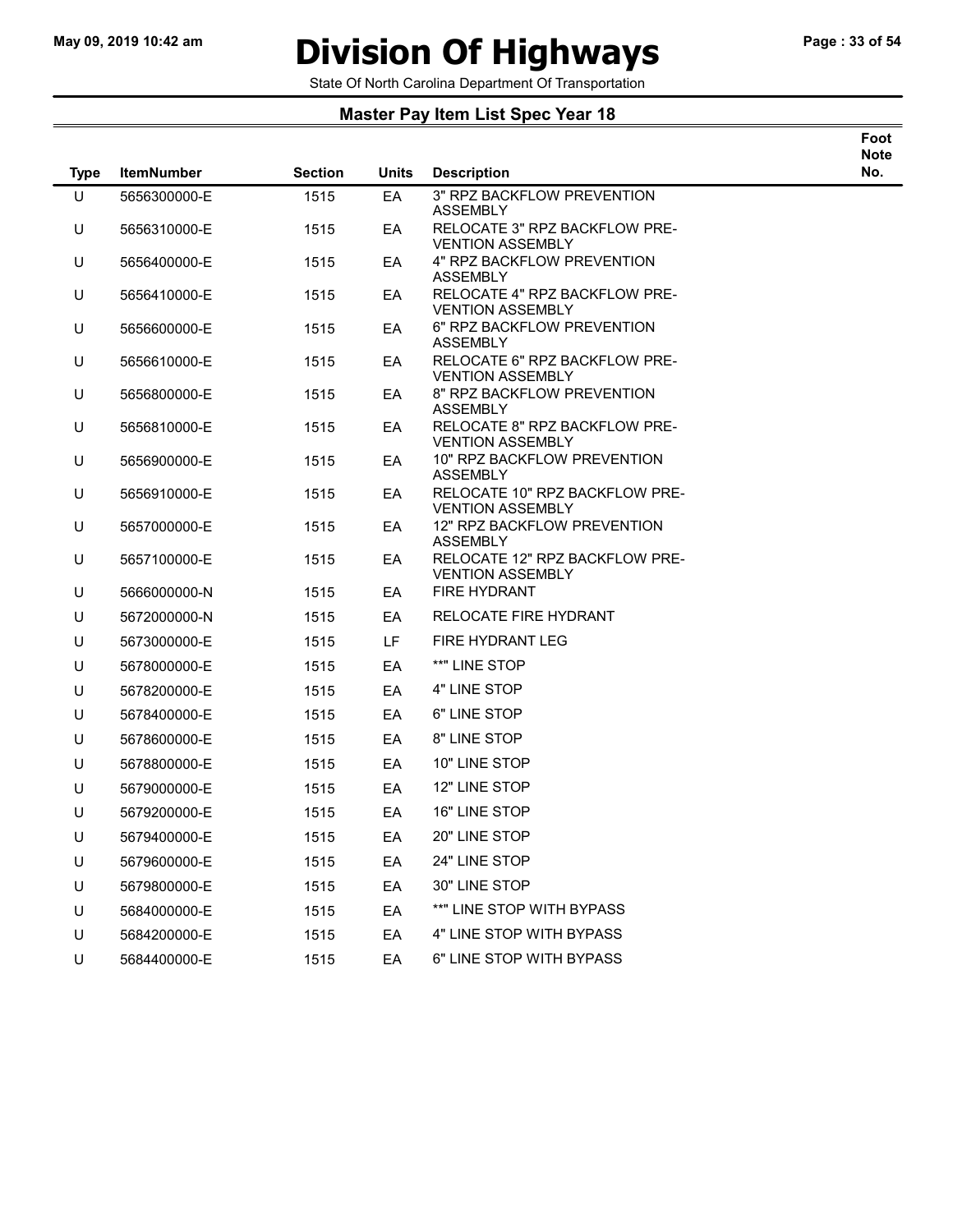### May 09, 2019 10:42 am **Division Of Highways** Page : 34 of 54

Foot

State Of North Carolina Department Of Transportation

| <b>Type</b> | <b>ItemNumber</b> | <b>Section</b> | <b>Units</b> | <b>Description</b>                         | <b>Note</b><br>No. |
|-------------|-------------------|----------------|--------------|--------------------------------------------|--------------------|
| U           | 5684600000-E      | 1515           | EA           | 8" LINE STOP WITH BYPASS                   |                    |
| U           | 5684800000-E      | 1515           | EA           | 10" LINE STOP WITH BYPASS                  |                    |
| U           | 5685000000-E      | 1515           | EA           | 12" LINE STOP WITH BYPASS                  |                    |
| U           | 5685200000-E      | 1515           | EA           | 16" LINE STOP WITH BYPASS                  |                    |
| U           | 5685400000-E      | 1515           | EA           | 20" LINE STOP WITH BYPASS                  |                    |
| U           | 5685600000-E      | 1515           | EA           | 24" LINE STOP WITH BYPASS                  |                    |
| U           | 5685800000-E      | 1515           | EA           | 30" LINE STOP WITH BYPASS                  |                    |
| U           | 5686000000-E      | 1515           | LF           | **" WATER SERVICE LINE                     |                    |
| U           | 5686500000-E      | 1515           | LF           | <b>WATER SERVICE LINE</b>                  |                    |
| U           | 5689000000-E      | 1515           | EA           | <b>GENERIC UTILITY ITEM</b>                |                    |
| U           | 5691000000-E      | 1520           | LF           | **" SANITARY GRAVITY SEWER                 |                    |
| U           | 5691100000-E      | 1520           | LF           | 4" SANITARY GRAVITY SEWER                  |                    |
| U           | 5691200000-E      | 1520           | LF           | 6" SANITARY GRAVITY SEWER                  |                    |
| U           | 5691300000-E      | 1520           | LF           | 8" SANITARY GRAVITY SEWER                  |                    |
| U           | 5691400000-E      | 1520           | LF           | <b>10" SANITARY GRAVITY SEWER</b>          |                    |
| U           | 5691500000-E      | 1520           | LF           | 12" SANITARY GRAVITY SEWER                 |                    |
| U           | 5691600000-E      | 1520           | LF           | <b>16" SANITARY GRAVITY SEWER</b>          |                    |
| U           | 5691700000-E      | 1520           | LF           | <b>18" SANITARY GRAVITY SEWER</b>          |                    |
| U           | 5691800000-E      | 1520           | LF           | <b>20" SANITARY GRAVITY SEWER</b>          |                    |
| U           | 5691900000-E      | 1520           | LF.          | 24" SANITARY GRAVITY SEWER                 |                    |
| U           | 5692000000-E      | 1520           | LF           | 30" SANITARY GRAVITY SEWER                 |                    |
| U           | 5709000000-E      | 1520           | LF           | **" FORCE MAIN SEWER                       |                    |
| U           | 5709100000-E      | 1520           | LF           | 2" FORCE MAIN SEWER                        |                    |
| U           | 5709200000-E      | 1520           | LF           | 4" FORCE MAIN SEWER                        |                    |
| U           | 5709300000-E      | 1520           | LF           | 6" FORCE MAIN SEWER                        |                    |
| U           | 5709400000-E      | 1520           | LF.          | 8" FORCE MAIN SEWER                        |                    |
| U           | 5709500000-E      | 1520           | LF           | 10" FORCE MAIN SEWER                       |                    |
| U           | 5709600000-E      | 1520           | LF.          | <b>12" FORCE MAIN SEWER</b>                |                    |
| U           | 5709700000-E      | 1520           | LF           | <b>16" FORCE MAIN SEWER</b>                |                    |
| U           | 5709800000-E      | 1520           | LF           | <b>20" FORCE MAIN SEWER</b>                |                    |
| U           | 5709900000-E      | 1520           | LF           | 24" FORCE MAIN SEWER                       |                    |
| U           | 5768000000-N      | 1520           | EA           | SANITARY SEWER CLEAN-OUT                   |                    |
| U           | 5768500000-E      | 1520           | LF           | SEWER SERVICE LINE                         |                    |
| U           | 5769000000-E      | 1520           | LB           | DUCTILE IRON SEWER PIPE<br><b>FITTINGS</b> |                    |
| U           | 5771000000-E      | 1520           | LF           | <b>GENERIC UTILITY ITEM</b>                |                    |
| U           | 5773000000-N      | SP             | EA           | UTILITY VAULT                              |                    |
| U           | 5774000000-E      | 1525           | EA           | **' DIA UTILITY MANHOLE                    |                    |
| U           | 5775000000-E      | 1525           | EA           | 4' DIA UTILITY MANHOLE                     |                    |
| U           | 5776000000-E      | 1525           | EA           | 5' DIA UTILITY MANHOLE                     |                    |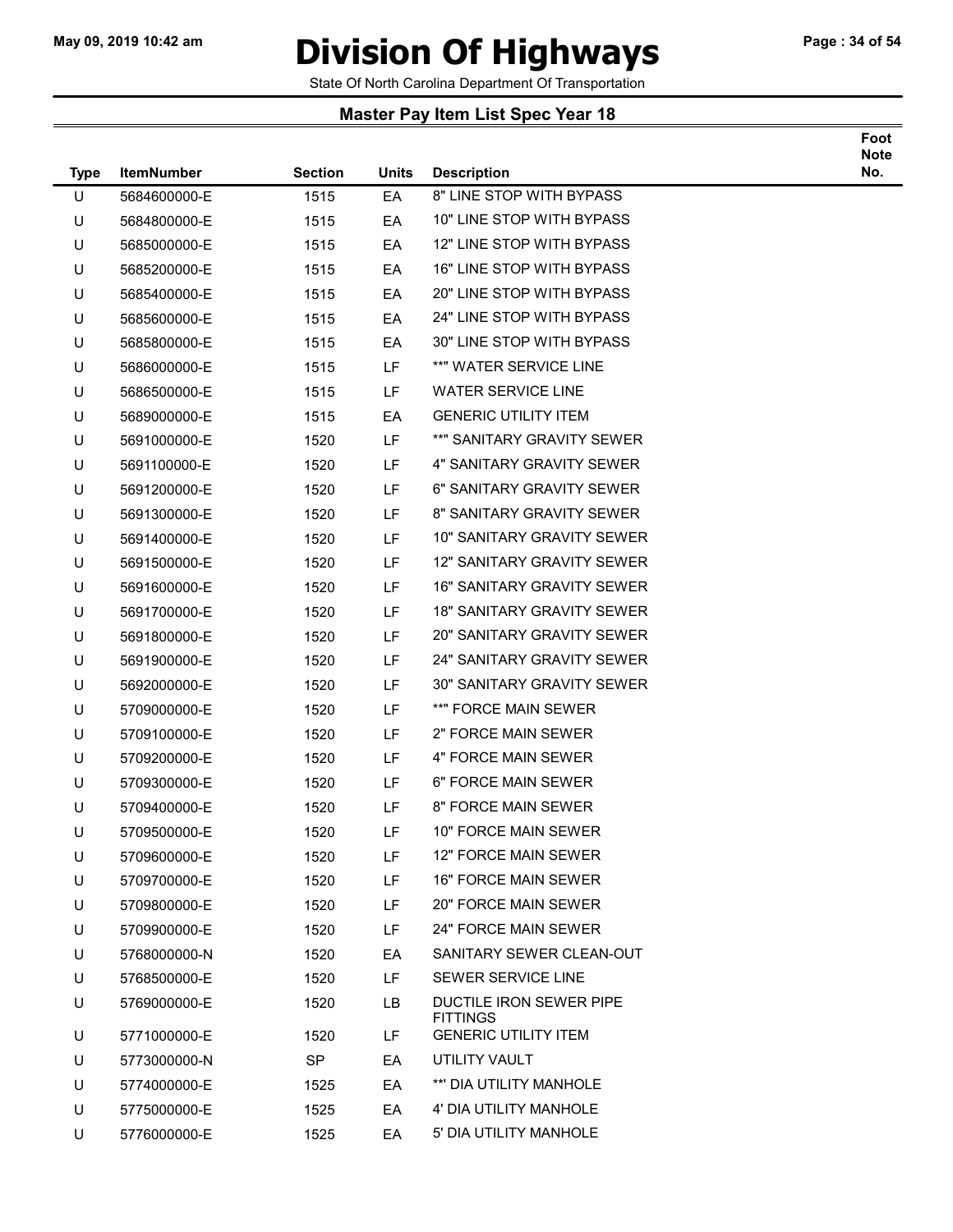### May 09, 2019 10:42 am **Division Of Highways** Page : 35 of 54

Foot

State Of North Carolina Department Of Transportation

| <b>Type</b> | <b>ItemNumber</b> | <b>Section</b> | <b>Units</b> | <b>Description</b>              | <b>Note</b><br>No. |
|-------------|-------------------|----------------|--------------|---------------------------------|--------------------|
| U           | 5777000000-E      | 1525           | EA           | 6' DIA UTILITY MANHOLE          |                    |
| U           | 5778000000-E      | 1525           | EA           | 8' DIA UTILITY MANHOLE          |                    |
| U           | 5780000000-E      | 1525           | LF.          | UTILITY MANHOLE WALL **' DIA    |                    |
| U           | 5781000000-E      | 1525           | LF           | UTILITY MANHOLE WALL 4' DIA     |                    |
| U           | 5782000000-E      | 1525           | <b>LF</b>    | UTILITY MANHOLE WALL 5' DIA     |                    |
| U           | 5783000000-E      | 1525           | <b>LF</b>    | UTILITY MANHOLE WALL 6' DIA     |                    |
| U           | 5784000000-E      | 1525           | LF           | UTILITY MANHOLE WALL 8' DIA     |                    |
| U           | 5798000000-E      | 1530           | LF           | ABANDON ** "UTILITY PIPE        |                    |
| U           | 5800000000-E      | 1530           | LF           | ABANDON 6" UTILITY PIPE         |                    |
| U           | 5801000000-E      | 1530           | LF           | <b>ABANDON 8" UTILITY PIPE</b>  |                    |
| U           | 5802000000-E      | 1530           | LF           | ABANDON 10" UTILITY PIPE        |                    |
| U           | 5804000000-E      | 1530           | LF           | ABANDON 12" UTILITY PIPE        |                    |
| U           | 5805000000-E      | 1530           | LF           | <b>ABANDON 14" UTILITY PIPE</b> |                    |
| U           | 5810000000-E      | 1530           | LF           | ABANDON 16" UTILITY PIPE        |                    |
| U           | 5811000000-E      | 1530           | LF           | <b>ABANDON 18" UTILITY PIPE</b> |                    |
| U           | 5812000000-E      | 1530           | LF           | ABANDON 20" UTILITY PIPE        |                    |
| U           | 5813000000-E      | 1530           | LF           | ABANDON 24" UTILITY PIPE        |                    |
| U           | 5814000000-E      | 1530           | LF           | ABANDON 30" UTILITY PIPE        |                    |
| U           | 5815000000-N      | 1530           | EA           | <b>REMOVE WATER METER</b>       |                    |
| U           | 5815500000-N      | 1530           | EA           | REMOVE FIRE HYDRANT             |                    |
| U           | 5816000000-N      | 1530           | EA           | ABANDON UTILITY MANHOLE         |                    |
| U           | 5828000000-N      | 1530           | EA           | REMOVE UTILITY MANHOLE          |                    |
| U           | 5835000000-E      | 1540           | LF           | **" ENCASEMENT PIPE             |                    |
| U           | 5835400000-E      | 1540           | LF           | 6" ENCASEMENT PIPE              |                    |
| U           | 5835600000-E      | 1540           | LF           | <b>12" ENCASEMENT PIPE</b>      |                    |
| U           | 5835700000-E      | 1540           | LF           | <b>16" ENCASEMENT PIPE</b>      |                    |
| U           | 5835800000-E      | 1540           | LF           | <b>18" ENCASEMENT PIPE</b>      |                    |
| U           | 5835900000-E      | 1540           | LF           | <b>20" ENCASEMENT PIPE</b>      |                    |
| U           | 5836000000-E      | 1540           | LF           | 24" ENCASEMENT PIPE             |                    |
| U           | 5836200000-E      | 1540           | LF           | 30" ENCASEMENT PIPE             |                    |
| U           | 5836400000-E      | 1540           | LF           | <b>36" ENCASEMENT PIPE</b>      |                    |
| U           | 5872500000-E      | 1550           | LF           | BORE AND JACK OF **"            |                    |
| U           | 5872600000-E      | 1550           | LF           | DIRECTIONAL DRILLING OF **"     |                    |
| U           | 5872700000-E      | 1550           | LF           | TUNNELING OF **"                |                    |
| U           | 5875000000-N      | <b>SP</b>      | EA           | <b>CONCRETE PIERS</b>           |                    |
| U           | 5876000000-N      | <b>SP</b>      | EA           | <b>STEEL PILE PIERS</b>         |                    |
| U           | 5877000000-N      | <b>SP</b>      | LS.          | SANITARY SEWER PUMP STATION     |                    |
| U           | 5878000000-N      | <b>SP</b>      | LS.          | <b>WATER PUMP STATION</b>       |                    |
| U           | 5879000000-E      | <b>SP</b>      | LF           | **" GAS LINE                    |                    |
| U           | 5879200000-E      | SP             | LF           | 2" GAS LINE                     |                    |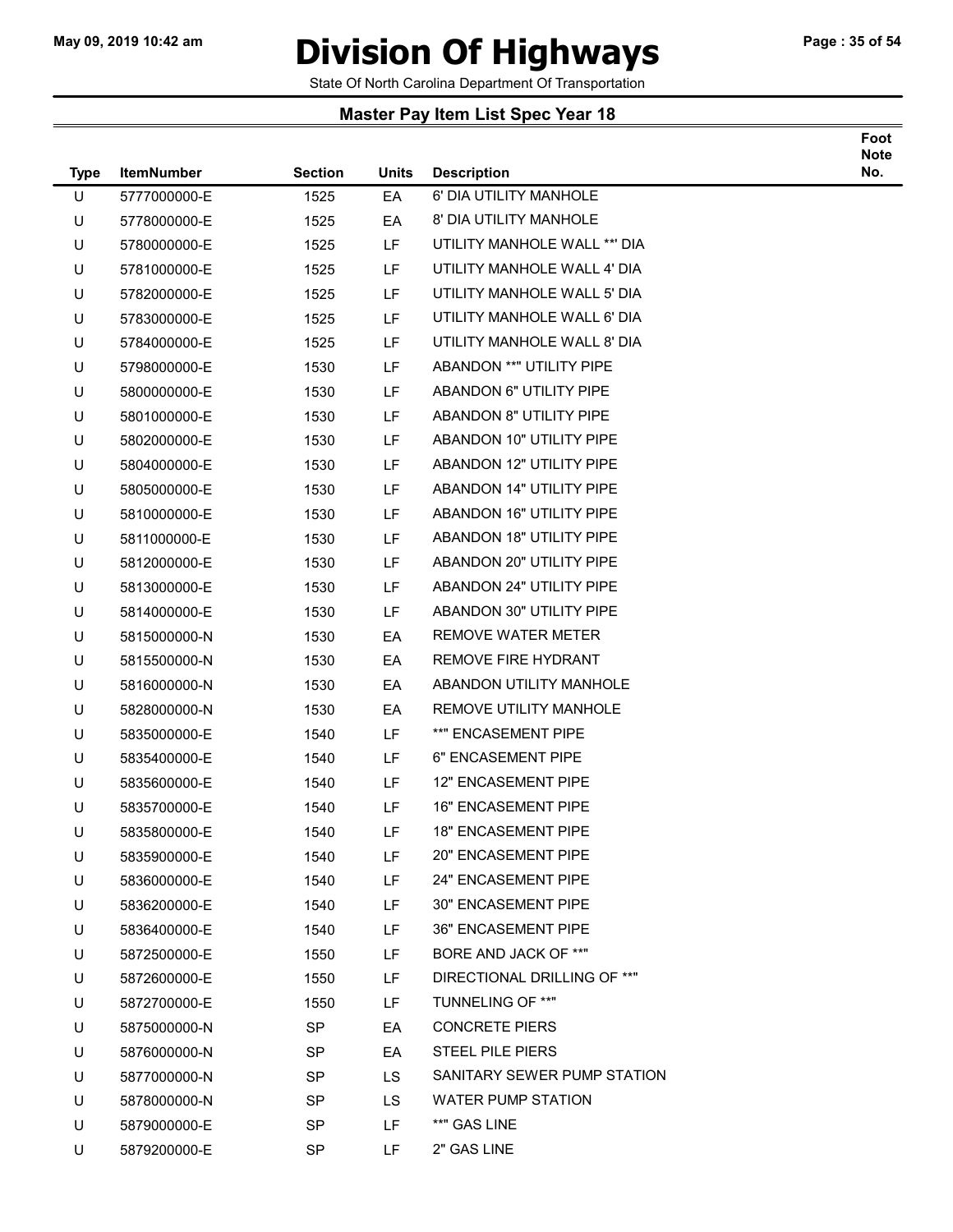### May 09, 2019 10:42 am **Division Of Highways** Page : 36 of 54

Foot

State Of North Carolina Department Of Transportation

| <b>Type</b> | <b>ItemNumber</b> | <b>Section</b> | Units      | <b>Description</b>                           | <b>Note</b><br>No. |
|-------------|-------------------|----------------|------------|----------------------------------------------|--------------------|
| U           | 5879400000-E      | <b>SP</b>      | LF         | 4" GAS LINE                                  |                    |
| U           | 5879600000-E      | <b>SP</b>      | LF         | 6" GAS LINE                                  |                    |
| U           | 5879800000-E      | <b>SP</b>      | LF         | 8" GAS LINE                                  |                    |
| U           | 5879900000-E      | <b>SP</b>      | LF         | 10" GAS LINE                                 |                    |
| U           | 5880000000-E      | <b>SP</b>      | EA         | **" GAS VALVE                                |                    |
| U           | 5880200000-E      | <b>SP</b>      | EA         | 2" GAS VALVE                                 |                    |
| U           | 5880400000-E      | <b>SP</b>      | EA         | 4" GAS VALVE                                 |                    |
| U           | 5880600000-E      | <b>SP</b>      | EA         | 6" GAS VALVE                                 |                    |
| U           | 5880800000-E      | <b>SP</b>      | EA         | 8" GAS VALVE                                 |                    |
| U           | 5880900000-E      | <b>SP</b>      | EA         | 10" GAS VALVE                                |                    |
| U           | 5882000000-N      | <b>SP</b>      | EA         | <b>GENERIC UTILITY ITEM</b>                  |                    |
| U           | 5888000000-E      | <b>SP</b>      | LF         | <b>GENERIC UTILITY ITEM</b>                  |                    |
| U           | 5889000000-E      | 1510           | LF         | <b>GENERIC UTILITY ITEM</b>                  |                    |
| U           | 5890000000-N      | 1510           | EA         | <b>GENERIC UTILITY ITEM</b>                  |                    |
| U           | 5894000000-E      | <b>SP</b>      | <b>CY</b>  | <b>GENERIC UTILITY ITEM</b>                  |                    |
| U           | 5900000000-E      | SP             | <b>TON</b> | <b>GENERIC UTILITY ITEM</b>                  |                    |
| U           | 5906000000-E      | <b>SP</b>      | <b>LB</b>  | <b>GENERIC UTILITY ITEM</b>                  |                    |
| U           | 5912000000-N      | <b>SP</b>      | <b>LS</b>  | <b>GENERIC UTILITY ITEM</b>                  |                    |
| U           | 5918000000-N      | <b>SP</b>      | <b>HR</b>  | <b>GENERIC UTILITY ITEM</b>                  |                    |
| L           | 6000000000-E      | 1605           | <b>LF</b>  | TEMPORARY SILT FENCE                         |                    |
| L           | 6006000000-E      | 1610           | <b>TON</b> | STONE FOR EROSION CONTROL,<br><b>CLASS A</b> |                    |
| L           | 6009000000-E      | 1610           | <b>TON</b> | STONE FOR EROSION CONTROL,<br><b>CLASS B</b> |                    |
| L           | 6012000000-E      | 1610           | <b>TON</b> | SEDIMENT CONTROL STONE                       |                    |
| L           | 6015000000-E      | 1615           | <b>ACR</b> | <b>TEMPORARY MULCHING</b>                    |                    |
| L           | 6018000000-E      | 1620           | LB         | SEED FOR TEMPORARY SEEDING                   |                    |
| L           | 6021000000-E      | 1620           | <b>TON</b> | FERTILIZER FOR TEMPORARY SEED-<br>ING        |                    |
| L           | 6024000000-E      | 1622           | LF         | TEMPORARY SLOPE DRAINS                       |                    |
| L           | 6029000000-E      | <b>SP</b>      | LF         | <b>SAFETY FENCE</b>                          |                    |
| L           | 6030000000-E      | 1630           | CY         | <b>SILT EXCAVATION</b>                       |                    |
| L           | 6036000000-E      | 1631           | SY         | MATTING FOR EROSION CONTROL                  |                    |
| L           | 6037000000-E      | <b>SP</b>      | <b>SY</b>  | <b>COIR FIBER MAT</b>                        |                    |
| L           | 6038000000-E      | <b>SP</b>      | SY         | PERMANENT SOIL REINFORCEMENT<br>MAT          |                    |
| L           | 6039000000-E      | SP             | SY         | <b>HIGH VELOCITY MATTING</b>                 |                    |
| L           | 6042000000-E      | 1632           | LF.        | 1/4" HARDWARE CLOTH                          |                    |
| L           | 6043000000-E      | SP             | SY         | LOW PERMEABILITY GEOTEXTILE                  |                    |
| L           | 6045000000-E      | <b>SP</b>      | LF.        | **" TEMPORARY PIPE                           |                    |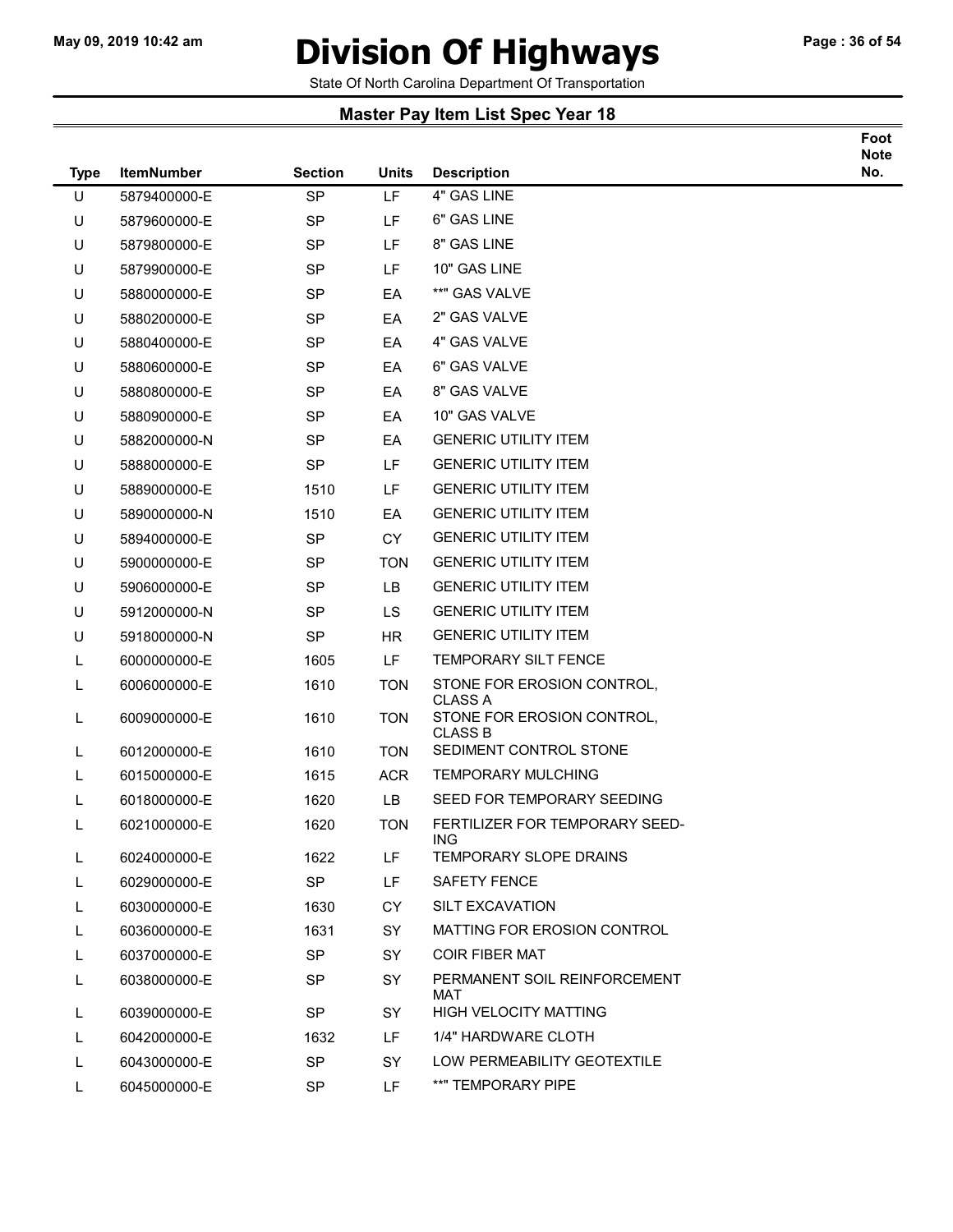### May 09, 2019 10:42 am **Division Of Highways** Page : 37 of 54

Foot

State Of North Carolina Department Of Transportation

| <b>Type</b> | <b>ItemNumber</b> | <b>Section</b> | <b>Units</b> | <b>Description</b>                                                                       | Note<br>No. |
|-------------|-------------------|----------------|--------------|------------------------------------------------------------------------------------------|-------------|
| L           | 6046000000-E      | 1636           | LF           | TEMPORARY PIPE FOR STREAM<br><b>CROSSING</b>                                             |             |
| L           | 6048000000-E      | <b>SP</b>      | <b>SY</b>    | <b>FLOATING TURBIDITY CURTAIN</b>                                                        |             |
| L           | 6051000000-E      | <b>SP</b>      | <b>ACR</b>   | WILDFLOWER SEEDING & MULCHING                                                            |             |
| L           | 6054000000-E      | 1637           | EA           | **"X**"X**" CS PIPE TEE RISER,<br>0.064" THICK                                           |             |
| L           | 6057000000-E      | 1637           | EA           | **"X**"X**" CS PIPE TEE RISER,<br>0.079" THICK                                           |             |
| L           | 6060000000-E      | 1637           | EA           | **"X**"X**" CS PIPE TEE RISER,<br>0.109" THICK                                           |             |
| L           | 6063000000-E      | 1637           | EA           | **"X**"X**" CS PIPE TEE RISER,<br>0.138"THICK                                            |             |
| L           | 6066000000-E      | 1637           | EA           | **"X**"X**" CS PIPE TEE RISER,<br>0.168" THICK                                           |             |
| L           | 6069000000-E      | 1638           | CY.          | <b>STILLING BASINS</b>                                                                   |             |
| L           | 6070000000-N      | 1639           | EA           | SPECIAL STILLING BASINS                                                                  |             |
| L           | 6071010000-E      | <b>SP</b>      | LF           | <b>WATTLE</b>                                                                            |             |
| L           | 6071012000-E      | <b>SP</b>      | <b>LF</b>    | <b>COIR FIBER WATTLE</b>                                                                 |             |
| L           | 6071013000-E      | SP             | LF           | <b>WATTLE BARRIER</b>                                                                    |             |
| L           | 6071014000-E      | <b>SP</b>      | <b>LF</b>    | <b>COIR FIBER WATTLE BARRIER</b>                                                         |             |
| L           | 6071020000-E      | <b>SP</b>      | LB.          | POLYACRYLAMIDE (PAM)                                                                     |             |
| L           | 6071030000-E      | 1640           | LF           | <b>COIR FIBER BAFFLE</b>                                                                 |             |
| L           | 6071050000-E      | <b>SP</b>      | EA           | **" SKIMMER                                                                              |             |
| L           | 6072000000-E      | 1650           | <b>ACR</b>   | <b>WOODED AREA CLEANUP</b>                                                               |             |
| L           | 6075000000-E      | 1651           | EA           | SELECTIVE TREE REMOVAL, **"                                                              |             |
| L           | 6078000000-E      | 1651           | <b>ACR</b>   | SELECTIVE UNDERGROWTH REMOVAL                                                            |             |
| L           | 6081000000-E      | <b>SP</b>      | <b>ACR</b>   | SELECTIVE VEGETATION REMOVAL                                                             |             |
| L           | 6084000000-E      | 1660           | <b>ACR</b>   | <b>SEEDING &amp; MULCHING</b>                                                            |             |
| L           | 6087000000-E      | 1660           | <b>ACR</b>   | <b>MOWING</b>                                                                            |             |
| L           | 6090000000-E      | 1661           | LB           | SEED FOR REPAIR SEEDING                                                                  |             |
| L           | 6093000000-E      | 1661           | <b>TON</b>   | FERTILIZER FOR REPAIR SEEDING                                                            |             |
| L           | 6096000000-E      | 1662           | LB           | SEED FOR SUPPLEMENTAL SEEDING                                                            |             |
|             | 6102000000-E      | 1664           | <b>SY</b>    | <b>SODDING</b>                                                                           |             |
|             | 6105000000-E      | 1664           | M/G          | <b>WATER</b>                                                                             |             |
| L           | 6108000000-E      | 1665           | <b>TON</b>   | <b>FERTILIZER TOPDRESSING</b>                                                            |             |
| L           | 6109000000-E      | <b>SP</b>      | <b>ACR</b>   | SPECIALIZED SEEDING UNDER<br><b>GUIDERAIL &amp; GUARDRAIL (HARD</b><br>FESCUE/BLUEGRASS) |             |
| L           | 6109200000-E      | SP             | ACR          | SPECIALIZED SEEDING UNDER<br><b>GUIDERAIL &amp; GUARDRAIL (CENTI-</b><br>PEDE)           |             |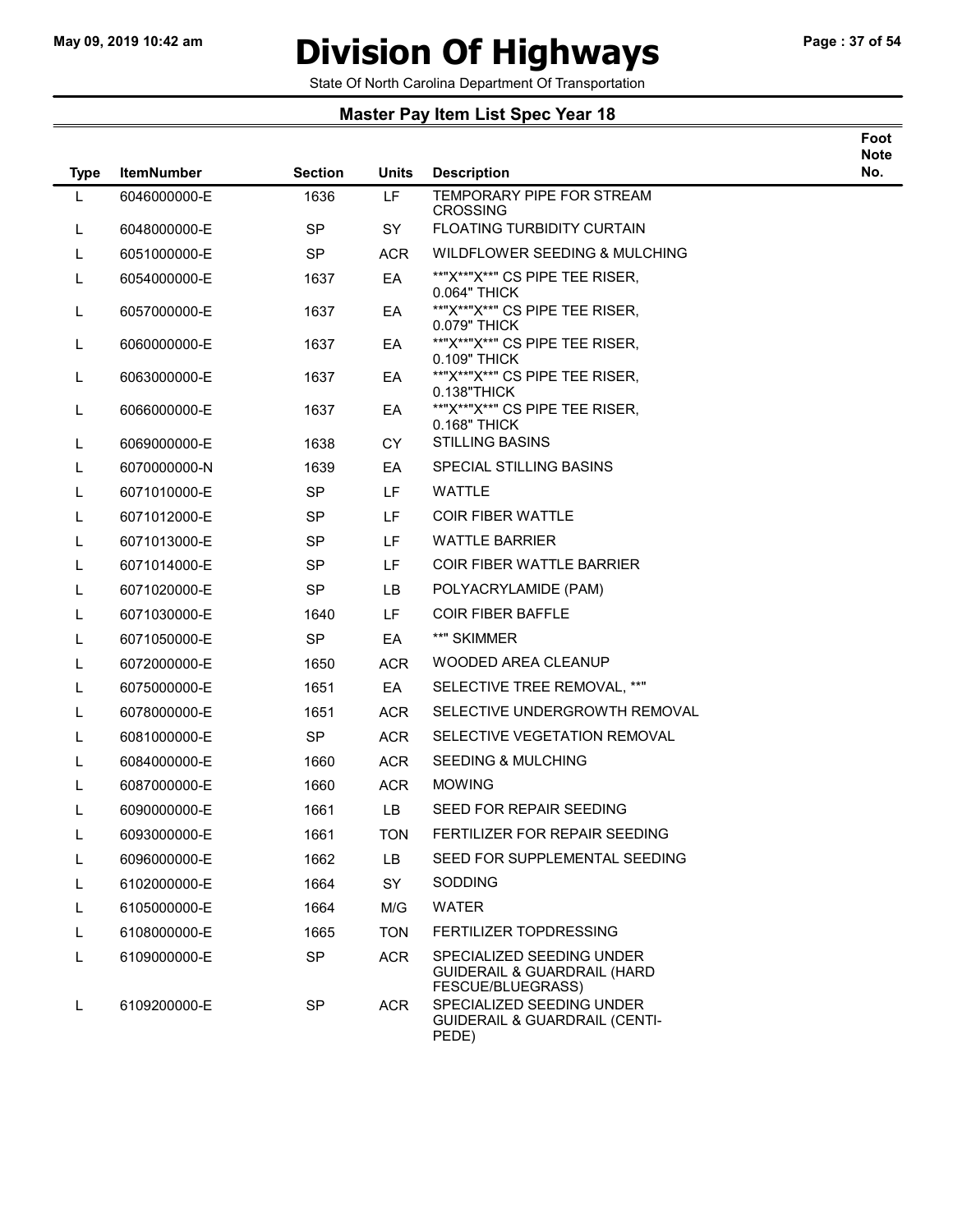### May 09, 2019 10:42 am **Division Of Highways** Page : 38 of 54

Foot

State Of North Carolina Department Of Transportation

| <b>Type</b> | <b>ItemNumber</b> | <b>Section</b> | <b>Units</b> | <b>Description</b>                           | <b>Note</b><br>No. |
|-------------|-------------------|----------------|--------------|----------------------------------------------|--------------------|
| L           | 6110000000-E      | <b>SP</b>      | <b>ACR</b>   | <b>RESIDENTIAL SEEDING</b>                   |                    |
| L           | 6111000000-E      | <b>SP</b>      | LF           | <b>IMPERVIOUS DIKE</b>                       |                    |
| L           | 6114500000-N      | 1667           | MHR          | SPECIALIZED HAND MOWING                      |                    |
| L           | 6117000000-N      | <b>SP</b>      | EA           | RESPONSE FOR EROSION CONTROL                 |                    |
| L           | 6117500000-N      | SP.            | EA           | <b>CONCRETE WASHOUT STRUCTURE</b>            |                    |
| L           | 6118000000-N      | <b>SP</b>      | EA           | <b>ROOTWADS</b>                              |                    |
| L           | 6120000000-E      | SP.            | <b>CY</b>    | <b>CULVERT DIVERSION CHANNEL</b>             |                    |
| L           | 6123000000-E      | 1670           | <b>ACR</b>   | <b>REFORESTATION</b>                         |                    |
| L           | 6126000000-E      | <b>SP</b>      | <b>ACR</b>   | STREAMBANK REFORESTATION                     |                    |
| L           | 6129000000-E      | 1670           | <b>ACR</b>   | <b>WETLAND REFORESTATION</b>                 |                    |
| L           | 6131000000-E      | 1670           | <b>ACR</b>   | <b>GENERIC EROSION CONTROL ITEM</b>          |                    |
| L           | 6132000000-N      | <b>SP</b>      | EA           | <b>GENERIC EROSION CONTROL ITEM</b>          |                    |
| L           | 6133000000-N      | SP.            | LS.          | <b>GENERIC EROSION CONTROL ITEM</b>          |                    |
| L           | 6134000000-N      | <b>SP</b>      | HR           | <b>GENERIC EROSION CONTROL ITEM</b>          |                    |
| L           | 6135000000-E      | SP             | <b>ACR</b>   | <b>GENERIC EROSION CONTROL ITEM</b>          |                    |
| L           | 6136000000-E      | <b>SP</b>      | <b>SMI</b>   | <b>GENERIC EROSION CONTROL ITEM</b>          |                    |
| L           | 6138000000-E      | SP             | <b>CY</b>    | <b>GENERIC EROSION CONTROL ITEM</b>          |                    |
| L           | 6141000000-E      | <b>SP</b>      | <b>SY</b>    | <b>GENERIC EROSION CONTROL ITEM</b>          |                    |
| L           | 6144000000-E      | <b>SP</b>      | LB.          | <b>GENERIC EROSION CONTROL ITEM</b>          |                    |
| L           | 6147000000-E      | <b>SP</b>      | LF.          | <b>GENERIC EROSION CONTROL ITEM</b>          |                    |
| L           | 6150000000-E      | <b>SP</b>      | TON          | <b>GENERIC EROSION CONTROL ITEM</b>          |                    |
| L           | 6200000000-N      | 1670           | EA           | ABELIA X GRANDIFLORA, GLOSSY<br>ABELIA,      |                    |
| L           | 6205000000-N      | 1670           | EA           | ACER PALMATUM, JAPANESE MAPLE,               |                    |
| L           | 6210000000-N      | 1670           | EA           | ACER RUBRUM, RED MAPLE,                      |                    |
| L           | 6215000000-N      | 1670           | EA           | ACER SACCHARUM, SUGAR MAPLE,                 |                    |
| L           | 6216000000-N      | 1670           | EA           | ACER, MAPLE,                                 |                    |
|             | 6220000000-N      | 1670           | EA           | AMELANCHIER CANADENSIS, SER-<br>VICEBERRY,   |                    |
| L           | 6225000000-N      | 1670           | EA           | BERBERIS THUNBERGII, JAPANESE<br>BARBERRY,   |                    |
| L.          | 6230000000-N      | 1670           | EA           | BETULA NIGRA, RIVER BIRCH,                   |                    |
| L           | 6235000000-N      | 1670           | EA           | <b>BUDDLEIA DAVIDII, BUTTERFLY</b><br>BUSH,  |                    |
| L.          | 6240000000-N      | 1670           | EA           | CALYCANTHUS FLORIDUS, SWEET<br>SHRUB,        |                    |
| L           | 6245000000-N      | 1670           | EA           | CERCIS CANADENSIS, REDBUD,                   |                    |
| L           | 6250000000-N      | 1670           | EA           | CHAENOMELES SPECIOSA, FLOWER-<br>ING QUINCE, |                    |
| L           | 6255000000-N      | 1670           | EA           | CHIONANTHUS VIRGINICUS, FRINGE<br>TREE,      |                    |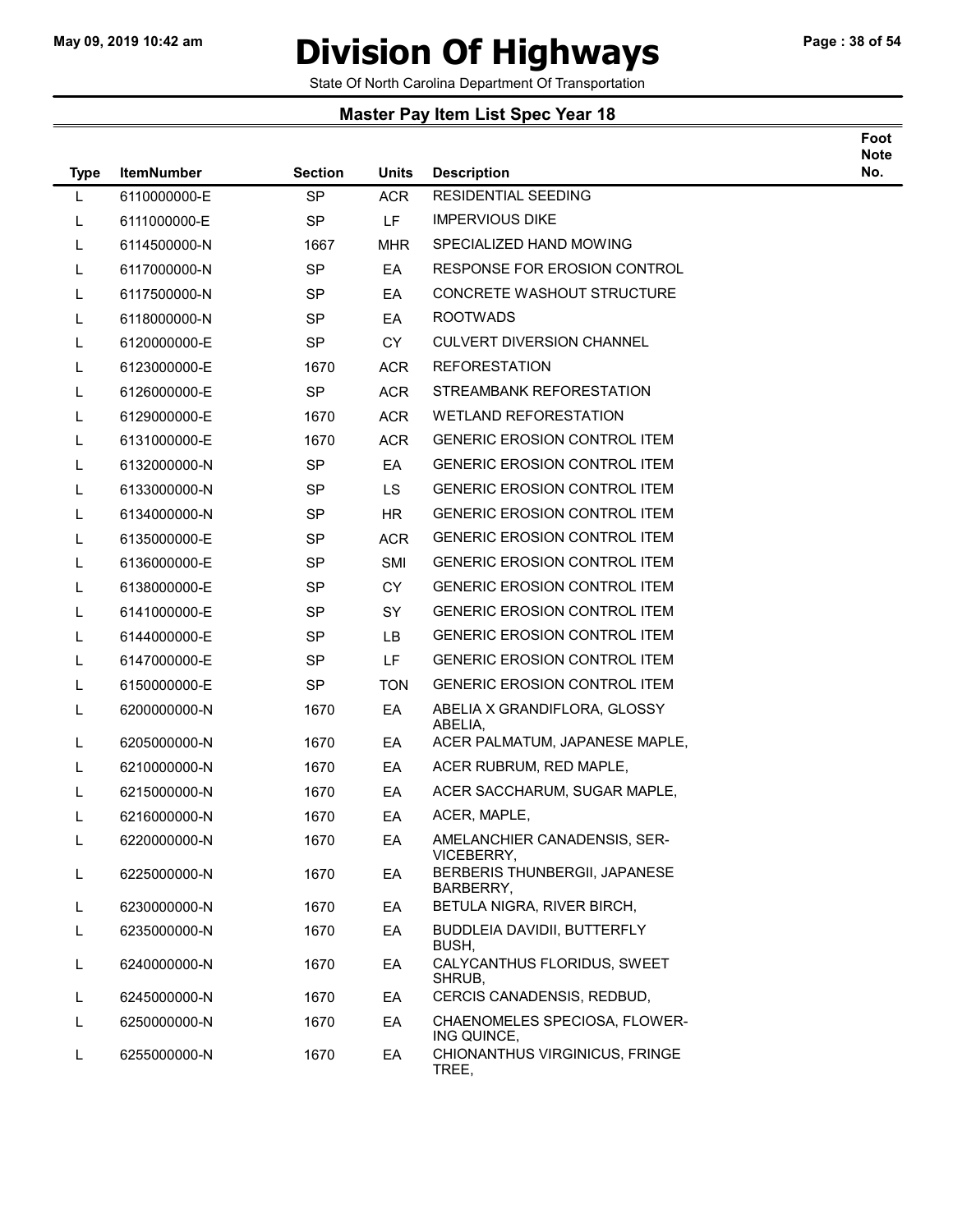# May 09, 2019 10:42 am **Division Of Highways** Page : 39 of 54

Foot

State Of North Carolina Department Of Transportation

| <b>Type</b> | <b>ItemNumber</b> | <b>Section</b> | Units | <b>Description</b>                                     | <b>Note</b><br>No. |
|-------------|-------------------|----------------|-------|--------------------------------------------------------|--------------------|
| L           | 6256000000-N      | 1670           | EA    | TERNSTROEMIA GYMNANTHUS, JAPA-<br>NESE CLEYERA,        |                    |
| L           | 6260000000-N      | 1670           | EA    | CORNUS FLORIDA, FLOWERING DOG-<br>WOOD.                |                    |
| L           | 6265000000-N      | 1670           | EA    | CORNUS KOUSA, KOUSA DOGWOOD,                           |                    |
| L           | 6270000000-N      | 1670           | EA    | CORNUS SERICEA, REDOSIER DOG-<br>WOOD,                 |                    |
| L           | 6275000000-N      | 1670           | EA    | CORTADERIA SELLOANA, PAMPAS<br>GRASS,                  |                    |
| L           | 6280000000-N      | 1670           | EA    | CRATAEGUS PHAENOPYRUM, WASH-<br>INGTON HAWTHORN,       |                    |
| L           | 6285000000-N      | 1670           | EA    | CRYPTOMERIA JAPONICA, JAPANESE<br>CRYPTOMERIA,         |                    |
| L           | 6290000000-N      | 1670           | EA    | CYTISUS SCOPARIUS, SCOTCH<br>BROOM,                    |                    |
| L           | 6295000000-N      | 1670           | EA    | ELAEAGNUS PUNGENS, ELAEAGNUS,                          |                    |
| L           | 6300000000-N      | 1670           | EA    | EUONYMUS ALATA, BURNING BUSH,                          |                    |
| L           | 6305000000-N      | 1670           | EA    | FAGUS GRANDIFOLIA, AMERICAN<br>BEECH,                  |                    |
| L           | 6310000000-N      | 1670           | EA    | FORSYTHIA X INTERMEDIA, BORDER<br>FORSYTHIA.           |                    |
| L           | 6315000000-N      | 1670           | EA    | FRAXINUS PENNSYLVANICA, GREEN<br>ASH,                  |                    |
| L           | 6320000000-N      | 1670           | EA    | GINKGO BILOBA, GINKGO,                                 |                    |
| L           | 6325000000-N      | 1670           | EA    | GLEDITSIA TRIACANTHOS, HONEY<br>LOCUST,                |                    |
| L           | 6335000000-N      | 1670           | EA    | HALESIA CAROLINA, CAROLINA<br>SILVERBELL,              |                    |
| L           | 6340000000-N      | 1670           | EA.   | HEMEROCALLIS, DAYLILY                                  |                    |
| L           | 6360000000-N      | 1670           | EA    | HYDRANGEA QUERCIFOLIA, OAKLEAF<br>HYDRANGEA.           |                    |
| L           | 6365000000-N      | 1670           | EA    | ILEX ATTENUATA, FOSTER'S HY-<br><b>BRID HOLLY</b>      |                    |
| L           | 6370000000-N      | 1670           | EA    | ILEX GLABRA, INKBERRY,                                 |                    |
| L           | 6375000000-N      | 1670           | EA    | ILEX X 'NELLIE R STEVENS', NE<br>LLIE R STEVENS HOLLY, |                    |
| L           | 6380000000-N      | 1670           | EA    | ILEX OPACA, AMERICAN HOLLY,                            |                    |
| L           | 6385000000-N      | 1670           | EA    | <b>ILEX VERTICILLATA, WINTERBERRY</b>                  |                    |
| L           | 6390000000-N      | 1670           | EA    | ILEX VOMITORIA, YAUPON HOLLY,                          |                    |
| L           | 6395000000-N      | 1670           | EA    | ILEX, HOLLY,                                           |                    |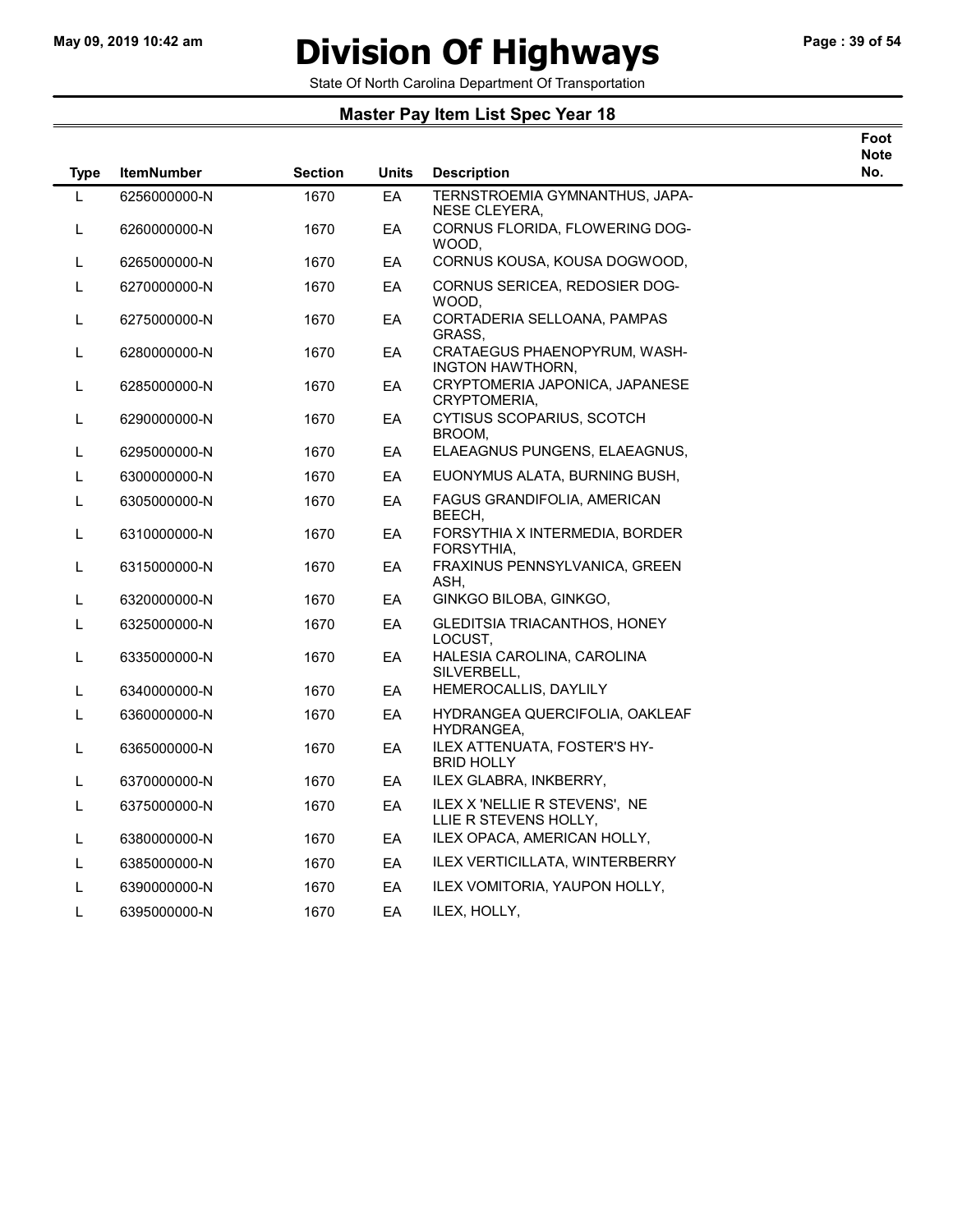$\overline{\phantom{0}}$ 

### May 09, 2019 10:42 am **Division Of Highways** Page : 40 of 54

State Of North Carolina Department Of Transportation

| Foot |
|------|
| Note |
| No.  |

| <b>Type</b> | <b>ItemNumber</b> | <b>Section</b> | <b>Units</b> | <b>Description</b>                              | <b>N</b> |
|-------------|-------------------|----------------|--------------|-------------------------------------------------|----------|
| L           | 6400000000-N      | 1670           | EA           | <b>ITEA VIRGINICA, VIRGINIA</b><br>SWEETSPIRE,  |          |
| L           | 6405000000-N      | 1670           | EA           | JASMINUM NUDIFILORUM, WINTER<br>JASMINE,        |          |
| L           | 6410000000-N      | 1670           | EA           | JUNIPERUS VIRGINIANA, EASTERN<br>RED CEDAR.     |          |
| L           | 6415000000-N      | 1670           | EA           | KALMIA LATIFOLIA, MOUNTAIN<br>LAUREL,           |          |
| L           | 6420000000-N      | 1670           | EA           | KOELREUTERIA PANICULATA, GOL-<br>DEN RAIN TREE, |          |
| L           | 6430000000-N      | 1670           | EA           | LAGERSTROEMIA, CRAPE MYRTLE,                    |          |
| L           | 6435000000-N      | 1670           | EA           | LIGUSTRUM JAPONICUM, JAPANESE<br>PRIVET,        |          |
| L           | 6445000000-N      | 1670           | EA           | LIQUIDAMBAR STYRACIFLUA,<br>SWEETGUM,           |          |
| L           | 6450000000-N      | 1670           | EA           | LIRIODENDRON TULIPIFERA, TULIP<br>TREE,         |          |
| L           | 6455000000-N      | 1670           | EA           | LIRIOPE MUSCARI, BIG BLUE LI-<br>RIOPE.         |          |
| L           | 6460000000-N      | 1670           | EA           | LIRIOPE SPICATA, CREEPING<br>LIRIOPE,           |          |
| L           | 6465000000-N      | 1670           | EA           | LOROPETALUM CHINENSE, LOROPE-<br>TALUM,         |          |
| L           | 6470000000-N      | 1670           | EA           | MAGNOLIA GRANDIFLORA, SOUTHERN<br>MAGNOLIA,     |          |
| L           | 6475000000-N      | 1670           | EA           | MAGNOLIA,                                       |          |
| L           | 6490000000-N      | 1670           | EA           | MYRICA CERIFERA, WAX MYRTLE,                    |          |
| L           | 6495000000-N      | 1670           | EA           | NANDINA DOMESTICA, NANDINA,                     |          |
| L           | 6500000000-N      | 1670           | EA           | NYSSA SYLVATICA, BLACK GUM,                     |          |
| L           | 6505000000-N      | 1670           | EA           | OSMANTHUS X FORTUNEI, HYBRID<br>OSMANTHUS,      |          |
| L           | 6510000000-N      | 1670           | EA           | OXYDENDRUM ARBOREUM, SOURWOOD,                  |          |
| L           | 6515000000-N      | 1670           | EA           | PINUS, PINE,                                    |          |
| L           | 6540000000-N      | 1670           | EA           | PLATANUS OCCIDENTALIS, SYCA-<br>MORE.           |          |
| L           | 6545000000-N      | 1670           | EA           | PRUNUS CERASIFERA, PURPLELEAF<br>PLUM,          |          |
| L           | 6550000000-N      | 1670           | EA           | PRUNUS LAUROCERASUS, CHERRY<br>LAUREL,          |          |
| L           | 6550700000-N      | 1670           | EA           | PRUNUS, ORNAMENTAL CHERRY,                      |          |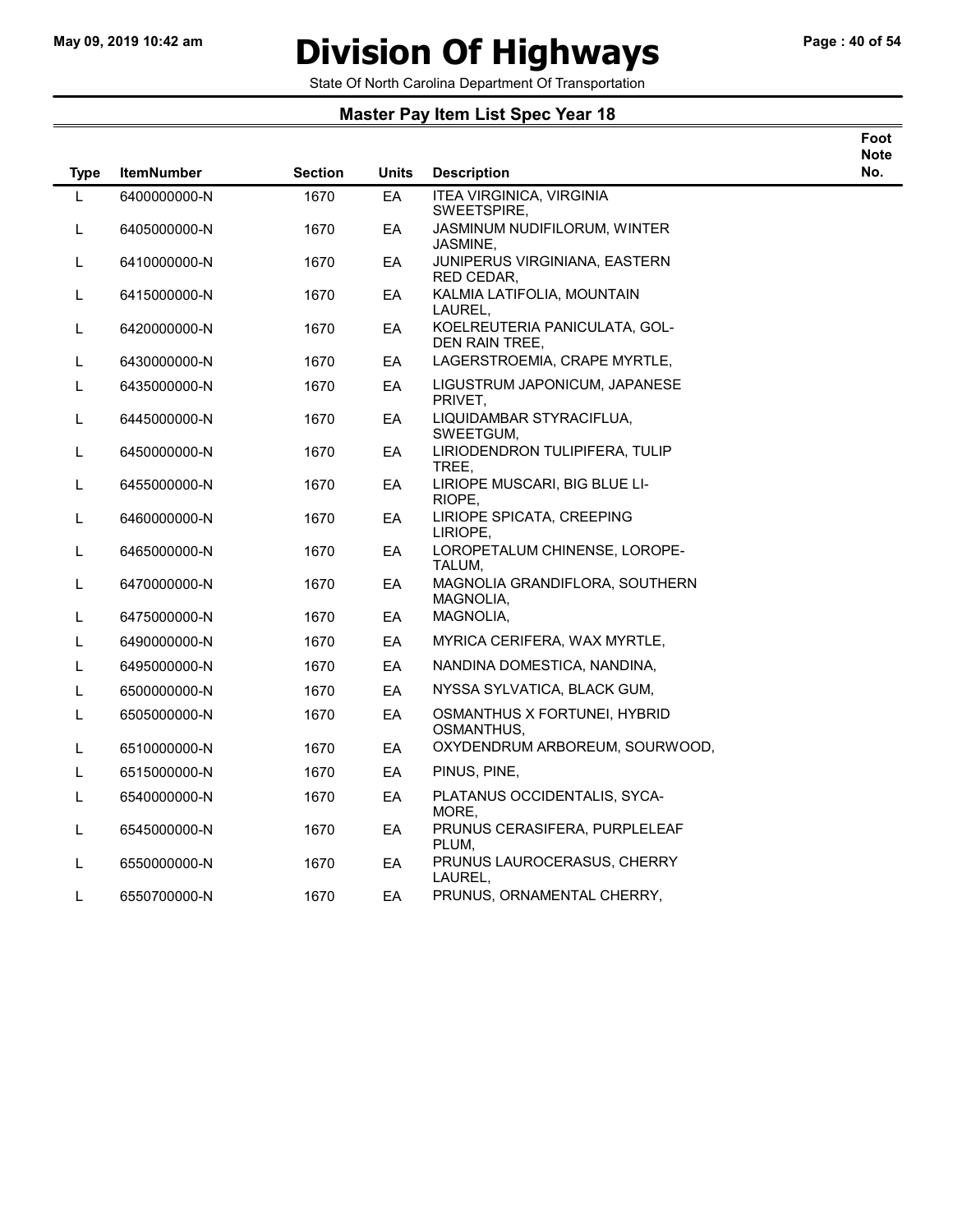# May 09, 2019 10:42 am **Division Of Highways** Page : 41 of 54

Foot

State Of North Carolina Department Of Transportation

| <b>Type</b> | <b>ItemNumber</b> | <b>Section</b> | <b>Units</b> | <b>Description</b>                                           | <b>Note</b><br>No. |
|-------------|-------------------|----------------|--------------|--------------------------------------------------------------|--------------------|
| L           | 6555000000-N      | 1670           | EA           | QUERCUS ALBA, WHITE OAK,                                     |                    |
| L           | 6560000000-N      | 1670           | EA           | QUERCUS COCCINEA, SCARLET OAK,                               |                    |
| L           | 6565000000-N      | 1670           | EA           | QUERCUS NIGRA, WATER OAK,                                    |                    |
| L           | 6570000000-N      | 1670           | EA           | QUERCUS PALUSTRIS, PIN OAK,                                  |                    |
| L           | 6575000000-N      | 1670           | EA           | QUERCUS PHELLOS, WILLOW OAK,                                 |                    |
| L.          | 6580000000-N      | 1670           | EA           | QUERCUS RUBRA, NORTHERN RED<br>OAK.                          |                    |
| L           | 6585000000-N      | 1670           | EA           | QUERCUS VIRGINIANA, LIVE OAK,                                |                    |
| L           | 6590000000-N      | 1670           | EA           | RAPHIOLEPIS INDICA, INDIAN<br>HAWTHORN,                      |                    |
| L           | 6595000000-N      | 1670           | EA           | SPIRAEA, SPIREA                                              |                    |
| L           | 6605000000-N      | 1670           | EA           | TAXODIUM DISTICHUM, BALD CY-<br>PRESS,                       |                    |
| L.          | 6606000000-N      | 1670           | EA           | CHAMAECYPARIS, FALSE CYPRESS,                                |                    |
| L           | 6610000000-N      | 1670           | EA           | TSUGA CANADENSIS, CANADA HEM-<br>LOCK,                       |                    |
| L.          | 6615000000-N      | 1670           | EA           | TSUGA CAROLINIANA, CAROLINA<br><b>HEMLOCK,</b>               |                    |
| L           | 6620000000-N      | 1670           | EA           | VITEX AGNUS-CASTUS, CHASTE<br>TREE,                          |                    |
| L           | 6625000000-N      | 1670           | EA           | WEIGELA FLORIDA, WEIGELA,                                    |                    |
| L           | 6635000000-N      | 1670           | EA           | ZELKOVA SERRATA, JAPANESE ZEL-<br>KOVA,                      |                    |
| L.          | 6637000000-N      | 1670           | EA           | <b>GEOPHYTES</b>                                             |                    |
| L.          | 6640000000-N      | 1670           | EA           | <b>GENERIC PLANTING ITEM</b>                                 |                    |
| L           | 6645000000-N      | <b>SP</b>      | EA           | <b>GENERIC PLANTING ITEM</b>                                 |                    |
| L           | 6650000000-E      | 1670           | <b>CY</b>    | MULCH FOR PLANTING                                           |                    |
| L.          | 6655000000-E      | 1670           | M/G          | <b>WATER FOR PLANTING</b>                                    |                    |
| L           | 6656000000-N      | <b>SP</b>      | EA           | PRUNING & SHAPING TREES.<br><b>SHRUBS &amp; PLANTS</b>       |                    |
| L.          | 6657000000-N      | SP             | EA           | <b>TRANSPLANT TREES, SHRUBS &amp;</b><br><b>PLANTS</b>       |                    |
| L           | 6665000000-E      | 1670           | <b>SY</b>    | POSTEMERGENT HERBICIDAL TREAT-<br><b>MENT FOR PLANT BEDS</b> |                    |
| L           | 6670000000-E      | 1670           | SY           | PREEMERGENT HERBICIDAL TREAT-<br><b>MENT FOR PLANT BEDS</b>  |                    |
| L.          | 6674000000-N      | <b>SP</b>      | LS.          | <b>GENERIC PLANTING ITEM (LS)</b>                            |                    |
| L           | 6675000000-E      | <b>SP</b>      | SY           | <b>GENERIC PLANTING ITEM</b>                                 |                    |
| L           | 6676000000-E      | <b>SP</b>      | <b>SF</b>    | <b>GENERIC PLANTING ITEM</b>                                 |                    |
| L.          | 6677000000-E      | <b>SP</b>      | <b>TON</b>   | <b>GENERIC PLANTING ITEM</b>                                 |                    |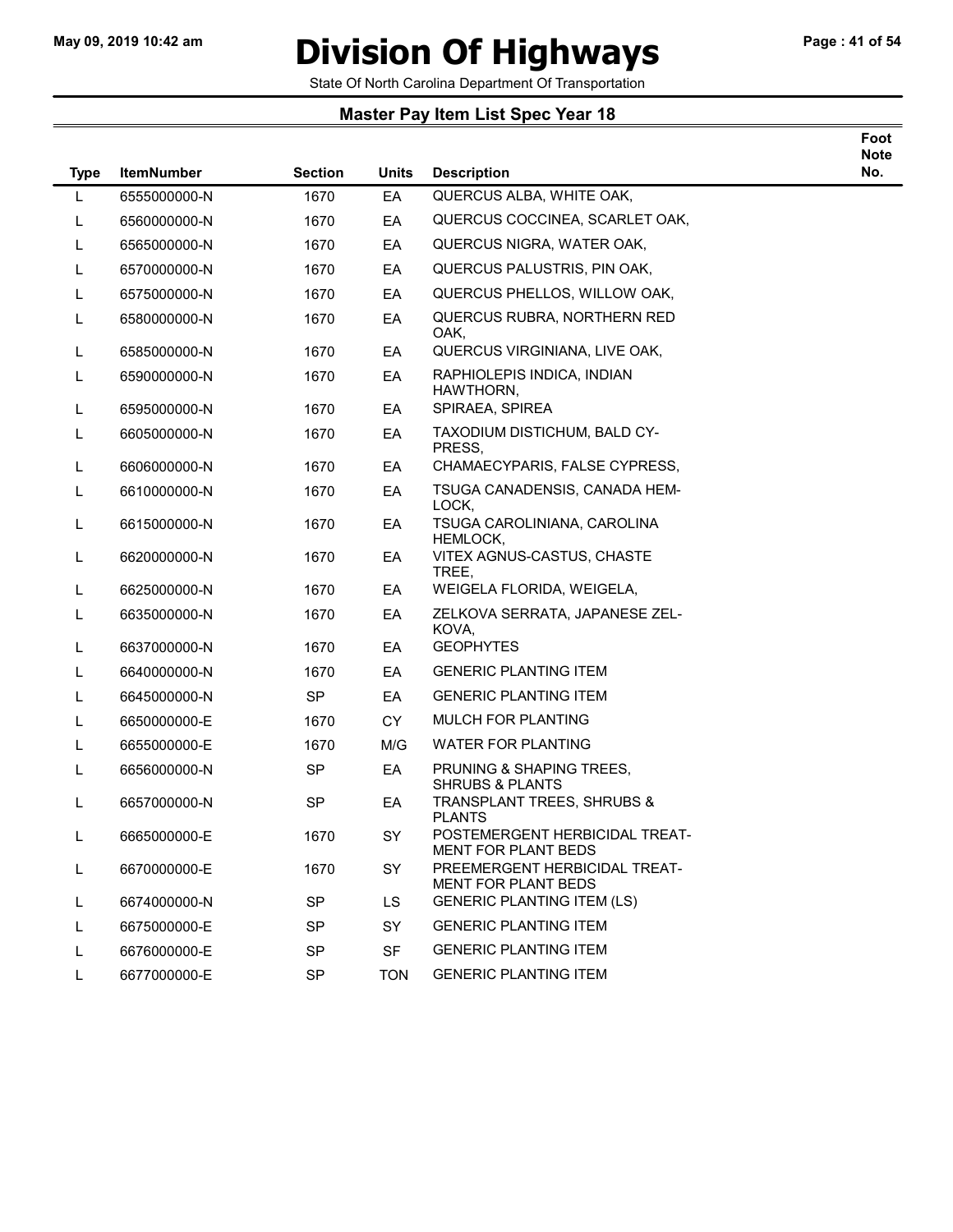### May 09, 2019 10:42 am **Division Of Highways** Page : 42 of 54

Foot

State Of North Carolina Department Of Transportation

| <b>Type</b> | <b>ItemNumber</b> | <b>Section</b> | <b>Units</b> | <b>Description</b>                                       | <b>Note</b><br>No. |
|-------------|-------------------|----------------|--------------|----------------------------------------------------------|--------------------|
| L           | 6680000000-E      | <b>SP</b>      | CY           | <b>GENERIC PLANTING ITEM</b>                             |                    |
| L           | 6685000000-E      | SP             | M/G          | <b>GENERIC PLANTING ITEM</b>                             |                    |
| L           | 6690000000-E      | <b>SP</b>      | LF           | <b>GENERIC PLANTING ITEM</b>                             |                    |
| L           | 6800000000-E      | SP             | LF           | <b>WELL DRILLING</b>                                     |                    |
| L           | 6805000000-E      | <b>SP</b>      | LF           | <b>WELL STRAINER</b>                                     |                    |
| L           | 6810000000-N      | SP             | EA           | <b>CAPACITY TEST</b>                                     |                    |
| L.          | 6815000000-N      | <b>SP</b>      | LS.          | <b>WELL HEAD HOUSING &amp; PUMP</b>                      |                    |
| L           | 6820000000-N      | SP             | LS.          | UTILITY STORAGE BUILDING                                 |                    |
| L           | 6825000000-E      | SP             | EA           | SERVICE ROAD GATE (15'OPENING)                           |                    |
| L           | 6830000000-N      | <b>SP</b>      | LS.          | WATER STORAGE & CHLORINATION                             |                    |
| L           | 6835000000-E      | <b>SP</b>      | LF           | **" PVC WATER PIPE, SCH 40                               |                    |
| L           | 6840000000-E      | SP             | LF           | 3/4" PVC WATER PIPE, SCH 40                              |                    |
| L           | 6845000000-E      | SP             | LF           | 1" PVC WATER PIPE, SCH 40                                |                    |
| L           | 6850000000-E      | SP             | LF           | 1-1/2" PVC WATER PIPE, SCH 40                            |                    |
| L           | 6855000000-E      | <b>SP</b>      | LF           | 2" PVC WATER PIPE, SCH 40                                |                    |
| L           | 6860000000-E      | <b>SP</b>      | LF           | 3" PVC WATER PIPE, SCH 40                                |                    |
| L           | 6865000000-E      | <b>SP</b>      | LF           | 4" PVC WATER PIPE, SCH 40                                |                    |
| L           | 6870000000-N      | <b>SP</b>      | LS.          | SEWAGE DISPOSAL SYSTEM                                   |                    |
| L           | 6875000000-E      | <b>SP</b>      | LF.          | 1" STEEL GAS LINE                                        |                    |
| L           | 6880000000-E      | <b>SP</b>      | <b>ACR</b>   | LANDSCAPE CLEARING & GRUBBING                            |                    |
| L           | 6885000000-E      | <b>SP</b>      | SY           | 6" CONCRETE REINFORCED PAD                               |                    |
| L           | 6890000000-E      | SP             | <b>CY</b>    | <b>CONCRETE STEPS</b>                                    |                    |
| L           | 6895000000-E      | <b>SP</b>      | LF           | HANDRAIL ON STEPS                                        |                    |
| L           | 6900000000-E      | <b>SP</b>      | <b>CY</b>    | <b>TOPSOIL</b>                                           |                    |
| L           | 6905000000-N      | SP             | EA           | PICNIC TABLE, TERRAZZO & STEEL                           |                    |
| L           | 6910000000-N      | <b>SP</b>      | EA           | PICNIC SHELTER, SINGLE PICNIC<br><b>TABLE</b>            |                    |
| L           | 6915000000-N      | SP             | ЕA           | <b>OUTDOOR PARK STOVE</b>                                |                    |
| L           | 6920000000-N      | <b>SP</b>      | EA           | <b>GARBAGE UNIT</b>                                      |                    |
| L           | 6925000000-N      | SP             | EA           | <b>BENCH WITH BRICK BASE</b>                             |                    |
| L           | 6930000000-N      | <b>SP</b>      | LS.          | DISPLAY/TELEPHONE SHELTER                                |                    |
| L           | 6935000000-N      | <b>SP</b>      | EA           | OUTDOOR DRINKING FOUNTAIN (FP)                           |                    |
| L           | 6940000000-N      | <b>SP</b>      | EA           | OUTDOOR DRINKING FOUNTAIN<br>(HCNFP)                     |                    |
| L           | 6945000000-E      | <b>SP</b>      | EA           | 3/4" POST TYPE YARD HYDRANT                              |                    |
| L           | 6950000000-N      | <b>SP</b>      | EA           | <b>GENERAL CONSTRUCTION OF REST</b><br>AREA SERVICE BLDG |                    |
| L           | 6955000000-N      | <b>SP</b>      | EA           | PLUMBING INSTALLATION FOR REST<br>AREA SERVICE BLDG      |                    |
| L           | 6960000000-N      | SP             | EA           | ELECTRICAL INSTALLATION FOR<br>REST AREA SERVICE BLDG    |                    |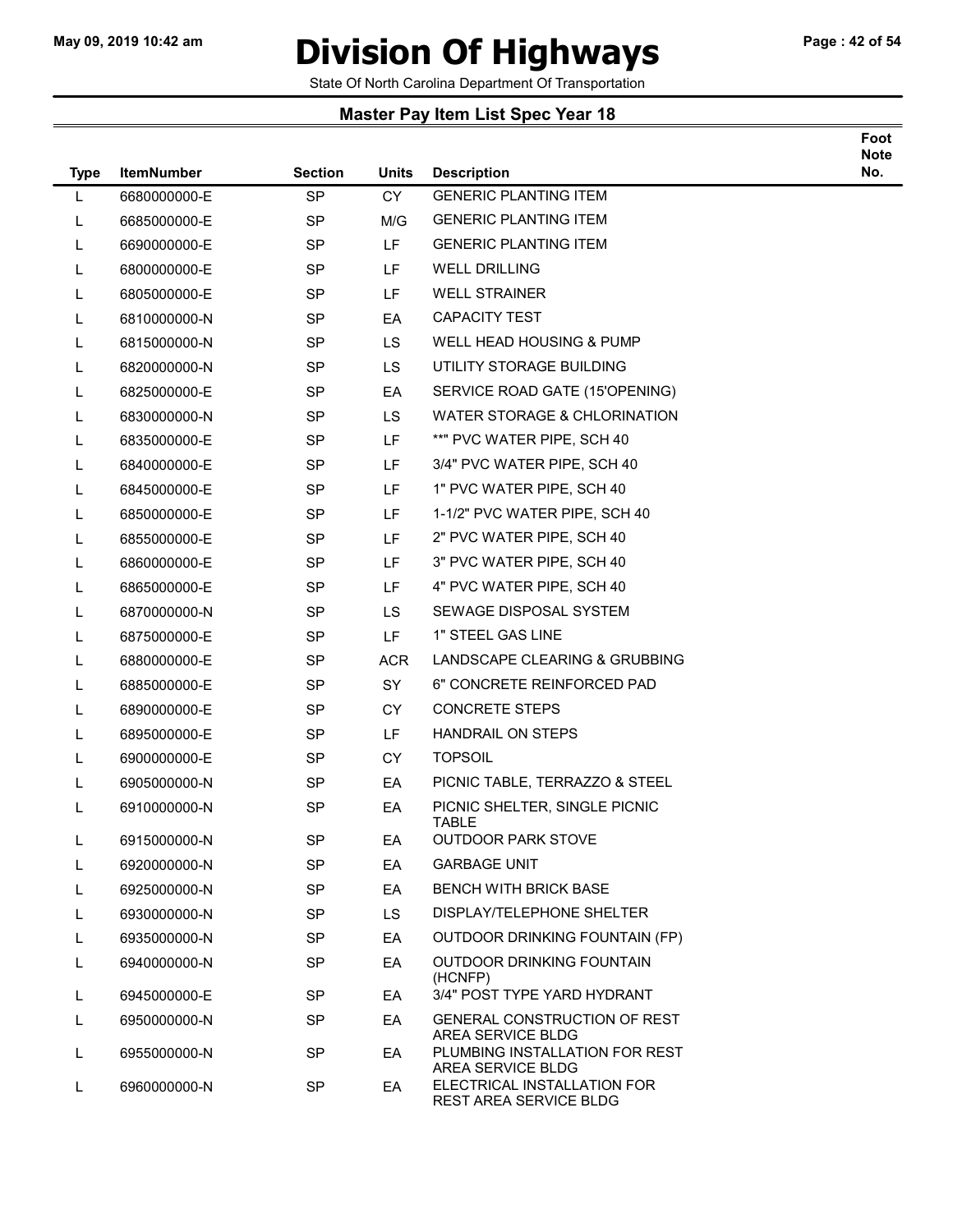# May 09, 2019 10:42 am **Division Of Highways** Page : 43 of 54

Foot

State Of North Carolina Department Of Transportation

| <b>Type</b> | <b>ItemNumber</b> | <b>Section</b> | <b>Units</b> | <b>Description</b>                                                                  | <b>Note</b><br>No. |
|-------------|-------------------|----------------|--------------|-------------------------------------------------------------------------------------|--------------------|
| L           | 6965000000-N      | <b>SP</b>      | EA           | HEATING & AIR CONDITIONING IN-<br>STALLATION FOR REST AREA SER-<br><b>VICE BLDG</b> |                    |
| L           | 6970000000-N      | <b>SP</b>      | EA           | <b>GENERIC REST AREA ITEM</b>                                                       |                    |
| L           | 6975000000-N      | SP             | LS.          | <b>GENERIC REST AREA ITEM</b>                                                       |                    |
| L           | 6980000000-E      | <b>SP</b>      | LF           | <b>GENERIC REST AREA ITEM</b>                                                       |                    |
| L           | 6982000000-E      | <b>SP</b>      | <b>SF</b>    | <b>GENERIC REST AREA ITEM</b>                                                       |                    |
| L           | 6985000000-E      | <b>SP</b>      | CY           | <b>GENERIC REST AREA ITEM</b>                                                       |                    |
| Z           | 7000000000-E      | 1705           | EA           | PEDESTRIAN SIGNAL HEAD (**",<br>** SECTION)                                         |                    |
| Z           | 7048500000-E      | 1705           | EА           | PEDESTRIAN SIGNAL HEAD (16", 1<br>SECTION W/COUNTDOWN)                              |                    |
| Z           | 7060000000-E      | 1705           | LF.          | SIGNAL CABLE                                                                        |                    |
| Z           | 7072000000-E      | 1705           | EA           | VEHICLE SIGNAL HEAD (**", **<br>SECTION)                                            |                    |
| Z           | 7084000000-E      | 1705           | EA           | VEHICLE SIGNAL HEAD (8", 1<br>SECTION)                                              |                    |
| Z           | 7096000000-E      | 1705           | EA           | VEHICLE SIGNAL HEAD (8", 3<br>SECTION)                                              |                    |
| Ζ           | 7108000000-E      | 1705           | EА           | VEHICLE SIGNAL HEAD (12", 1<br>SECTION)                                             |                    |
| Z           | 7120000000-E      | 1705           | EA           | VEHICLE SIGNAL HEAD (12", 3<br>SECTION)                                             |                    |
| Ζ           | 7132000000-E      | 1705           | EA           | VEHICLE SIGNAL HEAD (12", 4<br>SECTION)                                             |                    |
| Z           | 7144000000-E      | 1705           | EA           | VEHICLE SIGNAL HEAD (12", 5<br>SECTION)                                             |                    |
| Ζ           | 7156000000-N      | 1705           | EA           | VEHICLE SIGNAL HEAD WITH SIN-<br>GLE OPTICALLY-PROGRAMMED SEC-<br><b>TION</b>       |                    |
| Ζ           | 7168000000-N      | 1705           | EA           | VEHICLE SIGNAL HEAD WITH MUL-<br>TIPLE OPTICALLY-PROGRAMMED<br><b>SECTIONS</b>      |                    |
| Z           | 7180000000-N      | 1706           | EA           | <b>BACKPLATE</b>                                                                    |                    |
| Z           | 7204000000-N      | 1705           | EA           | LOUVER                                                                              |                    |
| Z           | 7216000000-N      | 1705           | EA           | MODIFY EXISTING VEHICLE SIGNAL<br><b>HEAD</b>                                       |                    |
| Z           | 7228000000-N      | SP             | EA           | RELOCATE EXISTING VEHICLE SIG-<br><b>NAL HEAD</b>                                   |                    |
| Z           | 7229000000-N      | SP             | EA           | APS DETECTOR STATION                                                                |                    |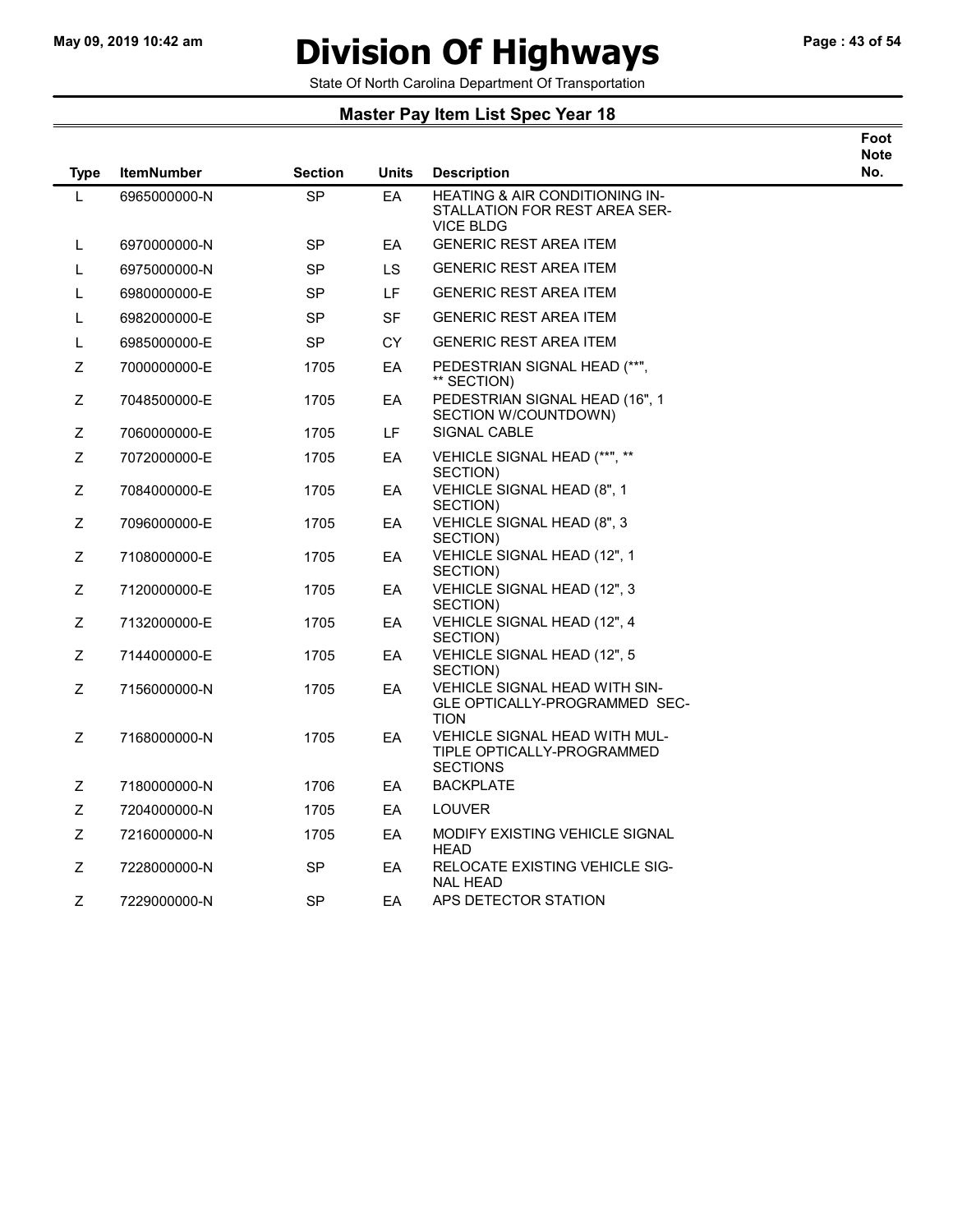### May 09, 2019 10:42 am **Division Of Highways** Page : 44 of 54

Foot

State Of North Carolina Department Of Transportation

| <b>Type</b> | <b>ItemNumber</b> | <b>Section</b> | Units     | <b>Description</b>                                                  | <b>Note</b><br>No. |
|-------------|-------------------|----------------|-----------|---------------------------------------------------------------------|--------------------|
| Ζ           | 7230000000-N      | <b>SP</b>      | EA        | CENTRAL CONTROL UNIT APS<br>DETECTOR STATION                        |                    |
| Ζ           | 7240000000-E      | 1710           | LF        | MESSENGER CABLE (****")                                             |                    |
| Ζ           | 7252000000-E      | 1710           | LF.       | MESSENGER CABLE (1/4")                                              |                    |
| Ζ           | 7264000000-E      | 1710           | LF        | MESSENGER CABLE (3/8")                                              |                    |
| Ζ           | 7276000000-E      | 1715           | LF.       | BORE & JACK (************)                                          |                    |
| Ζ           | 7279000000-E      | 1715           | <b>LF</b> | <b>TRACER WIRE</b>                                                  |                    |
| Ζ           | 7288000000-E      | 1715           | LF        | PAVED TRENCHING (***********)                                       |                    |
| Ζ           | 7300000000-E      | 1715           | LF        | UNPAVED TRENCHING (**********)                                      |                    |
| Ζ           | 7300100000-E      | 1715           | LF        | UNPAVED TRENCHING FOR TEMP-<br>ORARY LEAD-IN                        |                    |
| Ζ           | 7300310000-E      | 1715           | LF        | PLOWING (***********)                                               |                    |
| Ζ           | 7301000000-E      | 1715           | LF.       | DIRECTIONAL DRILL (**********)                                      |                    |
| Ζ           | 7312000000-N      | 1716           | EA        | JUNCTION BOX (****************)                                     |                    |
| Ζ           | 7324000000-N      | 1716           | EA        | JUNCTION BOX (STANDARD SIZE)                                        |                    |
| Ζ           | 7348000000-N      | 1716           | EA        | JUNCTION BOX (OVER-SIZED, HEA-<br>VY DUTY)                          |                    |
| Ζ           | 7360000000-N      | 1720           | EA        | WOOD POLE                                                           |                    |
| Ζ           | 7372000000-N      | 1721           | EA        | <b>GUY ASSEMBLY</b>                                                 |                    |
| Ζ           | 7384000000-E      | 1722           | EA        | ***" RISER WITH **************                                      |                    |
| Ζ           | 7396000000-E      | 1722           | EA        | 1/2" RISER WITH WEATHERHEAD                                         |                    |
| Ζ           | 7408000000-E      | 1722           | EA        | 1" RISER WITH WEATHERHEAD                                           |                    |
| Ζ           | 7420000000-E      | 1722           | EA        | 2" RISER WITH WEATHERHEAD                                           |                    |
| Ζ           | 7430000000-N      | 1722           | EA        | <b>HEAT SHRINK TUBING RETROFIT</b><br>KIT                           |                    |
| Ζ           | 7432000000-E      | 1722           | EA        | 2" RISER WITH HEAT SHRINK<br><b>TUBING</b>                          |                    |
| Ζ           | 7444000000-E      | 1725           | LF.       | <b>INDUCTIVE LOOP SAWCUT</b>                                        |                    |
| Ζ           | 7456000000-E      | 1726           | LF        | LEAD-IN CABLE (*************)                                       |                    |
| Ζ           | 7481000000-N      | <b>SP</b>      | EA        | <b>SITE SURVEY</b>                                                  |                    |
| Ζ           | 7481200000-N      | <b>SP</b>      | EA        | LUMINAIRE ARM FOR VIDEO SYSTEM                                      |                    |
| Z           | 7481220000-N      | <b>SP</b>      | EA        | CAMERA WITH INTERNAL LOOP EMU-<br><b>LATOR PROCESSING UNIT</b>      |                    |
| Z           | 7481240000-N      | <b>SP</b>      | EA        | CAMERA WITHOUT INTERNAL LOOP<br><b>EMULATOR PROCESSING UNIT</b>     |                    |
| Ζ           | 7481260000-N      | <b>SP</b>      | EA        | EXTERNAL LOOP EMULATOR PRO-<br><b>CESSING UNIT</b>                  |                    |
| Z           | 7481280000-N      | <b>SP</b>      | EA        | RELOCATE CAMERA SENSOR UNIT                                         |                    |
| Z           | 7484000000-N      | SP.            | EA.       | MICROWAVE VEHICLE DETECTOR                                          |                    |
| Z           | 7485000000-N      | <b>SP</b>      | EA        | <b>WIRELESS MAGNETIC SENSOR VEHI-</b><br><b>CLE DETECTOR SYSTEM</b> |                    |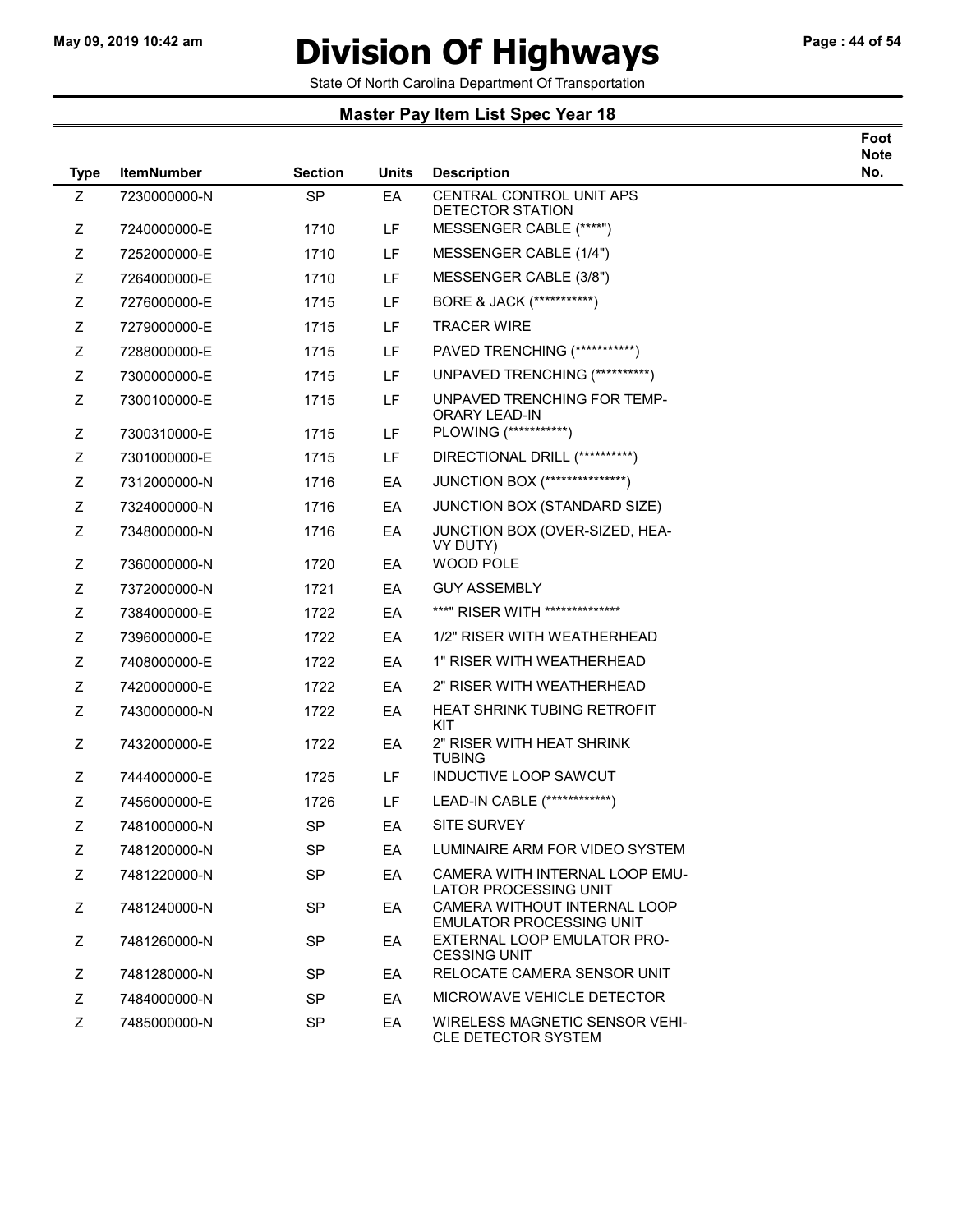# May 09, 2019 10:42 am **Division Of Highways** Page : 45 of 54

Foot

State Of North Carolina Department Of Transportation

| <b>Type</b> | <b>ItemNumber</b> | <b>Section</b> | <b>Units</b> | <b>Description</b>                                     | <b>Note</b><br>No. |
|-------------|-------------------|----------------|--------------|--------------------------------------------------------|--------------------|
| Z           | 7504000000-E      | <b>SP</b>      | <b>LF</b>    | <b>COMMUNICATIONS CABLE (**</b><br>TWISTED-PAIR)       |                    |
| Z           | 7516000000-E      | 1730           | LF           | <b>COMMUNICATIONS CABLE (**FIBER)</b>                  |                    |
| Ζ           | 7528000000-E      | 1730           | LF.          | <b>DROP CABLE</b>                                      |                    |
| Ζ           | 7540000000-N      | 1731           | EA           | <b>SPLICE ENCLOSURE</b>                                |                    |
| Z           | 7541000000-N      | 1731           | EA           | <b>MODIFY SPLICE ENCLOSURE</b>                         |                    |
| Z           | 7552000000-N      | 1731           | EA           | <b>INTERCONNECT CENTER</b>                             |                    |
| Ζ           | 7564000000-N      | 1732           | EA           | FIBER-OPTIC TRANSCEIVER, DROP<br>& REPEAT              |                    |
| Ζ           | 7564100000-N      | 1732           | EA           | FIBER-OPTIC TRANSCEIVER, SELF-<br><b>HEALING RING</b>  |                    |
| Z           | 7566000000-N      | 1733           | EA           | <b>DELINEATOR MARKER</b>                               |                    |
| Z           | 7568000000-N      | <b>SP</b>      | EA           | <b>FURNISH FIBER-OPTIC RESTORA-</b><br><b>TION KIT</b> |                    |
| Z           | 7570000000-N      | <b>SP</b>      | EA           | FURNISH FIBER-OPTIC POWER ME-<br>TER                   |                    |
| Z           | 7572000000-N      | SP             | EA           | FURNISH OPTICAL LIGHT GENERA-<br><b>TOR</b>            |                    |
| Ζ           | 7574000000-N      | SP             | EA           | FURNISH FIBER-OPTIC TRANSCEIV-<br>ER.                  |                    |
| Z           | 7574500000-N      | <b>SP</b>      | EA           | <b>FURNISH WIRELESS RADIO MODEM</b>                    |                    |
| Ζ           | 7574550000-N      | SP             | EА           | <b>FURNISH WIRELESS LIGHTNING</b><br><b>ARRESTOR</b>   |                    |
| Z           | 7575000000-N      | <b>SP</b>      | LS.          | <b>FIBER-OPTIC TRAINING</b>                            |                    |
| Ζ           | 7575100000-N      | <b>SP</b>      | EA           | FIBER-OPTIC SPLICE CABINET<br>$(******")$              |                    |
| Z           | 7575120000-N      | <b>SP</b>      | EA           | FIBER-OPTIC SPLICE CABINET<br>(POLE MOUNTED)           |                    |
| Ζ           | 7575140000-N      | <b>SP</b>      | ЕA           | FIBER-OPTIC SPLICE CABINET<br>(BASE MOUNTED)           |                    |
| Z           | 7575142000-N      | 1736           | EA           | 900MHZ SERIAL SPREAD SPECTRUM<br><b>RADIO</b>          |                    |
| Ζ           | 7575142010-N      | 1736           | EA           | 900MHZ SERIAL/ETHERNET SPREAD<br><b>SPECTRUM RADIO</b> |                    |
| Z           | 7575142050-N      | <b>SP</b>      | ЕA           | SOLAR POWER, 900MHZ SPREAD<br><b>SPECTRUM RADIO</b>    |                    |
| Z           | 7575142060-N      | <b>SP</b>      | EA           | <b>MODIFY RADIO INSTALLATION</b>                       |                    |
| Ζ           | 7575142200-N      | SP             | EA           | <b>NEW ELECTRICAL SERVICE</b>                          |                    |
| Z           | 7575160000-E      | 1734           | LF.          | REMOVE EXISTING COMMUNICATIONS<br><b>CABLE</b>         |                    |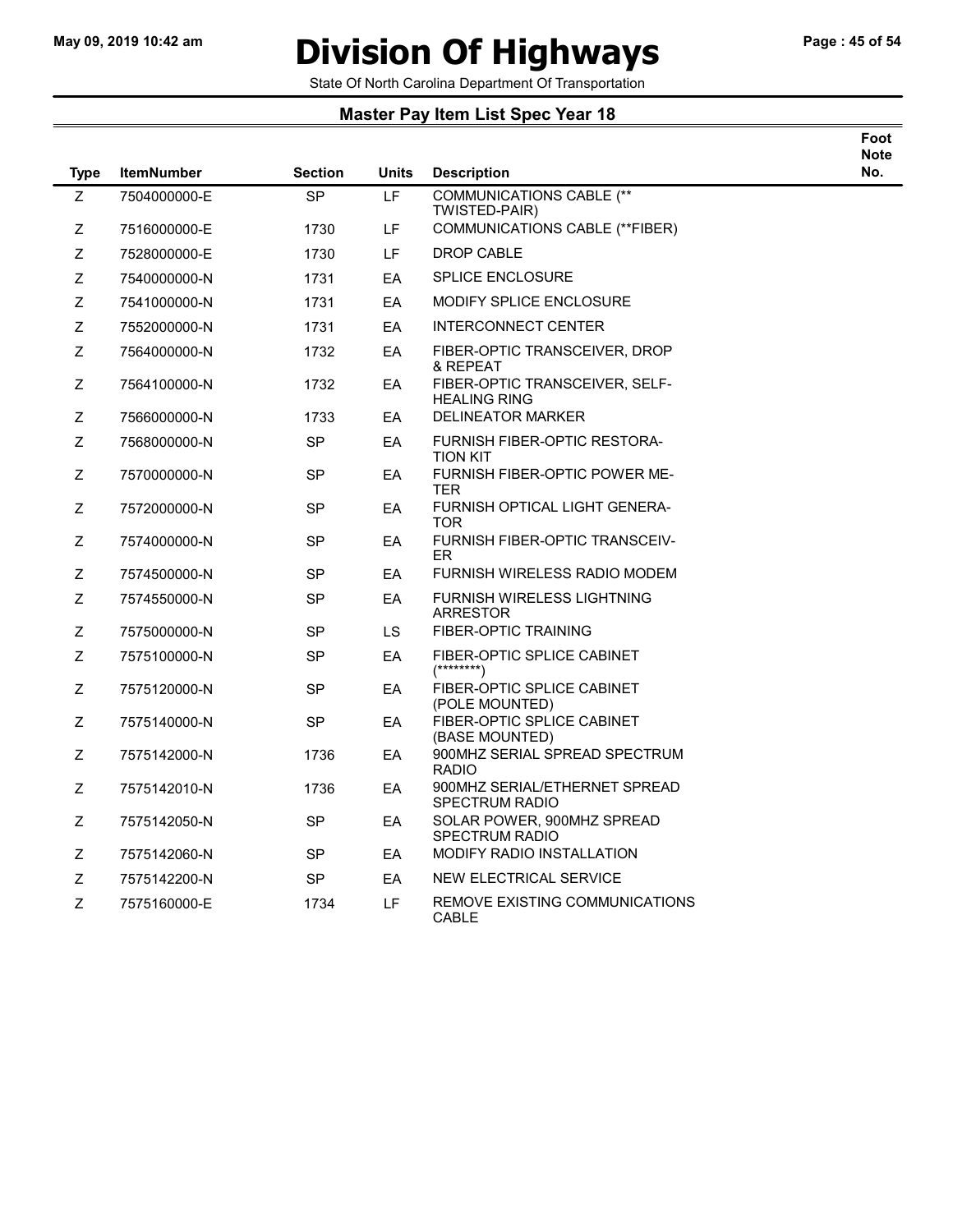# May 09, 2019 10:42 am **Division Of Highways** Page : 46 of 54

Foot

State Of North Carolina Department Of Transportation

| <b>Type</b> | <b>ItemNumber</b> | <b>Section</b> | Units     | <b>Description</b>                                              | <b>Note</b><br>No. |
|-------------|-------------------|----------------|-----------|-----------------------------------------------------------------|--------------------|
| Z           | 7575180000-N      | 1735           | EA        | <b>CABLE TRANSFER</b>                                           |                    |
| Z           | 7575200000-N      | <b>SP</b>      | EA        | <b>GPS UNIT</b>                                                 |                    |
| Z           | 7576000000-N      | <b>SP</b>      | EA        | <b>METAL STRAIN SIGNAL POLE</b>                                 |                    |
| Z           | 7588000000-N      | <b>SP</b>      | EA        | METAL POLE WITH SINGLE MAST<br>ARM                              |                    |
| Z           | 7590000000-N      | <b>SP</b>      | EA        | METAL POLE WITH DUAL MAST ARM                                   |                    |
| Z           | 7613000000-N      | <b>SP</b>      | EA        | <b>SOIL TEST</b>                                                |                    |
| Ζ           | 7614100000-E      | <b>SP</b>      | <b>CY</b> | DRILLED PIER FOUNDATION                                         |                    |
| Z           | 7615000000-N      | SP             | EA        | FOUNDATION WITH WING WALLS<br>$(TYPE^*)$                        |                    |
| Z           | 7615100000-N      | <b>SP</b>      | EA        | FOUNDATION WITH WING WALLS<br>(TYPE 1)                          |                    |
| Z           | 7615200000-N      | <b>SP</b>      | EA        | FOUNDATION WITH WING WALLS<br>(TYPE 2)                          |                    |
| Z           | 7630000000-N      | <b>SP</b>      | EA        | METAL STRAIN POLE DESIGN                                        |                    |
| Ζ           | 7631000000-N      | SP             | EA        | MAST ARM WITH METAL POLE DE-<br>SIGN                            |                    |
| Ζ           | 7636000000-N      | 1745           | EA        | <b>SIGN FOR SIGNALS</b>                                         |                    |
| Z           | 7642100000-N      | 1743           | EA        | TYPE I POST WITH FOUNDATION                                     |                    |
| Z           | 7642200000-N      | 1743           | EA        | TYPE II PEDESTAL WITH FOUND-<br><b>ATION</b>                    |                    |
| Z           | 7642300000-N      | 1743           | EA        | TYPE III PEDESTAL WITH FOUND-<br><b>ATION</b>                   |                    |
| Z           | 7648000000-N      | 1746           | EA        | RELOCATE EXISTING SIGN                                          |                    |
| Ζ           | 7675000000-N      | 1747           | EA        | LED BLANKOUT SIGN                                               |                    |
| Ζ           | 7676000000-N      | 1747           | EA        | RELOCATE EXISTING BLANKOUT<br><b>SIGN</b>                       |                    |
| Ζ           | 7684000000-N      | 1750           | EA        | SIGNAL CABINET FOUNDATION                                       |                    |
| Z           | 7686000000-N      | 1752           | EA        | CONDUIT ENTRANCE INTO EXISTING<br><b>FOUNDATION</b>             |                    |
| Z           | 7687000000-N      | 1752           | EA        | MODIFY FOUNDATION FOR CONTROL-<br><b>LER CABINET</b>            |                    |
| Ζ           | 7696000000-N      | 1751           | EA        | CONTROLLERS WITH CABINET<br>$(*******************************)$ |                    |
| Ζ           | 7708000000-N      | 1751           | EA        | DETECTOR CARD (***********)                                     |                    |
| Ζ           | 7720000000-N      | 1751           | EA        | CONTROLLER WITH CABINET (TYPE<br>170E, BASE MOUNTED)            |                    |
| Ζ           | 7732000000-N      | 1751           | EA        | CONTROLLER WITH CABINET (TYPE<br>170E, POLE MOUNTED)            |                    |
| Z           | 7744000000-N      | 1751           | EA        | DETECTOR CARD (TYPE 170)                                        |                    |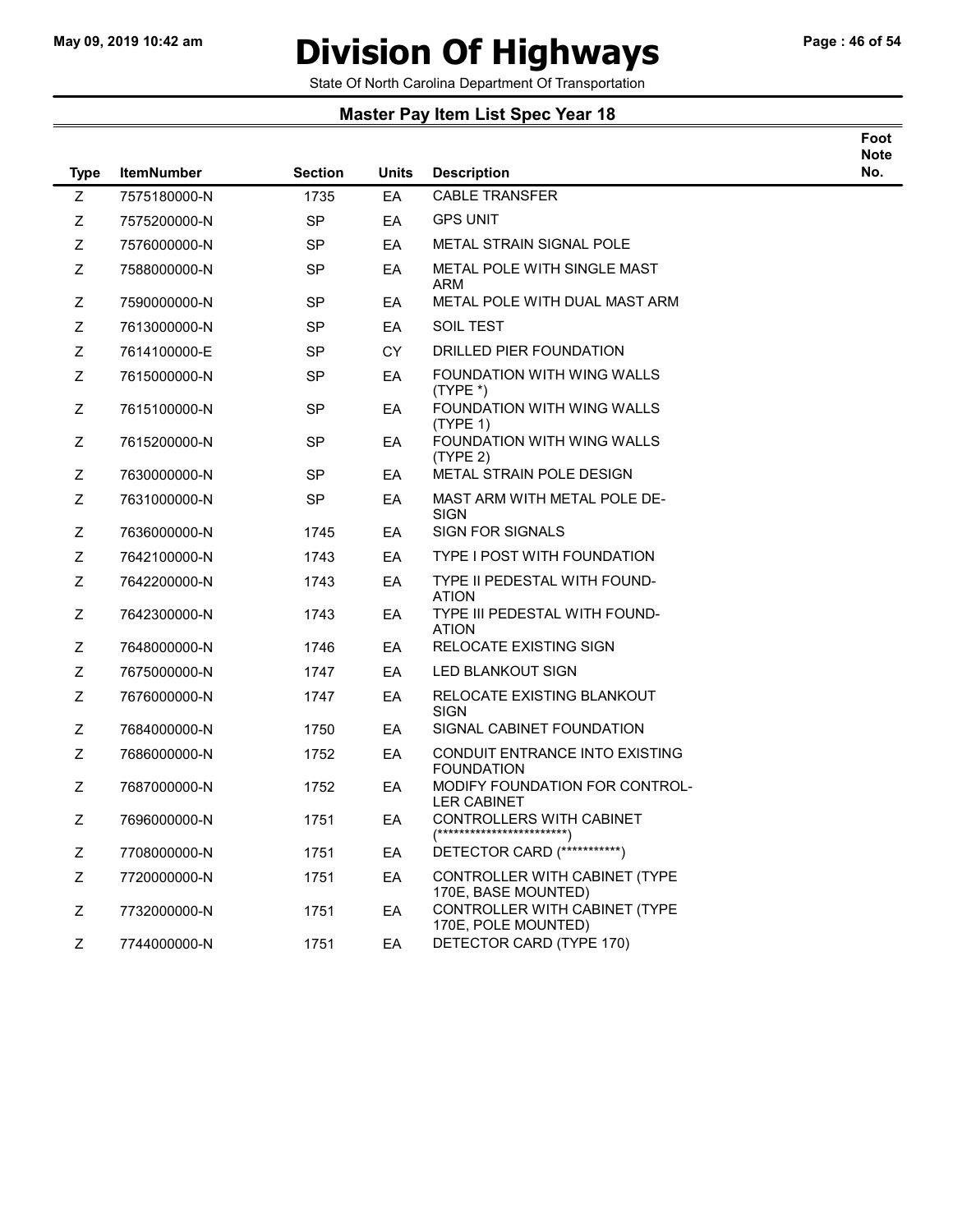### May 09, 2019 10:42 am **Division Of Highways** Page : 47 of 54

State Of North Carolina Department Of Transportation

| <b>Type</b> | <b>ItemNumber</b> | <b>Section</b> | <b>Units</b> | <b>Description</b>                                                                         | Foot<br><b>Note</b><br>No. |
|-------------|-------------------|----------------|--------------|--------------------------------------------------------------------------------------------|----------------------------|
| Z           | 7756000000-N      | 1751           | EA           | CONTROLLER WITH CABINET (TYPE<br>2070L, BASE MOUNTED)                                      |                            |
| Z           | 7768000000-N      | 1751           | EA           | CONTROLLER WITH CABINET (TYPE<br>2070L, POLE MOUNTED)                                      |                            |
| Ζ           | 7780000000-N      | 1751           | EA           | DETECTOR CARD (TYPE 2070L)                                                                 |                            |
| Ζ           | 7804000000-N      | 1751           | EA           | CONTROLLER WITH CABINET (NEMA<br>TS-1, POLE MOUNTED)                                       |                            |
| Z           | 7816000000-N      | 1751           | EA           | DETECTOR CARD (NEMA TS-1)                                                                  |                            |
| Ζ           | 7828000000-N      | 1751           | EA           | CONTROLLER WITH CABINET (NEMA<br>TS-2, TYPE 2 CONTROLLER, TYPE<br>1 CABINET, BASE MOUNTED) |                            |
| Z           | 7840000000-N      | 1751           | EA           | CONTROLLER WITH CABINET (NEMA<br>TS-2, TYPE 2 CONTROLLER, TYPE<br>1 CABINET, POLE MOUNTED) |                            |
| Z           | 7852000000-N      | 1751           | EA           | DETECTOR CARD (NEMA TS-2)                                                                  |                            |
| Z           | 7901000000-N      | 1753           | EA           | <b>CABINET BASE EXTENDER</b>                                                               |                            |
| Ζ           | 7901010000-N      | 1753           | EA           | <b>CABINET BASE ADAPTER</b>                                                                |                            |
| Ζ           | 7912000000-N      | 1755           | EA           | <b>BEACON CONTROLLER ASSEMBLY &amp;</b><br>CABINET (********)                              |                            |
| Z           | 7924000000-N      | <b>SP</b>      | EA.          | <b>TWISTED-PAIR SPLICE CABINET</b>                                                         |                            |
| Z           | 7948000000-N      | 1757           | EA           | <b>TRAFFIC SIGNAL REMOVAL</b>                                                              |                            |
| Z           | 7960000000-N      | <b>SP</b>      | EA           | METAL POLE FOUNDATION REMOVAL                                                              |                            |
| Ζ           | 7972000000-N      | <b>SP</b>      | EA           | <b>METAL POLE REMOVAL</b>                                                                  |                            |
| Ζ           | 7980000000-N      | <b>SP</b>      | EA           | <b>GENERIC SIGNAL ITEM</b>                                                                 |                            |
| Z           | 7985000000-N      | <b>SP</b>      | LS.          | <b>GENERIC SIGNAL ITEM</b>                                                                 |                            |
| 7           | 7990000000-F      | <b>SP</b>      | ΙF           | <b>GENERIC SIGNAL ITEM</b>                                                                 |                            |

- Z 7991000000-E SP SF GENERIC SIGNAL ITEM
- Z 7992000000-E SP CY GENERIC SIGNAL ITEM
- Z 7993000000-E SP SY GENERIC SIGNAL ITEM Z 7993000000-N SP DAY GENERIC SIGNAL ITEM
- B 8000000000-N 800 LS MOBILIZATION (STRUCTURES)
- B 8007000000-N 400 LS CONSTRUCTION, MAINTENANCE, & REMOVAL OF TEMP STRUCTURE AT STA \*\*\*\*\*\*\*\*\*\*\*\* B 8014000000-N SP LS TEMPORARY RAILROAD SHORING FOR
- BENT \*\*\*, STATION \*\*\*\*\*\*\*\*\*\*\* B 8017000000-N SP LS CONSTRUCTION, MAINTENANCE, &
	- REMOVAL OF TEMP ACCESS AT STA \*\*\*\*\*\*\*\*\*\*\*\*
- B 8021000000-N SP LS REMOVAL OF EXISTING STRUCTURE AT STATION \*\*\*\*\*\*\*\*\*\*\*\*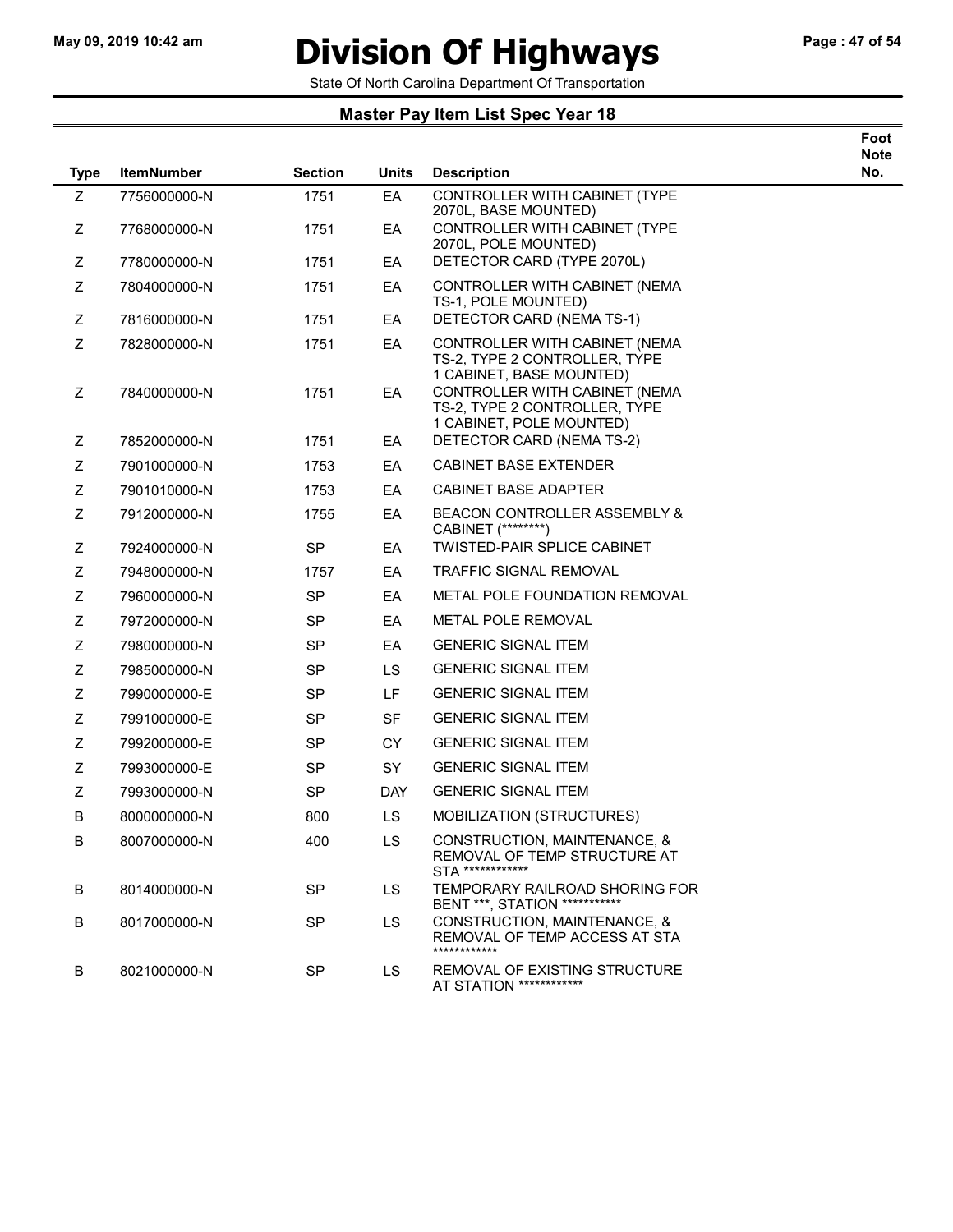$\overline{\phantom{a}}$ 

# May 09, 2019 10:42 am **Division Of Highways** Page : 48 of 54

Foot

State Of North Carolina Department Of Transportation

| <b>Type</b> | <b>ItemNumber</b> | <b>Section</b> | <b>Units</b> | <b>Description</b>                                                  | <br>Note<br>No. |
|-------------|-------------------|----------------|--------------|---------------------------------------------------------------------|-----------------|
| B           | 8028000000-N      | <b>SP</b>      | LS           | REMOVAL OF EXISTING STRUCTURES<br>AT STATION *************          |                 |
| B           | 8035000000-N      | 402            | LS           | REMOVAL OF EXISTING STRUCTURE<br>AT STATION *************           |                 |
| В           | 8042000000-N      | 402            | LS           | REMOVAL OF EXISTING STRUCTURES<br>AT STATION ************           |                 |
| С           | 8049000000-N      | <b>SP</b>      | <b>LS</b>    | REMOVAL OF EXISTING STRUCTURE<br>AT STATION *************           |                 |
| С           | 8056000000-N      | 402            | LS           | REMOVAL OF EXISTING STRUCTURE<br>AT STATION *************           |                 |
| $\mathsf C$ | 8063000000-N      | SP             | LS           | PRECAST REINFORCED CONC BOX<br>CULVERT AT STA ************          |                 |
| B           | 8065000000-N      | <b>SP</b>      | LS.          | ASBESTOS ASSESSMENT                                                 |                 |
| В           | 8070000000-E      | 410            | <b>CY</b>    | FOUNDATION EXCAVATION (BRIDGE)                                      |                 |
| W           | 8077000000-E      | 410            | <b>CY</b>    | FOUNDATION EXCAVATION (RETAIN-<br>ING WALL)                         |                 |
| В           | 8084000000-N      | 410            | <b>LS</b>    | FOUNDATION EXCAVATION FOR END<br>BENT ** AT STATION ***********     |                 |
| В           | 8091000000-N      | 410            | <b>LS</b>    | FOUNDATION EXCAVATION FOR BENT<br>** AT STATION *************       |                 |
| В           | 8096000000-E      | 450            | LF.          | PILE EXCAVATION IN SOIL                                             |                 |
| В           | 8097000000-E      | 450            | LF.          | PILE EXCAVATION NOT IN SOIL                                         |                 |
| в           | 8105500000-E      | 411            | LF           | **'-**" DIA DRILLED PIERS IN<br>SOIL                                |                 |
| В           | 8105520000-E      | 411            | LF           | 3'-0" DIA DRILLED PIERS IN<br>SOIL                                  |                 |
| В           | 8105540000-E      | 411            | LF           | 3'-6" DIA DRILLED PIERS IN<br>SOIL                                  |                 |
| В           | 8105560000-E      | 411            | LF.          | 4'-0" DIA DRILLED PIERS IN<br>SOIL                                  |                 |
| В           | 8105600000-E      | 411            | LF.          | **'-**" DIA DRILLED PIERS NOT<br><b>IN SOIL</b>                     |                 |
| B           | 8105620000-E      | 411            | LF.          | 3'-0" DIA DRILLED PIERS NOT IN<br>SOIL                              |                 |
| В           | 8105640000-E      | 411            | LF           | 3'-6" DIA DRILLED PIERS NOT IN<br>SOIL                              |                 |
| В           | 8105660000-E      | 411            | LF.          | 4'-0" DIA DRILLED PIERS NOT IN<br>SOIL                              |                 |
| в           | 8108000000-E      | 411            | LF.          | **'-**" DIA DRILLED PIERS                                           |                 |
| B           | 8111000000-E      | 411            | LF.          | PERMANENT STEEL CASING FOR<br>**' <sub>-</sub> **" DIA DRILLED PIER |                 |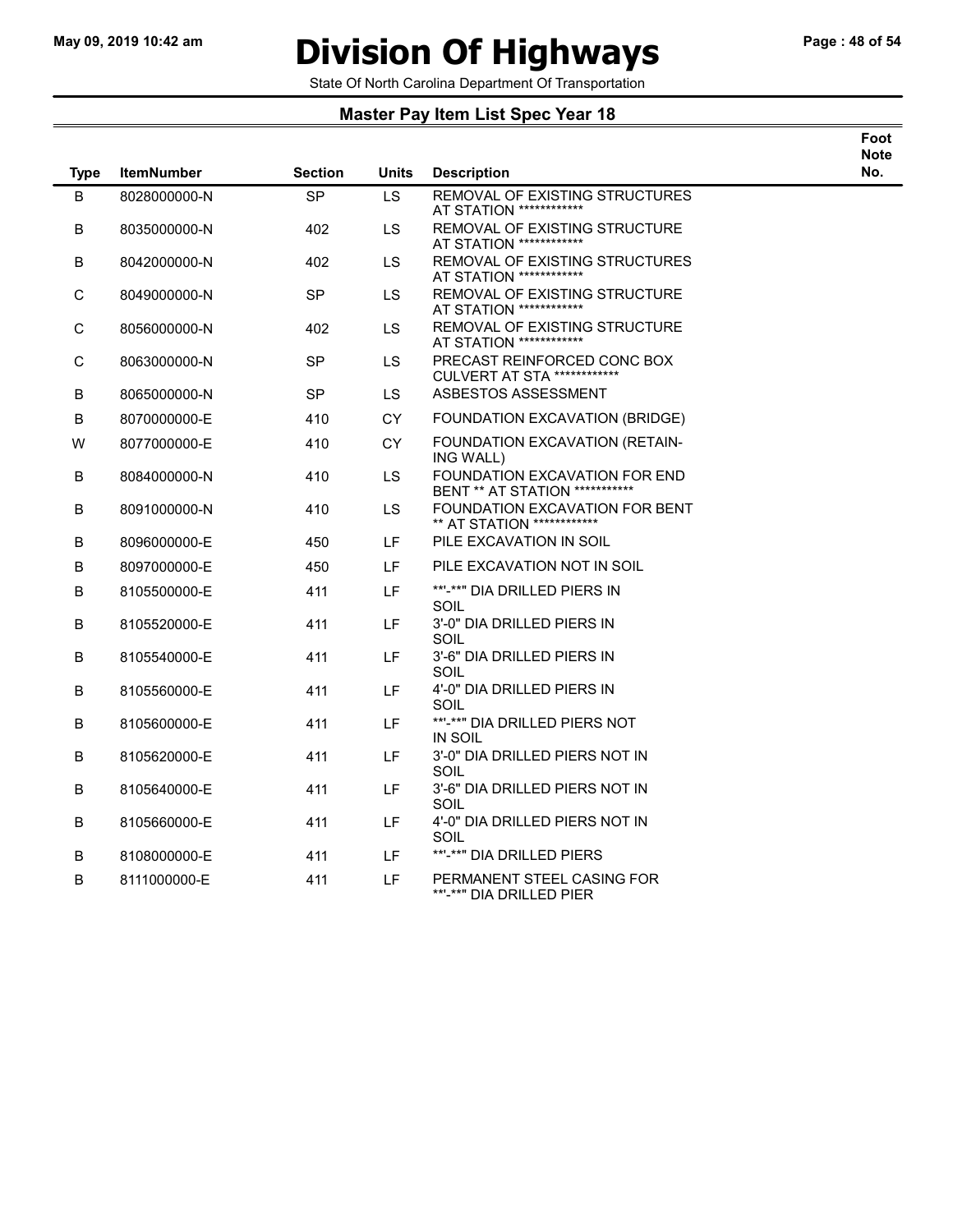### May 09, 2019 10:42 am **Division Of Highways** Page : 49 of 54

State Of North Carolina Department Of Transportation

| Foot |
|------|
| Note |
| .    |

| <b>Type</b> | <b>ItemNumber</b> | <b>Section</b> | Units      | <b>Description</b>                                         | No. |
|-------------|-------------------|----------------|------------|------------------------------------------------------------|-----|
| B           | 8111200000-E      | 411            | LF         | PERMANENT STEEL CASING FOR<br>3'-0" DIA DRILLED PIER       |     |
| В           | 8111400000-E      | 411            | LF.        | PERMANENT STEEL CASING FOR<br>3'-6" DIA DRILLED PIER       |     |
| В           | 8111600000-E      | 411            | LF.        | PERMANENT STEEL CASING FOR<br>4'-0" DIA DRILLED PIER       |     |
| В           | 8112730000-N      | 450            | EA         | <b>PDA TESTING</b>                                         |     |
| В           | 8113000000-N      | 411            | EA         | SID INSPECTIONS                                            |     |
| В           | 8114000000-N      | 411            | EA         | <b>SPT TESTING</b>                                         |     |
| В           | 8115000000-N      | 411            | EA         | <b>CSL TESTING</b>                                         |     |
| B           | 8121000000-N      | 412            | LS         | UNCLASSIFIED STRUCTURE EXCAVA-<br>TION AT STATION ******** |     |
| $\mathsf C$ | 8126000000-N      | 414            | LS.        | CULVERT EXCAVATION, STA ******                             |     |
| С           | 8133000000-E      | 414            | <b>TON</b> | FOUNDATION CONDITIONING MATER-<br>IAL, BOX CULVERT         |     |
| В           | 8140000000-E      | 416            | СY         | CHANNEL EXCAVATION                                         |     |
| В           | 8147000000-E      | 420            | SF         | REINFORCED CONCRETE DECK SLAB                              |     |
| В           | 8154000000-E      | 420            | SF         | REINFORCED CONCRETE DECK SLAB<br>(SAND LIGHTWEIGHT CONC)   |     |
| B           | 8156000000-E      | <b>SP</b>      | <b>SF</b>  | <b>CONCRETE WEARING SURFACE</b>                            |     |
| В           | 8161000000-E      | 420            | <b>SF</b>  | <b>GROOVING BRIDGE FLOORS</b>                              |     |
| В           | 8168000000-E      | 420            | CY         | CLASS AAA CONCRETE (BRIDGE)                                |     |
| В           | 8175000000-E      | 420            | CY         | CLASS AA CONCRETE (BRIDGE)                                 |     |
| В           | 8182000000-E      | 420            | CY         | <b>CLASS A CONCRETE (BRIDGE)</b>                           |     |
| В           | 8189000000-E      | <b>SP</b>      | CY         | CLASS S CONCRETE (SEAL)                                    |     |
| С           | 8196000000-E      | 420            | CY         | CLASS A CONCRETE (CULVERT)                                 |     |
| W           | 8203000000-E      | 420            | <b>CY</b>  | <b>CLASS A CONCRETE (RETAINING</b><br>WALL)                |     |
| В           | 8210000000-N      | 422            | LS         | BRIDGE APPROACH SLABS, STATION<br>************             |     |
| В           | 8217000000-E      | 425            | LB         | REINFORCING STEEL (BRIDGE)                                 |     |
| В           | 8224000000-E      | 425            | LB         | EPOXY COATED REINFORCING STEEL<br>(BRIDGE)                 |     |
| В           | 8226000000-E      | 425            | LB         | EPOXY COATED SPIRAL COLUMN RE-<br>INFORCING STEEL (BRIDGE) |     |
| В           | 8238000000-E      | 425            | LB         | SPIRAL COLUMN REINFORCING<br>STEEL (BRIDGE)                |     |
| $\mathsf C$ | 8245000000-E      | 425            | LB         | REINFORCING STEEL (CULVERT)                                |     |
| $\mathsf C$ | 8248000000-E      | 425            | LB         | EPOXY COATED REINFORCING STEEL<br>(CULVERT)                |     |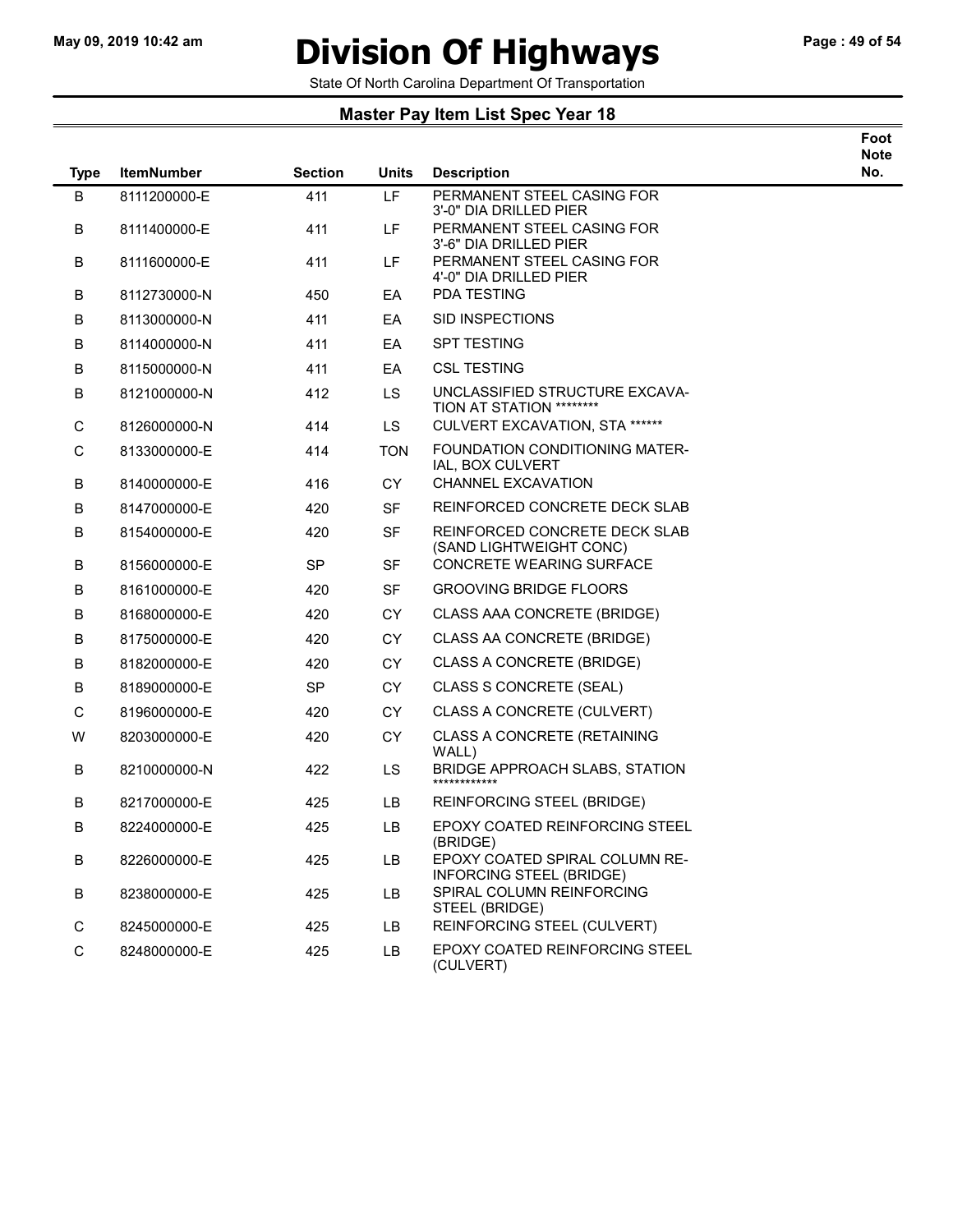# May 09, 2019 10:42 am **Division Of Highways** Page : 50 of 54

Foot

State Of North Carolina Department Of Transportation

| <b>Type</b> | <b>ItemNumber</b> | <b>Section</b> | <b>Units</b> | <b>Description</b>                                                           | <b>Note</b><br>No. |
|-------------|-------------------|----------------|--------------|------------------------------------------------------------------------------|--------------------|
| W           | 8252000000-E      | 425            | <b>LB</b>    | REINFORCING STEEL (RETAINING                                                 |                    |
| B           | 8256000000-E      | <b>SP</b>      | LF.          | WALL)<br>TYPE III PRESRESSED CONCRETE<br><b>DECK GIRDER</b>                  |                    |
| В           | 8259000000-E      | 430            | LF           | 36" PRESTRESSED CONCRETE GIR-<br><b>DERS</b>                                 |                    |
| В           | 8262000000-E      | 430            | LF.          | 45" PRESTRESSED CONCRETE GIR-<br><b>DERS</b>                                 |                    |
| B           | 8265000000-E      | 430            | LF.          | 54" PRESTRESSED CONCRETE GIR-<br><b>DERS</b>                                 |                    |
| В           | 8268000000-E      | 430            | LF.          | 63" PRESTRESSED CONCRETE GIR-<br><b>DERS</b>                                 |                    |
| B           | 8271000000-E      | 430            | LF.          | 72" PRESTRESSED CONCRETE GIR-<br><b>DERS</b>                                 |                    |
| В           | 8274000000-E      | 430            | LF           | MODIFIED 63" PRESTRESSED CONC<br><b>GIRDERS</b>                              |                    |
| В           | 8277000000-E      | 430            | LF.          | MODIFIED 72" PRESTRESSED CONC<br><b>GIRDERS</b>                              |                    |
| В           | 8280000000-E      | 440            | LS           | APPROX  LBS STRUCTURAL<br><b>STEEL</b>                                       |                    |
| В           | 8294000000-N      | 442            | LS.          | PAINTING OF STRUCTURAL STEEL                                                 |                    |
| В           | 8296000000-N      | 442            | LS           | POLLUTION CONTROL                                                            |                    |
| B           | 8322000000-E      | <b>SP</b>      | LF.          | <b>TREATED TIMBER PILES</b>                                                  |                    |
| В           | 8328000000-E      | 450            | EA           | PILE DRIVING EQUIPMENT SETUP<br>FOR *** PRESTRESSED CONCRETE<br><b>PILES</b> |                    |
| В           | 8328200000-E      | 450            | EA           | PILE DRIVING EQUIPMENT SETUP<br>FOR *** STEEL PILES                          |                    |
| B           | 8328400000-E      | 450            | EA           | PILE DRIVING EQUIPMENT SETUP<br>FOR *** GALVANIZED STEEL PILES               |                    |
| В           | 8329000000-E      | 450            | LF.          | 12" PRESTRESSED CONCRETE PILES                                               |                    |
| В           | 8333000000-E      | 450            | LF.          | 16" PRESTRESSED CONCRETE PILES                                               |                    |
| В           | 8336000000-E      | 450            | LF.          | 20" PRESTRESSED CONCRETE PILES                                               |                    |
| В           | 8343000000-E      | 450            | LF.          | 22" PRESTRESSED CONCRETE PILES                                               |                    |
| В           | 8350000000-E      | 450            | LF.          | 24" PRESTRESSED CONCRETE PILES                                               |                    |
| В           | 8353000000-E      | 450            | LF           | 30" PRESTRESSED CONCRETE PILES                                               |                    |
| в           | 8355000000-E      | 450            | LF           | HP *** X*** STEEL PILES                                                      |                    |
| B           | 8356000000-E      | 450            | LF           | HP**X** GALVANIZED STEEL PILES                                               |                    |
| B           | 8357000000-E      | 450            | LF.          | <b>HP10X42 STEEL PILES</b>                                                   |                    |
| В           | 8364000000-E      | 450            | LF           | <b>HP12X53 STEEL PILES</b>                                                   |                    |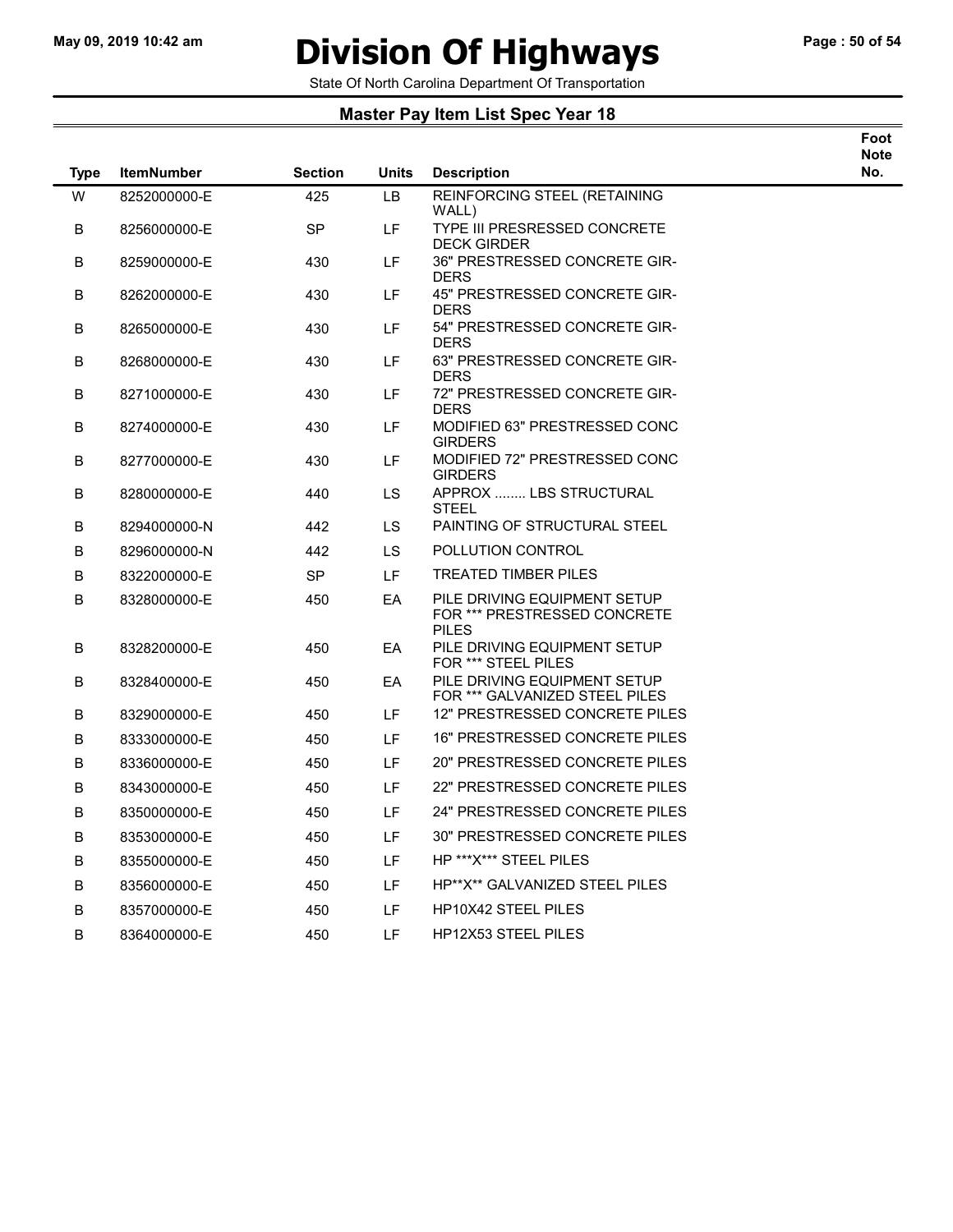$\overline{\phantom{a}}$ 

# May 09, 2019 10:42 am **Division Of Highways** Page : 51 of 54

Foot

State Of North Carolina Department Of Transportation

| <b>Type</b> | <b>ItemNumber</b> | <b>Section</b> | <b>Units</b> | <b>Description</b>                               | <b>Note</b><br>No. |
|-------------|-------------------|----------------|--------------|--------------------------------------------------|--------------------|
| B           | 8365000000-E      | 450            | LF           | HP12X53 GALVANIZED STEEL PILES                   |                    |
| W           | 8378000000-E      | 450            | LF.          | <b>HP12X53 STEEL PILES (RETAINING</b><br>WALL)   |                    |
| В           | 8384000000-E      | 450            | LF.          | <b>HP14X73 STEEL PILES</b>                       |                    |
| В           | 8384200000-E      | 450            | LF.          | HP14X73 GALVANIZED STEEL PILES                   |                    |
| В           | 8385000000-E      | 450            | LF.          | PP ** X **** STEEL PILES                         |                    |
| B           | 8385200000-E      | 450            | LF.          | PP ** X **** GALVANIZED STEEL<br><b>PILES</b>    |                    |
| В           | 8386000000-E      | 450            | LF.          | PP 18 X 0.50 STEEL PILES                         |                    |
| В           | 8387000000-E      | 450            | LF.          | PP 18 X 0.50 GALVANIZED STEEL<br>PILES           |                    |
| В           | 8391000000-N      | 450            | EA           | <b>STEEL PILE POINTS</b>                         |                    |
| В           | 8392000000-N      | 450            | EA           | PIPE PILE PLATES                                 |                    |
| В           | 8392500000-E      | 450            | LF.          | PREDRILLING FOR PILES                            |                    |
| В           | 8393000000-N      | 450            | EA           | PILE REDRIVES                                    |                    |
| W           | 8430000000-E      | 452            | <b>SF</b>    | SHEET PILE RETAINING WALLS                       |                    |
| В           | 8440000000-E      | 458            | <b>SY</b>    | METHOD A WATERPROOFING                           |                    |
| В           | 8453000000-E      | 454            | <b>SY</b>    | METHOD B DAMPPROOFING                            |                    |
| В           | 8468000000-E      | 460            | LF.          | ONE BAR METAL RAIL                               |                    |
| В           | 8475000000-E      | 460            | LF.          | TWO BAR METAL RAIL                               |                    |
| В           | 8482000000-E      | 460            | LF.          | THREE BAR METAL RAIL                             |                    |
| В           | 8483000000-E      | 460            | LF.          | 32" ALASKA RAIL                                  |                    |
| В           | 8484000000-E      | 460            | LF.          | 42" OREGON RAIL                                  |                    |
| В           | 8496000000-E      | 460            | LF.          | *****" GALVANIZED STEEL PIPE<br>RAIL             |                    |
| В           | 8503000000-E      | 460            | LF.          | <b>CONCRETE BARRIER RAIL</b>                     |                    |
| В           | 8504000000-E      | 460            | LF.          | CONCRETE BARRIER RAIL WITH<br><b>MOMENT SLAB</b> |                    |
| В           | 8505000000-E      | 460            | LF.          | <b>VERTICAL CONCRETE BARRIER RAIL</b>            |                    |
| в           | 8510000000-E      | 460            | LF.          | <b>CONCRETE MEDIAN BARRIER</b>                   |                    |
| В           | 8517000000-E      | 460            | LF           | 1'-**"X *****" CONCRETE PARA-<br><b>PET</b>      |                    |
| В           | 8522000000-E      | 460            | LF           | <b>GENERIC STRUCTURE ITEM</b>                    |                    |
| В           | 8524000000-E      | SP             | LF           | **" CHAIN LINK FENCE                             |                    |
| В           | 8531000000-E      | 462            | <b>SY</b>    | 4" SLOPE PROTECTION                              |                    |
| B           | 8532000000-E      | 462            | SY           | **" SLOPE PROTECTION                             |                    |
| В           | 8538000000-E      | <b>SP</b>      | SY           | <b>CLASS I, SURFACE PREPARATION</b>              |                    |
| В           | 8545000000-E      | <b>SP</b>      | SY           | CLASS IA, SURFACE PREPARATION                    |                    |
| В           | 8552000000-E      | <b>SP</b>      | SY           | CLASS IB, SURFACE PREPARATION                    |                    |
| В           | 8559000000-E      | <b>SP</b>      | SY           | CLASS II, SURFACE PREPARATION                    |                    |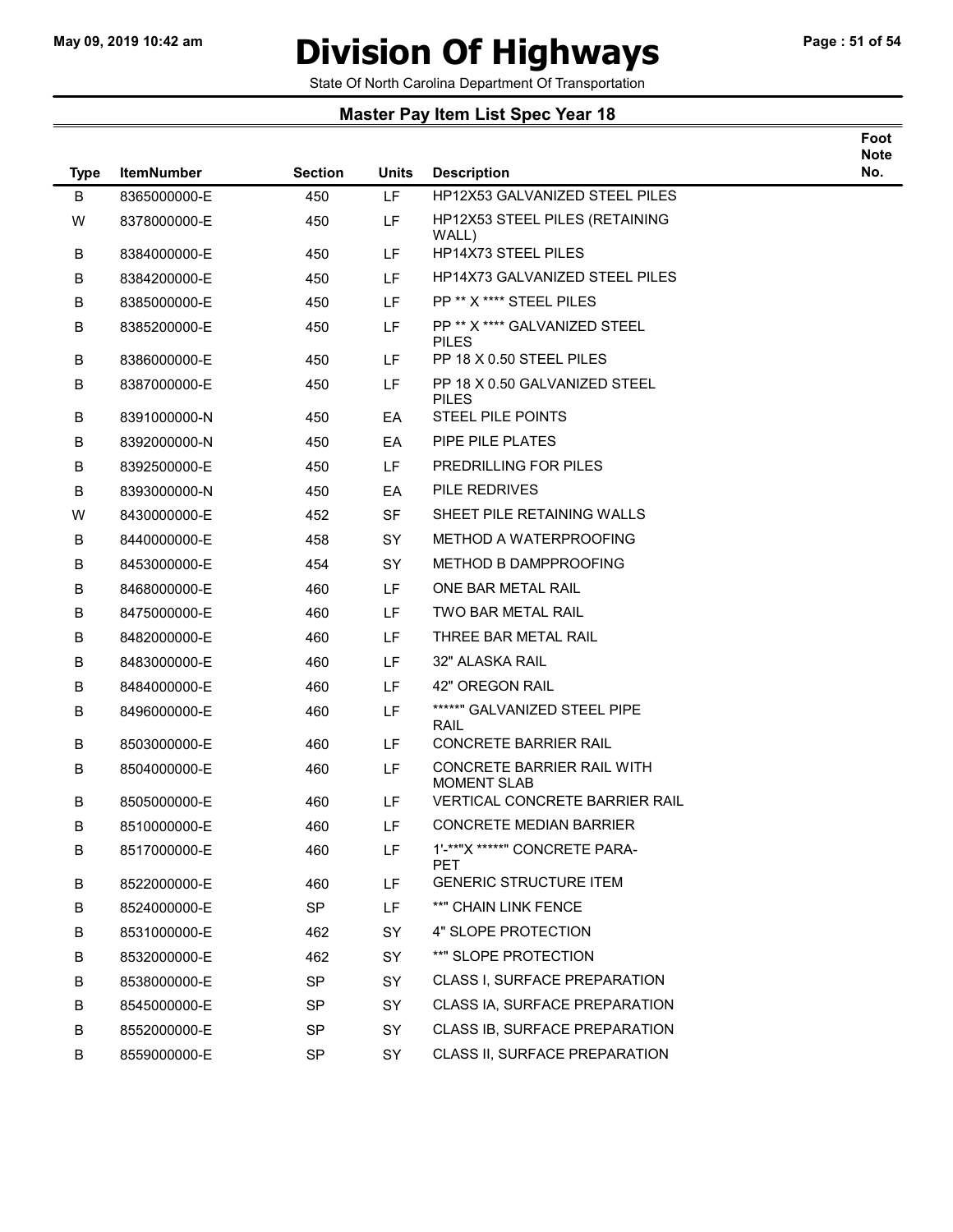# May 09, 2019 10:42 am **Division Of Highways** Page : 52 of 54

Foot

State Of North Carolina Department Of Transportation

| <b>Type</b> | <b>ItemNumber</b> | <b>Section</b> | <b>Units</b> | <b>Description</b>                                          | <b>Note</b><br>No. |
|-------------|-------------------|----------------|--------------|-------------------------------------------------------------|--------------------|
| B           | 8566000000-E      | <b>SP</b>      | SY           | CLASS III, SURFACE PREPARATION                              |                    |
| В           | 8573000000-E      | <b>SP</b>      | CY           | LATEX MODIFIED CONC OVERLAY                                 |                    |
| В           | 8580000000-E      | <b>SP</b>      | <b>SY</b>    | PLACING & FINISHING OF LATEX<br>MODIFIED CONC OVERLAY       |                    |
| В           | 8590000000-E      | 876            | <b>TON</b>   | RIP RAP, CLASS **                                           |                    |
| B           | 8594000000-E      | 876            | <b>TON</b>   | <b>RIP RAP, CLASS B</b>                                     |                    |
| В           | 8601000000-E      | 876            | <b>TON</b>   | RIP RAP CLASS II (1'-6" THICK)                              |                    |
| В           | 8608000000-E      | 876            | <b>TON</b>   | RIP RAP CLASS II (2'-0" THICK)                              |                    |
| В           | 8615000000-E      | 876            | <b>TON</b>   | RIP RAP CLASS II (3'-0" THICK)                              |                    |
| В           | 8622000000-E      | 876            | SY           | <b>GEOTEXTILE FOR DRAINAGE</b>                              |                    |
| В           | 8629000000-E      | 1610           | <b>TON</b>   | STONE FOR EROSION CONTROL,<br><b>CLASS B</b>                |                    |
| В           | 8643000000-N      | <b>SP</b>      | LS           | TFE EXPANSION BEARING ASSEM-<br><b>BLIES</b>                |                    |
| В           | 8650000000-N      | <b>SP</b>      | LS           | POT BEARINGS                                                |                    |
| В           | 8654000000-N      | <b>SP</b>      | LS           | <b>DISC BEARINGS</b>                                        |                    |
| В           | 8657000000-N      | 430            | LS           | <b>ELASTOMERIC BEARINGS</b>                                 |                    |
| В           | 8660000000-E      | <b>SP</b>      | <b>CF</b>    | <b>CONCRETE REPAIRS</b>                                     |                    |
| В           | 8664000000-E      | <b>SP</b>      | CF           | <b>SHOTCRETE REPAIRS</b>                                    |                    |
| В           | 8671000000-N      | <b>SP</b>      | EA           | SHOTCRETE CORE SAMPLES                                      |                    |
| В           | 8678000000-E      | <b>SP</b>      | LF.          | <b>EPOXY RESIN INJECTION</b>                                |                    |
| В           | 8685000000-E      | <b>SP</b>      | <b>SF</b>    | <b>EPOXY MORTAR REPAIRS</b>                                 |                    |
| В           | 8692000000-N      | <b>SP</b>      | LS           | <b>FOAM JOINT SEALS</b>                                     |                    |
| В           | 8699000000-N      | <b>SP</b>      | LS           | <b>STRIP SEALS</b>                                          |                    |
| В           | 8706000000-N      | <b>SP</b>      | LS           | <b>EXPANSION JOINT SEALS</b>                                |                    |
| В           | 8713000000-N      | <b>SP</b>      | <b>LS</b>    | MODULAR EXPANSION JOINT SEALS                               |                    |
| В           | 8727000000-N      | <b>SP</b>      | LS           | ELECTRICAL CONDUIT SYSTEM FOR<br>SIGNALS AT STA************ |                    |
| С           | 8734000000-N      | <b>SP</b>      | LS.          | ELECTRICAL CONDUIT SYSTEM AT<br>STA*************            |                    |
| В           | 8741000000-N      | <b>SP</b>      | LS.          | STRUCTURE DRAINAGE SYSTEM AT<br>STA************             |                    |
| В           | 8744000000-N      | <b>SP</b>      | LS.          | SOLAR ARRAY SUPPORT PLATFORM                                |                    |
| В           | 8748000000-E      | <b>SP</b>      | <b>TON</b>   | SELECT MATERIAL, CLASS **                                   |                    |
| В           | 8752000000-E      | 430            | LF.          | <b>CONCRETE BOX BEAMS</b>                                   |                    |
| В           | 8753000000-E      | 430            | LF.          | 3'-0" X 2'-3" PRESTRESSED CONC<br><b>BOX BEAMS</b>          |                    |
| В           | 8753100000-E      | 430            | LF.          | 3'-0" X 2'-9" PRESTRESSED CONC<br><b>BOX BEAMS</b>          |                    |
| В           | 8753200000-E      | 430            | LF           | 3'-0" X 3'-3" PRESTRESSED CONC<br><b>BOX BEAMS</b>          |                    |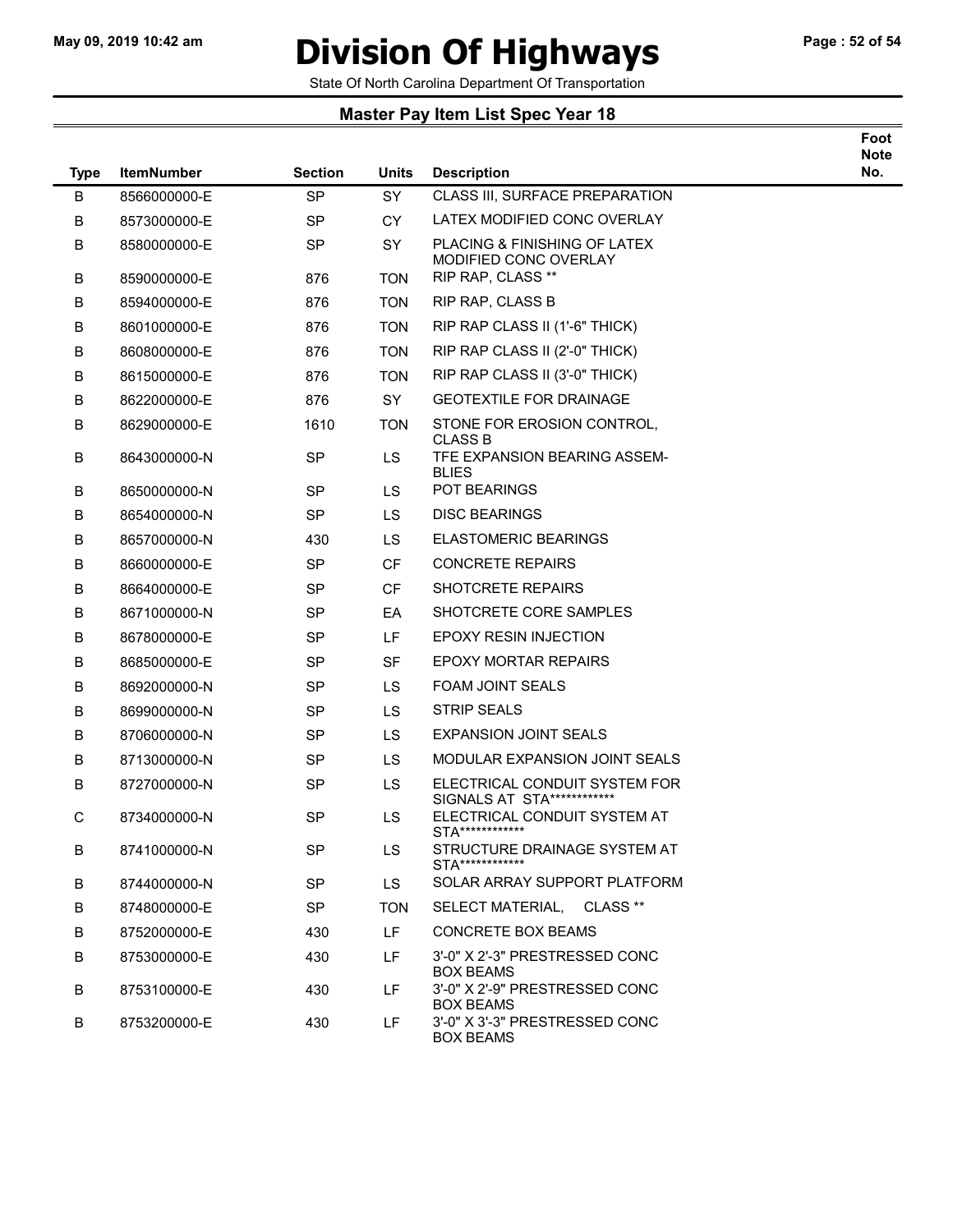$\overline{\phantom{0}}$ 

## May 09, 2019 10:42 am **Division Of Highways** Page : 53 of 54

Foot

State Of North Carolina Department Of Transportation

| <b>Type</b> | <b>ItemNumber</b> | <b>Section</b> | Units      | <b>Description</b>                                   | <b>Note</b><br>No. |
|-------------|-------------------|----------------|------------|------------------------------------------------------|--------------------|
| B           | 8755000000-E      | 430            | LF         | 3'-0" X 1'-6" PRESTRESSED CONC<br><b>CORED SLABS</b> |                    |
| B           | 8762000000-E      | 430            | LF         | 3'-0" X 1'-9" PRESTRESSED CONC<br><b>CORED SLABS</b> |                    |
| B           | 8763000000-E      | 430            | LF         | 3'-0" X 2'-0" PRESTRESSED CONC<br><b>CORED SLABS</b> |                    |
| B           | 8765000000-N      | <b>SP</b>      | <b>LS</b>  | <b>CONSTRUCTION OF SUBSTRUCTURE</b>                  |                    |
| B           | 8766000000-N      | SP             | LS         | CONSTRUCTION OF SUPERSTRUCTURE                       |                    |
| W           | 8801000000-E      | <b>SP</b>      | <b>SF</b>  | MSE RETAINING WALL NO ****                           |                    |
| W           | 8802010000-E      | SP             | SF         | SOIL NAIL RETAINING WALLS                            |                    |
| W           | 8802012000-E      | <b>SP</b>      | <b>SF</b>  | PILE PANEL RETAINING WALLS                           |                    |
| W           | 8802014000-E      | SP             | SF         | SOLDIER PILE RETAINING WALLS                         |                    |
| W           | 8802015100-N      | <b>SP</b>      | EA         | SOIL NAIL VERIFICATION TESTS                         |                    |
| W           | 8802015110-N      | SP             | EA         | SOIL NAIL PROOF TESTS                                |                    |
| W           | 8802016000-E      | <b>SP</b>      | SF         | ANCHORED RETAINING WALLS                             |                    |
| W           | 8802018000-E      | <b>SP</b>      | <b>SF</b>  | CANTILEVER CONCRETE RETAINING<br>WALLS               |                    |
| W           | 8802030000-E      | 454            | SF         | SEGMENTAL GRAVITY RETAINING<br>WALLS                 |                    |
| W           | 8802031000-E      | 455            | <b>SF</b>  | PRECAST GRAVITY RETAINING<br>WALLS                   |                    |
| W           | 8802040000-E      | 453            | <b>SF</b>  | CIP GRAVITY RETAINING WALLS                          |                    |
| C           | 8804000000-N      | <b>SP</b>      | <b>LS</b>  | <b>GENERIC CULVERT ITEM</b>                          |                    |
| C           | 8806000000-N      | SP             | EA         | <b>GENERIC CULVERT ITEM</b>                          |                    |
| C           | 8811000000-E      | SP             | LF         | <b>GENERIC CULVERT ITEM</b>                          |                    |
| C           | 8815000000-E      | <b>SP</b>      | <b>LB</b>  | <b>GENERIC CULVERT ITEM</b>                          |                    |
| C           | 8818000000-E      | SP             | TON        | <b>GENERIC CULVERT ITEM</b>                          |                    |
| C           | 8821000000-E      | SP             | <b>SF</b>  | <b>GENERIC CULVERT ITEM</b>                          |                    |
| C           | 8822000000-E      | SP             | <b>SY</b>  | <b>GENERIC CULVERT ITEM</b>                          |                    |
| C           | 8825000000-E      | SP             | <b>CY</b>  | <b>GENERIC CULVERT ITEM</b>                          |                    |
| C           | 8826000000-E      | 420            | <b>CY</b>  | <b>GENERIC CULVERT ITEM</b>                          |                    |
| W           | 8832000000-N      | <b>SP</b>      | LS         | <b>GENERIC RETAINING WALL ITEM</b>                   |                    |
| W           | 8834000000-N      | <b>SP</b>      | EA         | <b>GENERIC RETAINING WALL ITEM</b>                   |                    |
| W           | 8839000000-E      | <b>SP</b>      | LF.        | <b>GENERIC RETAINING WALL ITEM</b>                   |                    |
| W           | 8846000000-E      | <b>SP</b>      | <b>TON</b> | <b>GENERIC RETAINING WALL ITEM</b>                   |                    |
| W           | 8847000000-E      | SP             | <b>SF</b>  | <b>GENERIC RETAINING WALL ITEM</b>                   |                    |
| W           | 8848000000-E      | <b>SP</b>      | SY         | <b>GENERIC RETAINING WALL ITEM</b>                   |                    |
| W           | 8853000000-E      | <b>SP</b>      | CY.        | <b>GENERIC RETAINING WALL ITEM</b>                   |                    |
| B           | 8860000000-N      | <b>SP</b>      | LS.        | <b>GENERIC STRUCTURE ITEM</b>                        |                    |
| P           | 8866000000-E      | SP             | IN         | <b>GENERIC STRUCTURE ITEM</b>                        |                    |